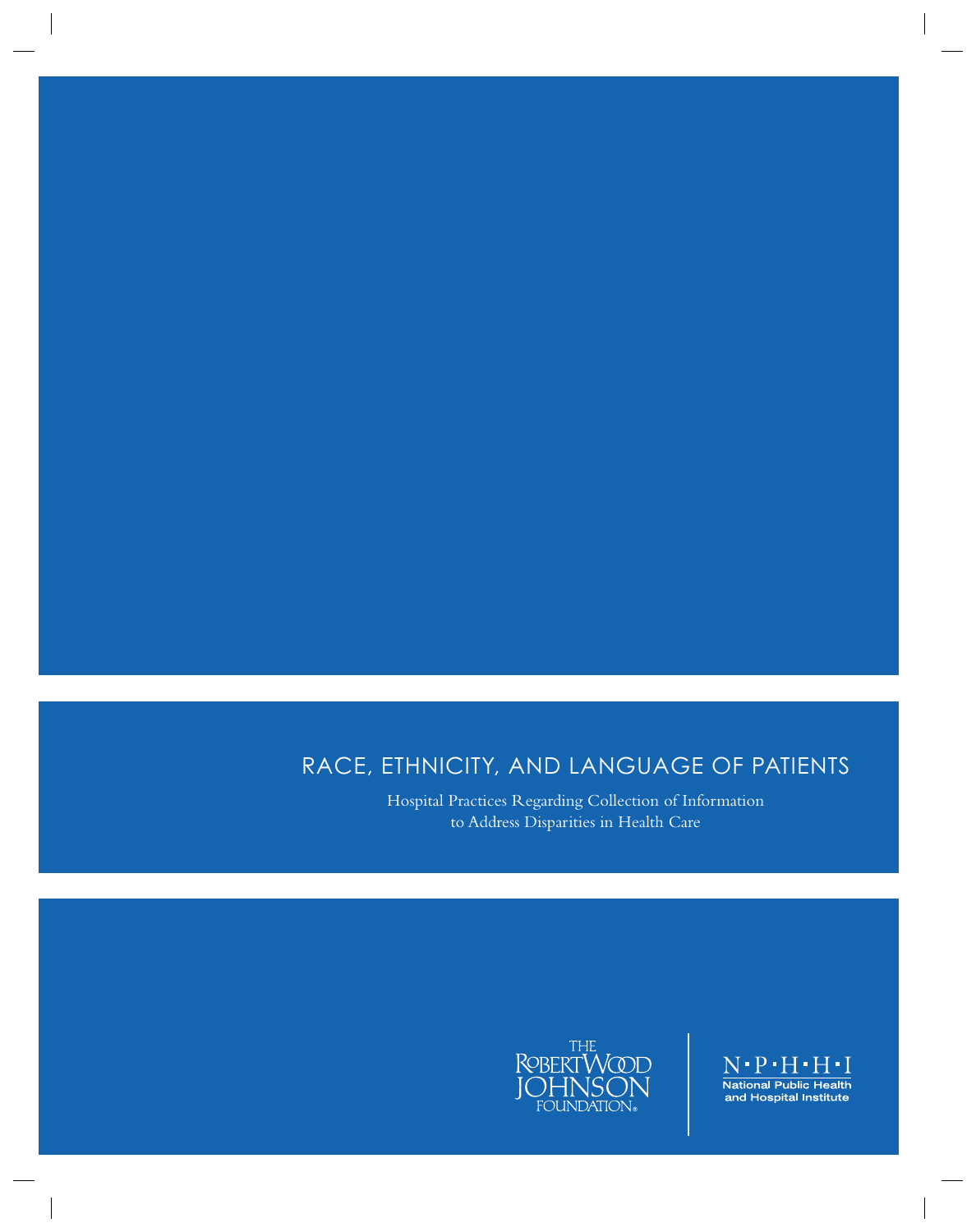# RACE, ETHNICITY, AND LANGUAGE OF PATIENTS

Hospital Practices Regarding Collection of Information to Address Disparities in Health Care

Marsha Regenstein, PhD Donna Sickler, MPH





**WASHINGTON, DC**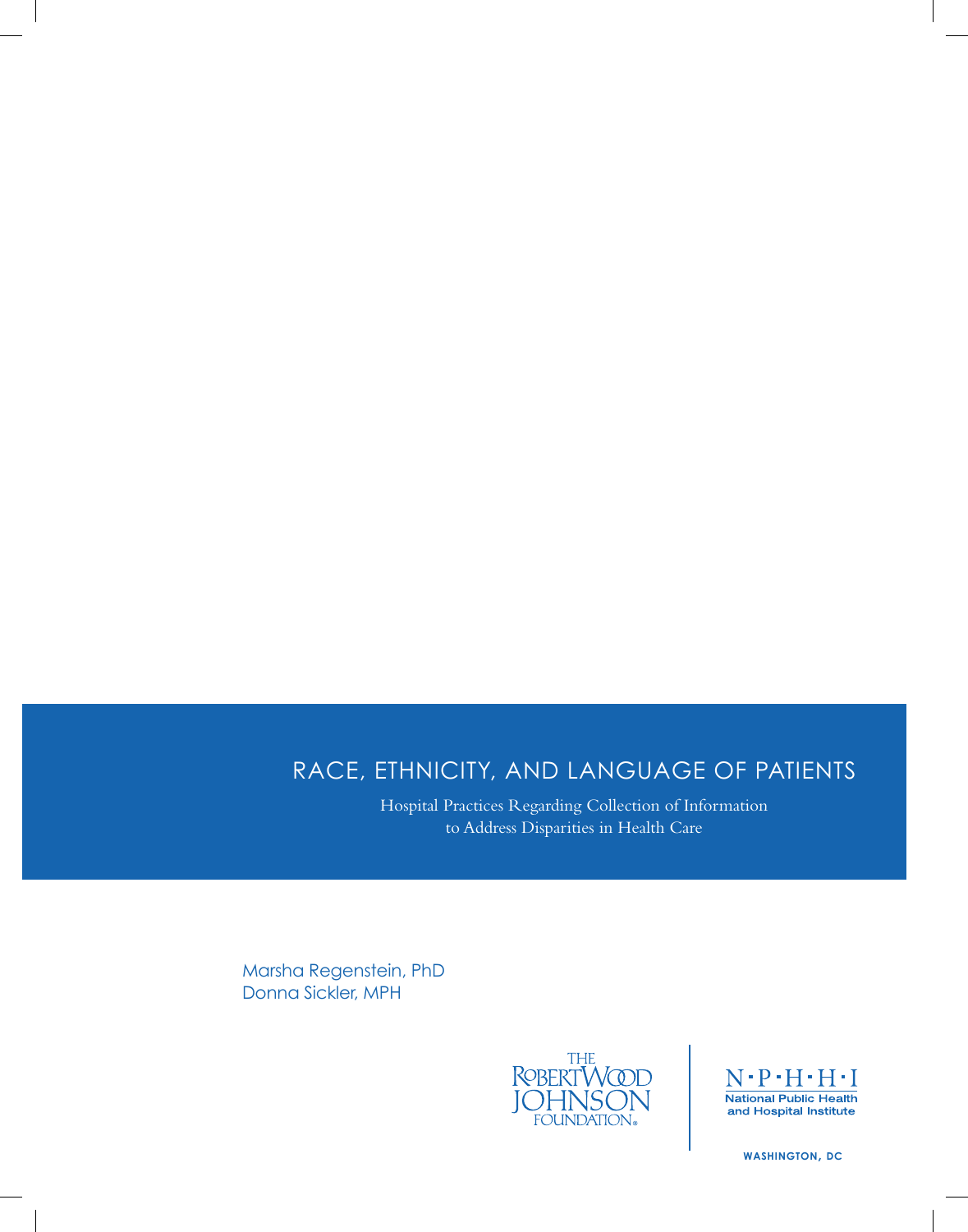Copyright © 2006 by the National Public Health and Hospital Institute. All rights reserved. Published January 2006. Printed in the United States of America.

This publication is available as a PDF file which may be downloaded from the publications areas of www.nphhi.org and www.naph.org.

NPHHI gratefully acknowledges a generous grant from The Robert Wood Johnson Foundation, which made the production of this report possible. The views expressed in this report are the authors' and do not necessarily represent those of The Robert Wood Johnson Foundation.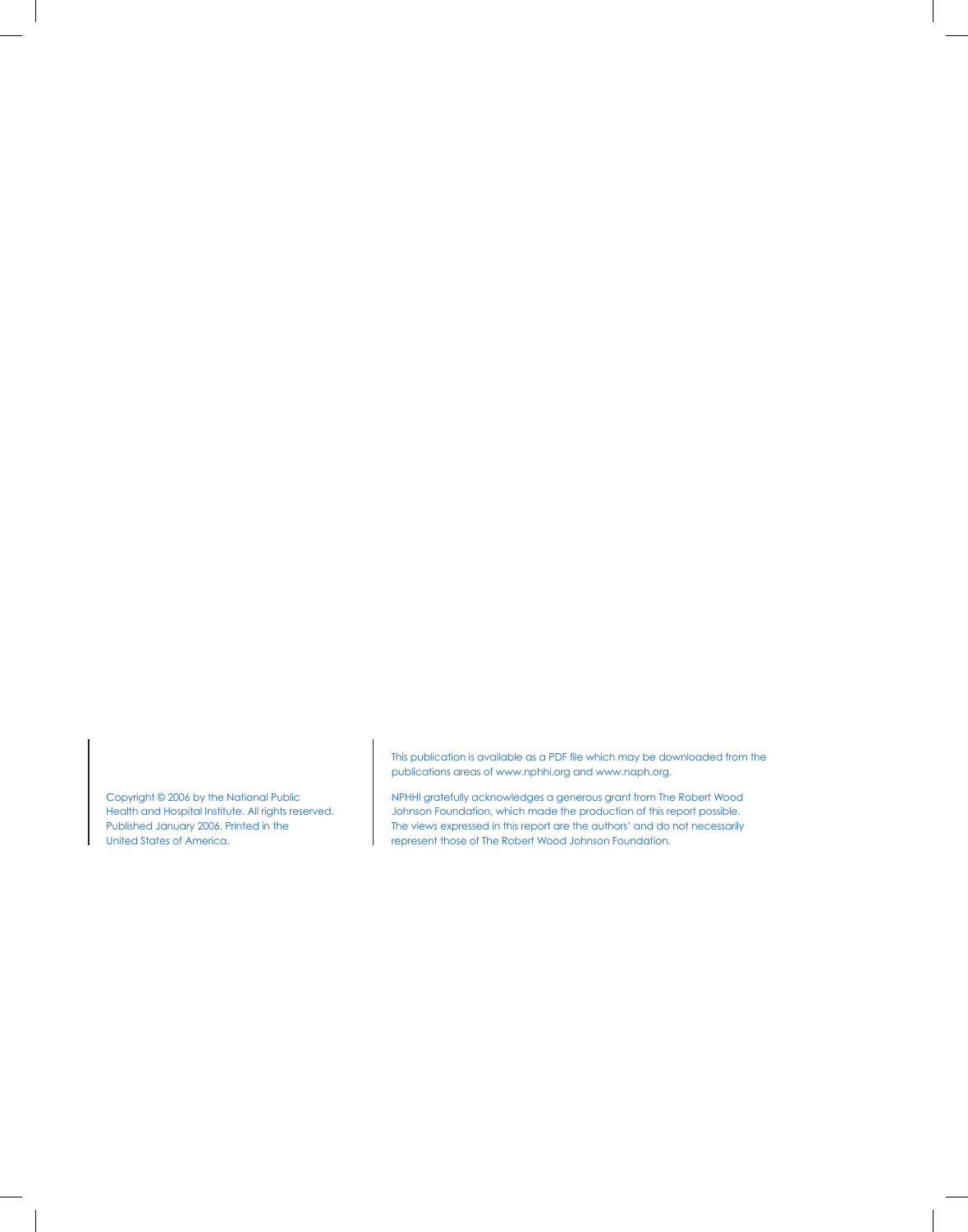# **About The National Public Health and Hospital Institute**

The National Public Health and Hospital Institute (NPHHI) is a private, nonprofit organization established in 1988 to address major issues facing public hospitals and health systems, safety net organizations, underserved communities and populations, and related health policy issues of national importance. The NPHHI membership includes the hospitals and health systems that comprise the National Association of Public Hospitals and Health Systems (NAPH).

## **Acknowledgments**

The authors are indebted to the many individuals at hospitals across the country who participated in the NPHHI survey. We are especially grateful to more than 100 individuals at NAPH member hospitals who spoke to us at length about their own experiences with hospital data collection.

We would like to extend special thanks to Pam Dickson, Kelly Hunt, and Minna Jung of The Robert Wood Johnson Foundation for their support and guidance in the development of the project and the dissemination of its findings.

## **About the Authors**

**Marsha Regenstein, PhD,** is an associate research professor of health policy at The George Washington University Medical Center. From 1998–2005, she was the director of the National Public Health and Hospital Institute (NPHHI) and vice president for research for the National Association of Public Hospitals and Health Systems (NAPH), where she directed research activities focusing on vulnerable populations and the providers who serve them. Dr. Regenstein has conducted over a dozen safety net assessments around the country and is currently senior advisor to The Robert Wood Johnson Foundation program, Expecting Success: Excellence in Cardiac Care. She has written extensively on public hospitals and the health care safety net, managed care for underserved populations, access to health care for persons with disabilities, children's health, and the uninsured. Prior to joining NAPH and NPHHI, she was vice president of the Economic and Social Research Institute. Dr. Regenstein has a PhD in health policy from The George Washington University.

**Donna Sickler, MPH,** was a research analyst at the National Public Health and Hospital Institute (NPHHI) and the National Association of Public Hospitals and Health Systems (NAPH) until 2005. Many of her research projects focused on disparities in health care and cultural competence in serving vulnerable populations. Prior to joining NAPH, Ms. Sickler worked as a paramedic/medical assistant for a cardiology practice. She has a master's degree in public health from The George Washington University.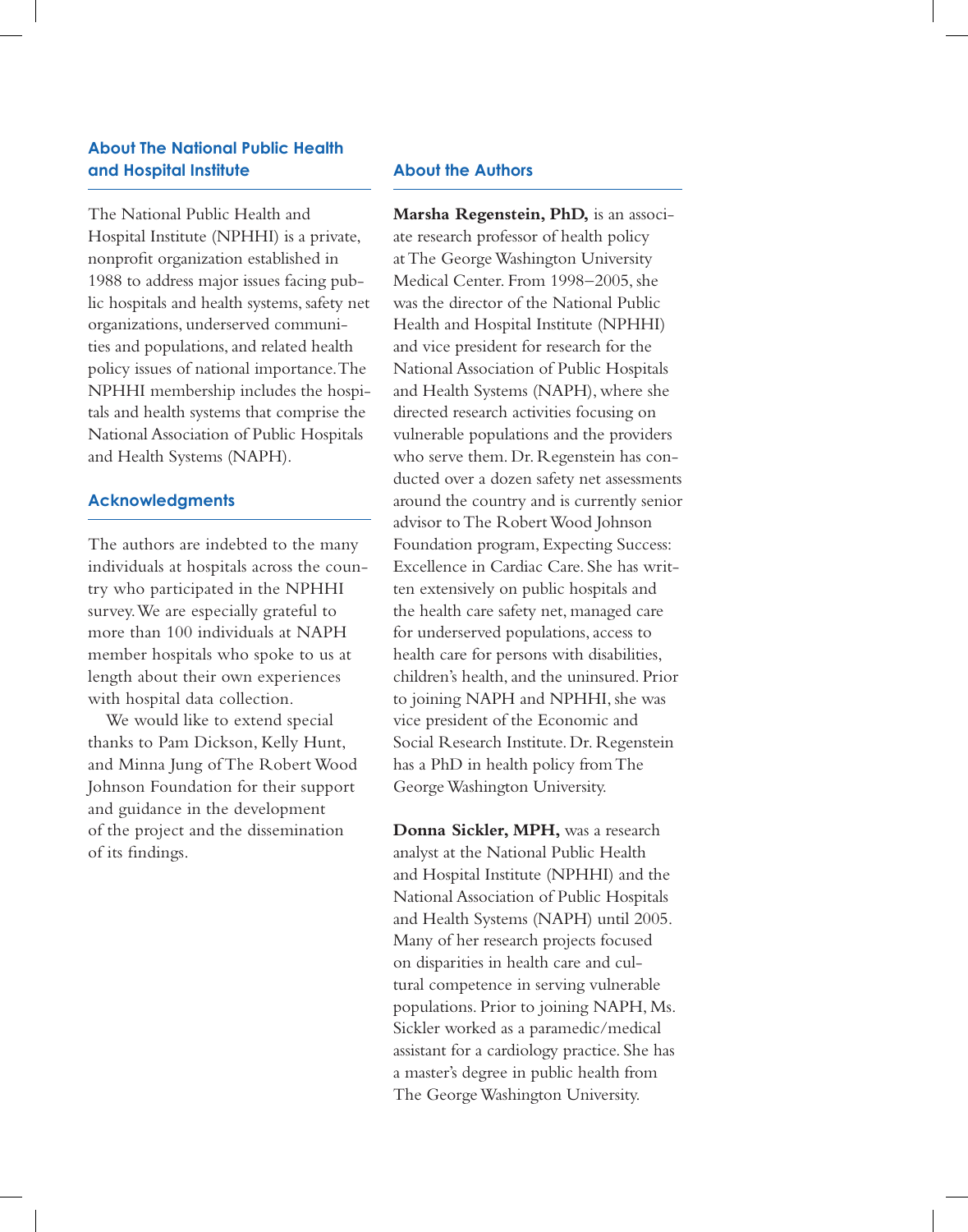# 2005–2006 NPHHI Board of Directors

**Linda Cummings, PhD** *Director for NPHHI*

#### **Officers**

**LaRay Brown**

**New York City Health and Hospitals Corporation** New York, NY *Chair*

**Michael Belzer, MD**

**Hennepin County Medical Center** Minneapolis, MN *Secretary*

## **William Walker, MD**

**Contra Costa Health Services Department** Martinez, CA *Treasurer*

**Larry Gage**

**National Association of Public Hospitals and Health Systems** Washington, DC

*Recording Secretary/Ex-Officio* **Ron J. Anderson, MD**

**Parkland Health & Hospital System** Dallas, TX *Past Chair*

#### **Member Directors**

**Kirk A. Calhoun, MD The University of Texas Health Center At Tyler** Tyler, TX

**David Burnett, MD (Ex-Officio) University HealthSystem Consortium** Oak Brook, IL

**Patricia A. Gabow, MD Denver Health** Denver, CO

**Karen Scott Collins, MD, MPH New York City Health and Hospitals Corporation** New York, NY

**Gene O'Connell San Francisco General Hospital** San Francisco, CA

#### **At-Large Directors**

**Ray Baxter, PhD Kaiser Foundation Health Plan, Inc.**

**Denise Martin**

Oakland, CA

**California Association of Public Hospitals and Health Systems** Oakland, CA

**Sara Rosenbaum, JD Center for Health Services Research and Policy The George Washington University** Washington, DC

**Alan Weil, JD National Academy of State Health Policy** Portland, ME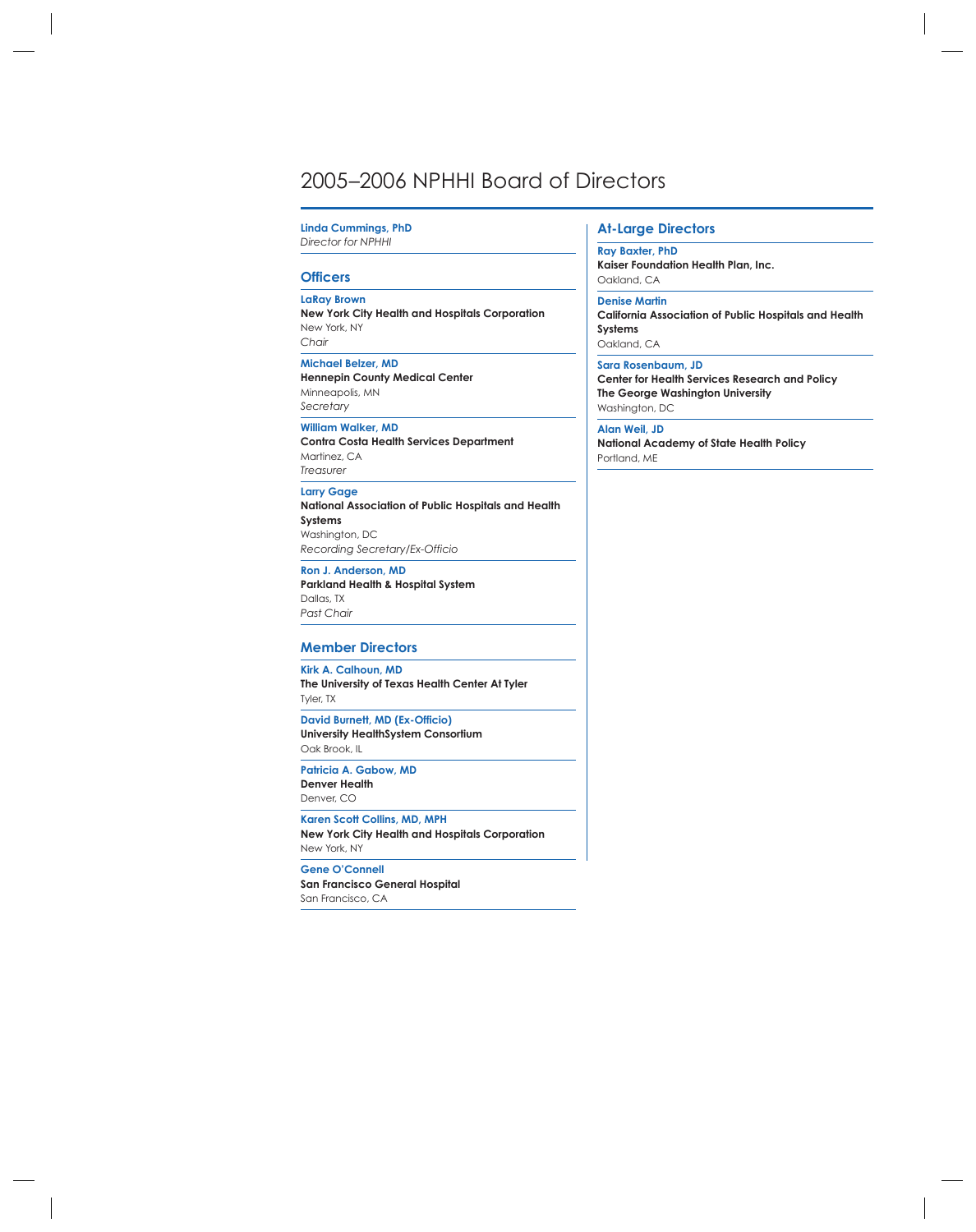# **Contents**

| <b>Executive Summary</b>                                                            | vii            |
|-------------------------------------------------------------------------------------|----------------|
| <b>Introduction</b>                                                                 | 1              |
| Goals of the Report                                                                 | $\overline{2}$ |
| 1. Data Collection Practices in U.S. Acute Care Hospitals                           | 4              |
| <b>Survey Findings</b>                                                              | 5              |
| Data Collection Sites                                                               | 6              |
| Hospital Use of Data on Patient Race and Ethnicity                                  | 8              |
| Barriers to Data Collection                                                         | 9              |
| Language Services                                                                   | 11             |
| Key Findings: Data Collection Practices at Hospitals Nationwide                     | 12             |
| 2. Data Collection Practices at Safety Net Hospitals                                | 14             |
| Characteristics of Responding Hospitals                                             | 15             |
| Diversity of the Patient Populations at Responding Hospitals                        | 18             |
| Hospital Policies Regarding the Collection of Data on Race, Ethnicity, and Language | 19             |
| Collection of Race Data                                                             | 24             |
| Categories of Classification for Race                                               | 25             |
| Collection Practices Related to Ethnicity and Language                              | 31             |
| Hospital Use of Data on Patient Race and Ethnicity                                  | 33             |
| <b>3. Discussion and Recommendations</b>                                            | 37             |
| Recommendations                                                                     | 39             |
| <b>Appendix A: Phase I Survey: RWJ Project on Data Collection</b>                   | 42             |
| <b>Appendix B: Phase II Survey: RWJ Project on Data Collection</b>                  | 46             |
| <b>Notes</b>                                                                        | 49             |
| <b>NAPH Members</b>                                                                 | 50             |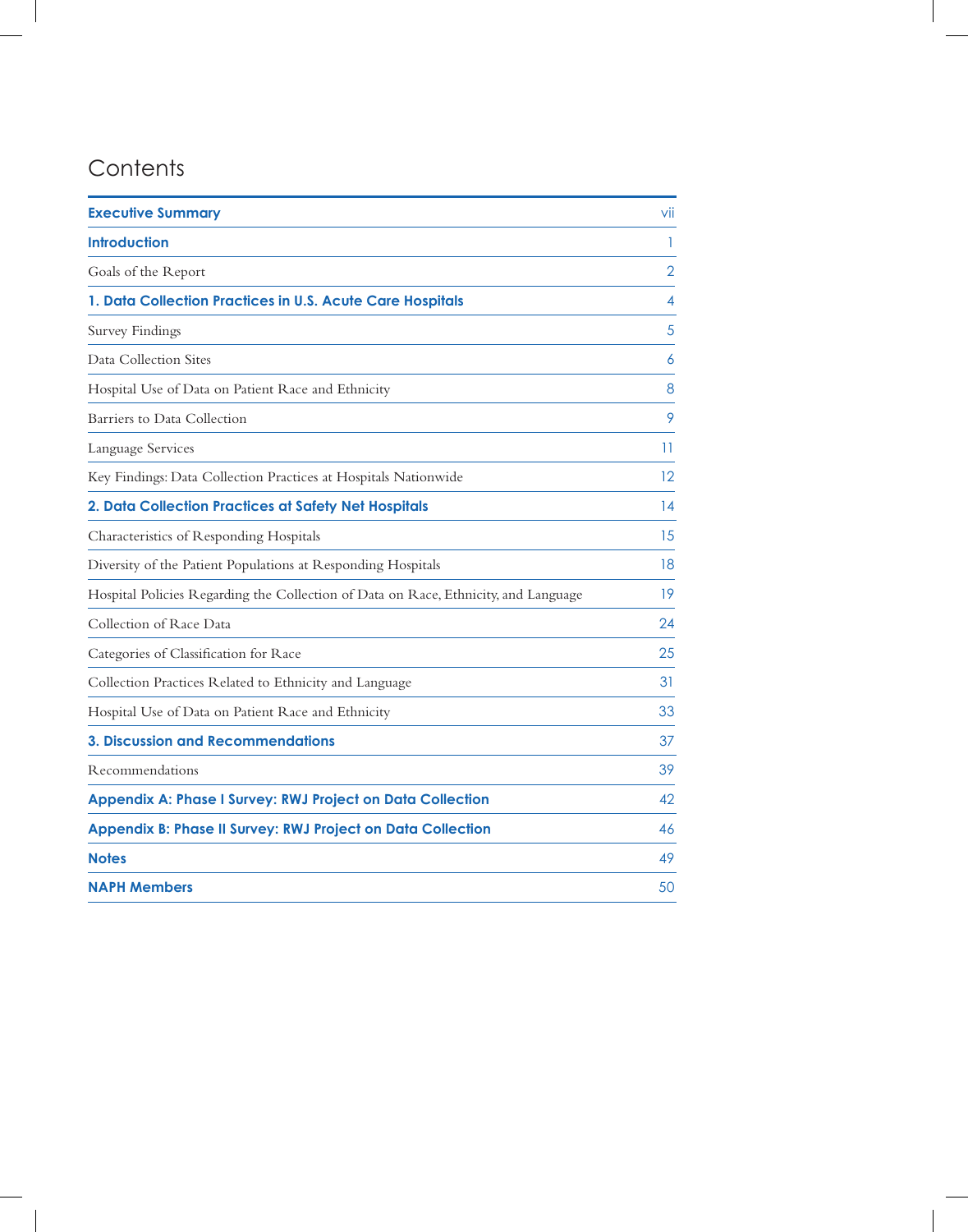# Figures & Tables

| <b>FIGURE 1</b> | Percent of Hospitals Collecting Information on Patient Race, Ethnicity, and Language | 6  |
|-----------------|--------------------------------------------------------------------------------------|----|
| <b>FIGURE 2</b> | Data Collection Practices by Governance and Teaching Status                          | 7  |
| <b>FIGURE 3</b> | Collection of Race Data, by Average Daily Census                                     | 8  |
| <b>FIGURE 4</b> | Sites of Data Collection (Among Hospitals Indicating that They Collect Race Data)    | 9  |
| <b>FIGURE 5</b> | Average Payer Mix for Patients at Responding Hospitals                               | 18 |
|                 |                                                                                      |    |
| <b>TABLE 1</b>  | Characteristics of Hospitals                                                         | 5  |
| <b>TABLE 2</b>  | Hospital Use of Race and Ethnicity Data, by Governance and Teaching Status           | 10 |
| <b>TABLE 3</b>  | Barriers to Hospital Collection of Race and Ethnicity Data                           | 10 |
| <b>TABLE 4</b>  | Hospital Governance, Teaching Status, and Volume                                     | 16 |
| <b>TABLE 5</b>  | Racial Composition of Patient Population                                             | 20 |
| <b>TABLE 6</b>  | Policies Regarding the Collection of Patient Race and Ethnicity Data                 | 22 |
| <b>TABLE 7</b>  | Collection Practices of Patient Race Information                                     | 26 |
| <b>TABLE 8</b>  | Race Classifications at Respondent Hospitals                                         | 28 |
| <b>TABLE 9</b>  | Availability of Automated System Fields to Collect Ethnicity and Language            | 34 |
| <b>TABLE 10</b> | Collection Practices Related to Patient Ethnicity                                    | 36 |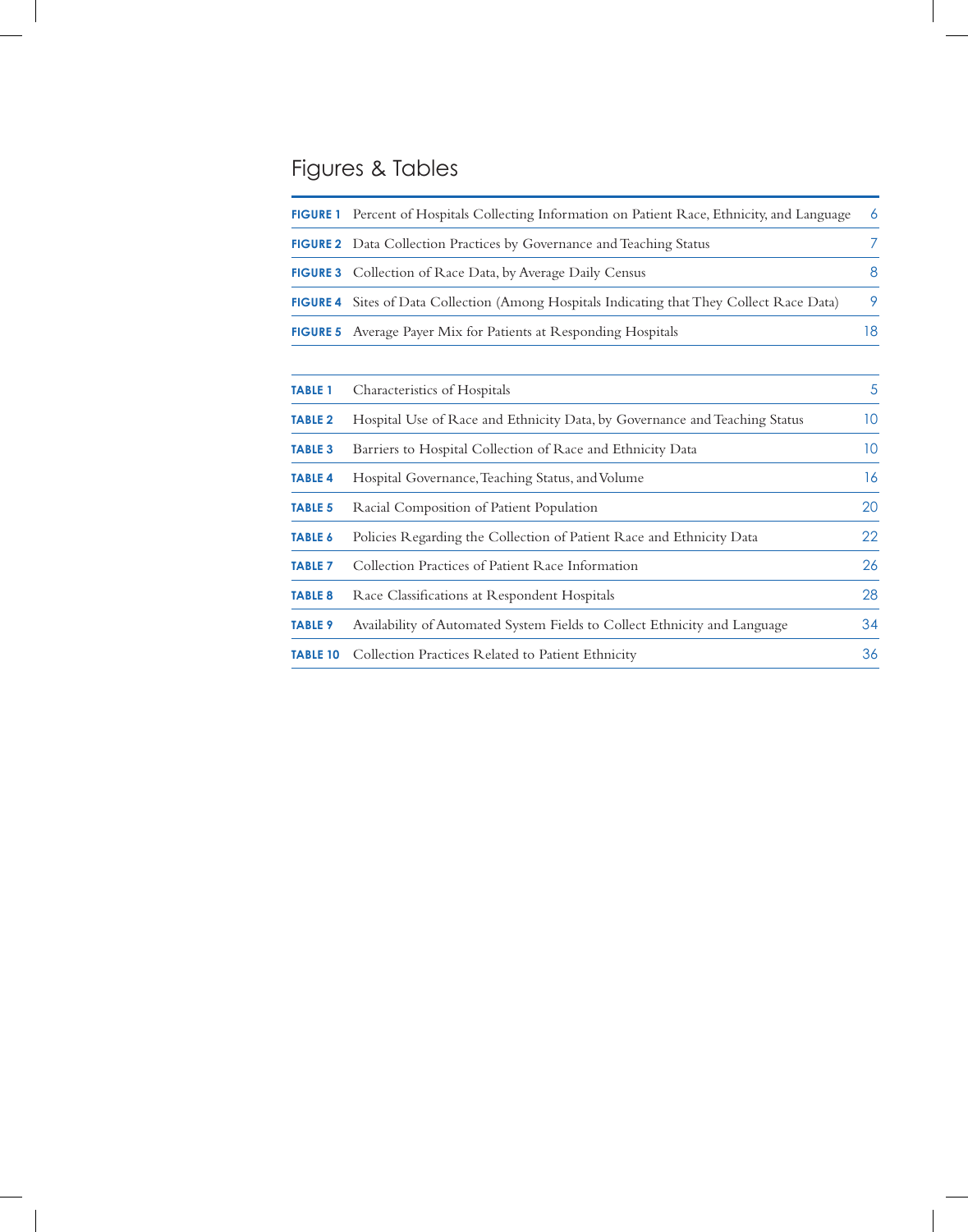# Executive Summary

In 2003, the Institute of Medicine (IOM) formally declared war on health care disparities in the United States. Through its landmark report, *Unequal Treatment*, the IOM revealed disturbing truths about health care delivery, amassing an irrefutable body of evidence that showed patterns of disparate treatment for persons of racial and ethnic minorities — patterns that traditional indicators of access to care, such as health insurance coverage and income, could not fully explain.

The IOM report offered recommendations to mitigate or eliminate these disparities, including provisions to enhance data collection by health care organizations on the race and ethnicity of their patient populations. However, meeting the IOM's call for better data may be a challenge for the health care industry, which has not yet developed uniform metrics for identifying, quantifying, or analyzing health care disparities.

This report addresses the ability of health care organizations to describe their populations and assess the size and scope of health care disparities in-house. It provides information on the state of data collection in the U.S. hospital industry and also describes data collection practices at more than 60 safety net hospital systems across the country.

The findings in this report demonstrate that hospitals are currently equipped not only to collect this information from their patient populations but also to use it as another prism

through which quality of care can be viewed and assessed. Despite their ability to collect and use this information, the findings also illustrate how uncommon it is for hospitals to look at quality across different dimensions of their patient populations. As a result, they miss important opportunities to ensure that they are providing the best possible care to each and every patient who comes through their doors.

# **Key Findings on Data Collection at Hospitals Nationwide**

Researchers at the National Public Health and Hospital Institute (NPHHI) surveyed 500 hospitals that were representative of the non-federal acute care hospital industry in the U.S. on their practices regarding the collection of information on the race, ethnicity, and preferred language of their patients.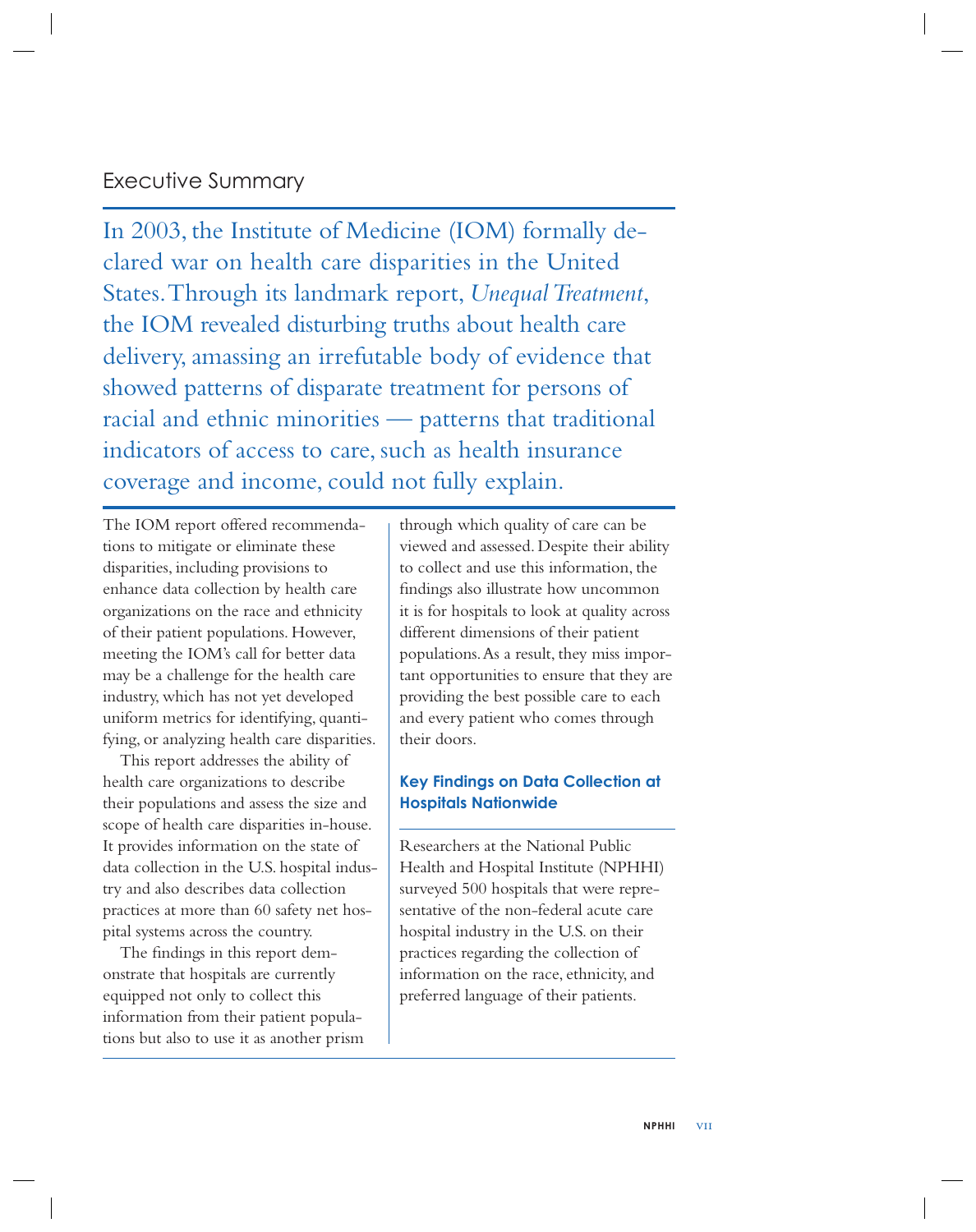# **Collection of Race, Ethnicity, and Language Data**

■ More than three-quarters (78.4 percent) of non-federal acute care hospitals in the U.S. collect information on the race of their patients, and half collect information on patient ethnicity (50.4 percent) and language (50.2 percent). Teaching hospitals are most likely to collect such data: 85.8 percent of teaching hospitals indicate that they collect information on race and 59.2 percent collect information on ethnicity.

 Investor-owned hospitals are 68 percent more likely than government hospitals and 30 percent more likely than non-profit hospitals to collect information on at least some of their patients' primary or preferred languages. Likewise, teaching hospitals are 33 percent more likely than non-teaching hospitals to record patients' languages.

 Small hospitals (as measured by average daily census) are less likely to collect this data. Nevertheless, 71 percent of hospitals with an average daily census below 20 collected this data, compared to approximately 83 percent of hospitals with a census above 100. Over half of (nonfederal) government-owned hospitals have a daily census less than 20; this may account for lower collection practices at these hospitals.

Nearly all of the hospitals that collect race and ethnicity information do so at the point of registration for both inpatient (96.0 percent) and outpatient (93.5 percent) services provided at the hospital campus. The majority (89.1 percent) also collect this information in the emergency department and at affiliated same-day surgery centers (79.7 percent). Only about half (55.6 percent) of hospitals that collect this information do so at doctors' offices or clinics located away from the hospital campus.

#### **Use of Race, Ethnicity, and Language Data**

**NPHHI** asked hospitals that collect race and ethnicity data whether they used it to assess and compare quality of care, utilization of health services, health outcomes, or patient satisfaction across their different patient populations. Overall, fewer than one in five hospitals that collects this information uses it for any of these purposes.

Use of the information varies by governance and teaching status, with non-federal government hospitals far less likely to use the data, compared to non-profit and investor-owned hospitals. Teaching hospitals are much more likely than non-teaching hospitals to use this data. Still, only about one in four teaching hospitals uses the data to assess and compare utilization, quality, outcomes, or satisfaction for their patient populations. Investor-owned hospitals are more likely than non-profit hospitals to use this information.

#### **Barriers to Data Collection**

**Hospitals indicated that the most** common barriers to data collection are staff and patient reluctance to ask or provide this information, confusion about race and ethnicity categories, and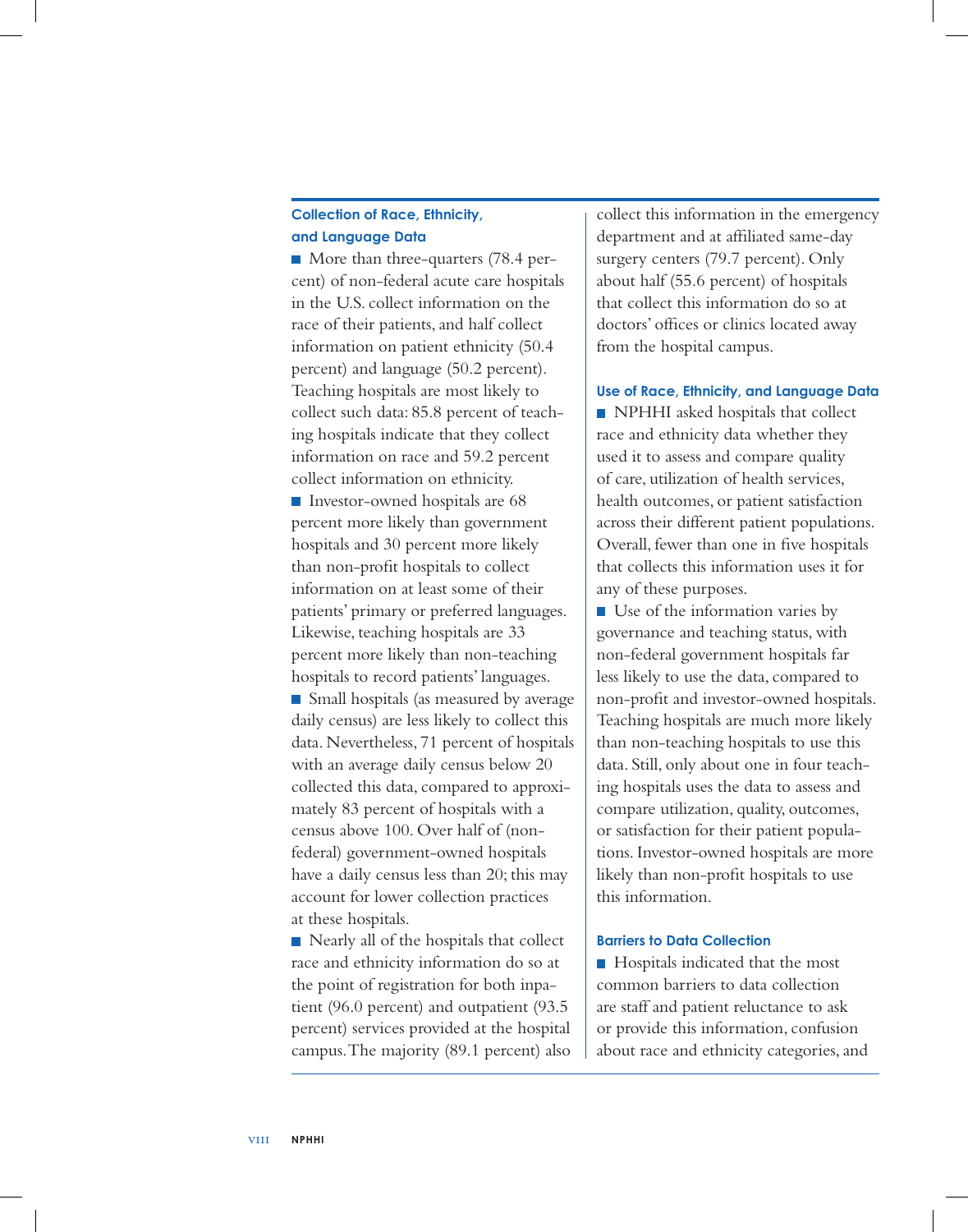a lack of need for this information. Hospitals were less likely to mention barriers related to limitations in information systems, staff time, legal issues, funding, or lack of commitment from executive leadership.

For hospitals that do not collect data, the most common barrier by far is the sense that there is no need to collect the information. More than half of the hospitals that do not collect this information identified this as a barrier to collection — more than three times the rate seen among hospitals that do collect it. Hospitals that do not collect this information also are more likely to view information technology, funding, and legal limitations as barriers to data collection, while hospitals that already collect this information see these as much less significant barriers.

The findings demonstrate the importance of staff and patient education regarding the collection of race and ethnicity information. A significant percentage of hospitals — even those hospitals already engaged in these practices — seems to regard the practice with discomfort, indicating that staff may be reluctant to ask questions related to race and ethnicity, and patients may be uncomfortable providing this information without a clear understanding of how it may be used to enhance their overall health care experience.

# **Key Findings on Data Collection at NAPH Hospitals**

Following the survey of U.S. hospitals, NPHHI surveyed public and other safety net hospitals to develop a deeper understanding of the ways that information on race, ethnicity, and preferred language of their patient populations is collected and used. Respondents in the second survey generally have diverse patient populations and were presumed to have experience collecting and recording information on patient race, ethnicity, and language. NPHHI used the membership of the National Association of Public Hospitals and Health Systems (NAPH) as the focus of the second survey; 64 hospitals and health systems participated.

Most of the hospitals (86 percent) that participated in the survey of safety net hospitals are public entities, and most (86 percent) have teaching programs. Approximately 38 percent of patients at these hospitals are white, 29 percent are black, 24 percent are Hispanic/Latino, and 3 percent are Asian or Pacific Islander.

# **Hospital Policies Regarding the Collection of Race, Ethnicity, and Language Information**

■ Although all of the responding hospitals routinely collect data on the race and ethnicity of patients, relatively few have formal policies regarding collection of the data. About one in five hospitals (20 percent) has such policies, and even fewer have specific policies that address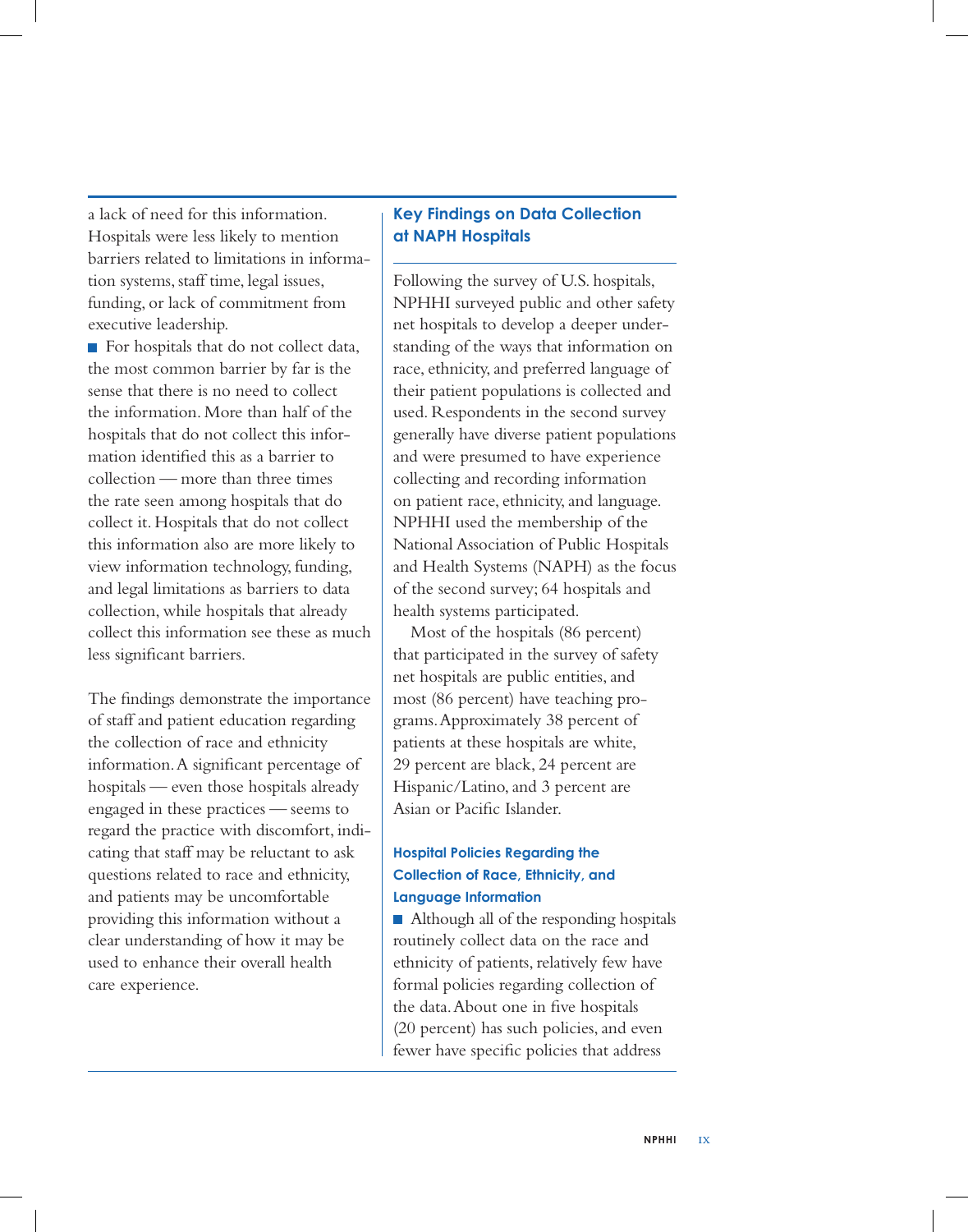the categories or methods that should be used for data collection.

Most respondents (59 percent) indicated that they generally ask patients to self-identify, some adhering to specific language and precise questions to solicit this information. One-quarter of respondents said that patient race and ethnicity is more often determined by clerks and other staff. Several of these respondents felt very strongly that this method is appropriate and less intrusive for patients than asking about race and ethnicity. Hospitals that "eyeball" patients indicated an awareness that this method could result in inaccurate data; nevertheless, some held a strong belief that the clerks and others who make such assessments know their patient populations extremely well and believed that errors are infrequent.

### **Data Collection**

All 64 respondents indicated that they have a field in their automated registration system to record race; in 84 percent of hospitals, this is a required field, meaning that registration clerks must enter a response to the question about race. ■ Only 28 percent of responding hospitals have a field to record ethnicity; this is generally an optional field that can easily be skipped by the registration clerks.

**Eighty percent of respondents have a** field for language although recording language information is highly variable across hospitals and is rarely a required field.

Nearly three-quarters of the hospitals surveyed (70 percent) indicated that

virtually all of their patients have information recorded about their race. An additional 19 percent have information for at least 95 percent of their patients. Relatively few of these patients are classified as "other," indicating that race information is recorded thoroughly for these patient populations.

Respondents indicated that information on patient race is collected throughout the organization, including in emergency departments, inpatient registration, and at on-campus and offsite clinics. The majority of hospitals could share this information across sites of service, so that race information that is entered in the automated registration system at the first encounter is available at subsequent visits throughout the hospital or health system.

Respondents reported a high degree of confidence in the data on race. Although they expressed the sentiment that the categories do not always capture information on their patient populations in as granular a fashion as they would like, they felt that the race information on their patients is extremely accurate.

■ According to respondents, training staff appropriately and having required fields for recording race are important factors in comprehensive data collection.

Responding hospitals generally do not separate race from ethnicity when soliciting and recording information about race/ethnicity. The most common practice is to use the following six categories as discrete racial categories: white, black, Hispanic/Latino, Asian/Pacific Islander,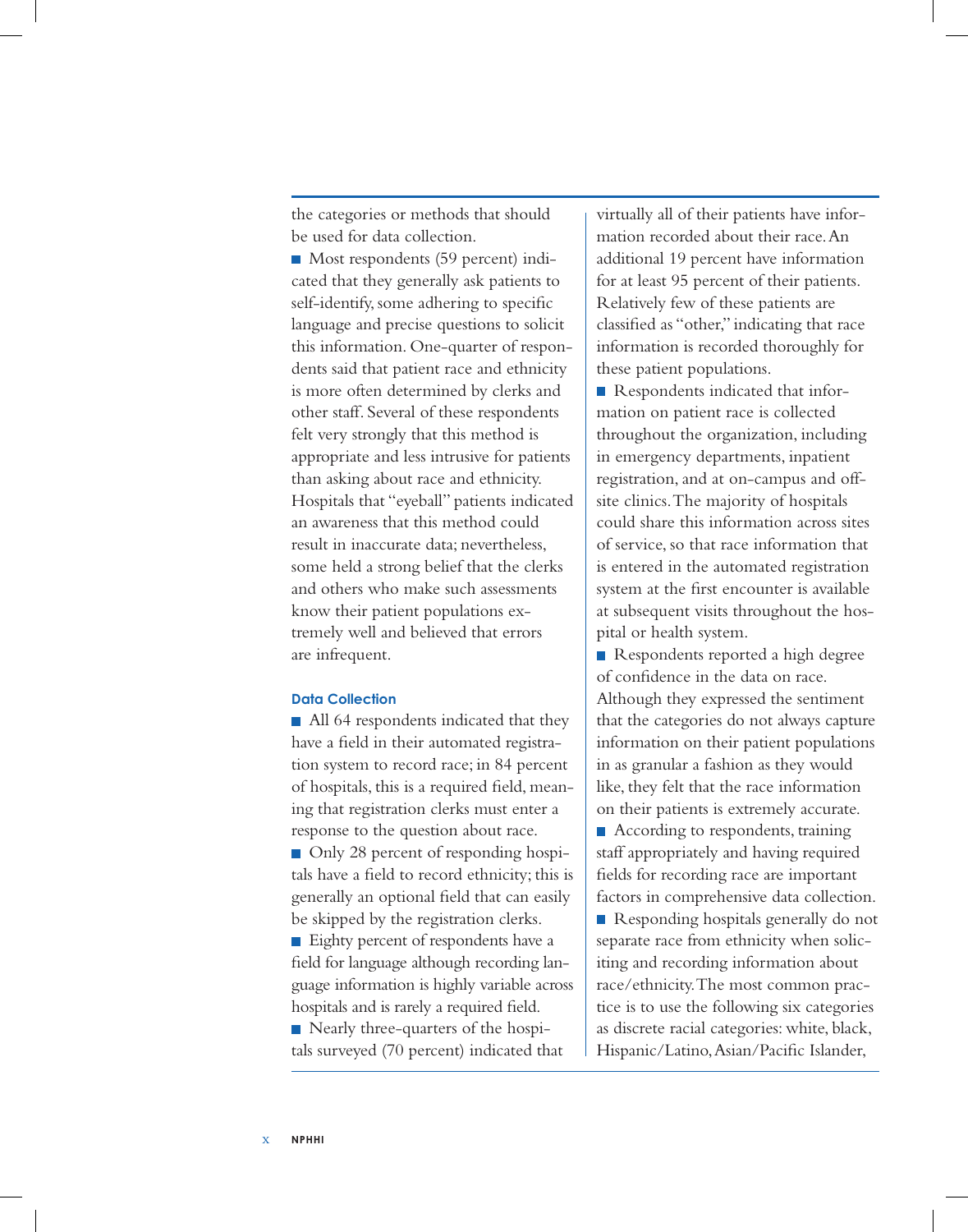Native American, and other. These categories are not consistent with the federal Office of Management and Budget (OMB) guidelines, which categorize race as white, black, American Indian or Alaska Native, Asian, or Native Hawaiian or Other Pacific Islander. According to OMB guidelines, patient ethnicity is classified as Hispanic/Latino, or non-Hispanic/non-Latino.

## **Discussion**

The majority of U.S. hospitals are already actively engaged in data collection, at least for some segment of their patient populations. Nevertheless, despite its availability, very few hospitals are using the data in quality improvement efforts or even as a management or marketing tool.

We believe that the discussion about the use of the data is the most pressing one — and one that can be marginalized or obfuscated by discussions about the quality of the data.

It is our sense that the data on patient race and ethnicity is relatively accurate and generally reflects the racial and ethnic composition of patients who receive care at U.S. hospitals. Additional work needs to be done to develop systems to capture the most complete and accurate information on patients, but the field of disparities research can move forward using the data currently available.

Hospitals need not wait until the processes of collection are refined and perfected to begin recording patient

race, ethnicity, and language data and using this information to support analyses of patient care. Hospitals should conduct appropriate training and provide adequate support to encourage registration clerks and others to ask patients for this information and to record the answers in a consistent fashion. Uniform collection methodologies that rely on patient self-reporting will go far toward developing valuable information that hospitals readily can use for quality improvement purposes.

# **Recommendations**

**1.** The OMB categories may be a good starting point as guidance for hospitals. Over the long run, however, much more must be done to develop strategies for hospitals and health systems to identify the race and ethnicity of their patients accurately and appropriately. The OMB categories should be tested and evaluated in a set of hospitals with diverse patient populations to determine whether they are appropriate and practical.

The OMB categories can provide hospitals with a way to record information in a uniform fashion. Hospitals that deviate from the OMB categories should make certain that they are recording the information uniformly across patients and across various access points in the hospital or health system. Hospitals should be encouraged to collect information in as granular a fashion as makes sense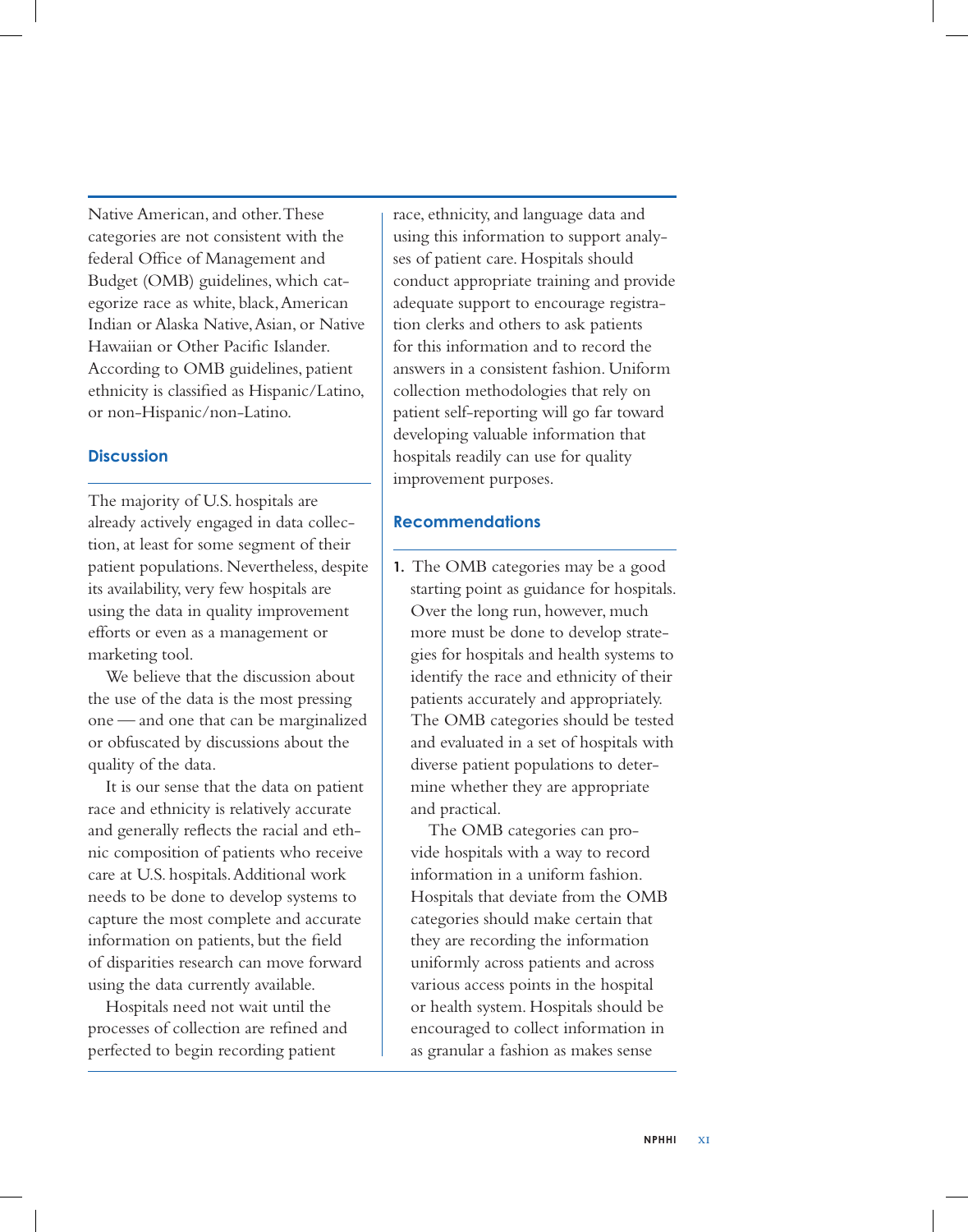for their community and their organization. This would serve local, state, and federal data collection purposes as well as organizational interests in the health and well-being of their particular patient populations.

- **2.** Efforts to strengthen the accuracy and consistency of data collection should continue but should not take center stage in the struggle to identify and address health care disparities. The most significant and sustained efforts should focus on encouraging hospitals to use the information they currently collect. As their use of the information increases, their interest in making it as accurate as possible will also likely increase.
- **3.** Health care organizations, hospital associations, and research groups should develop tools and templates to demonstrate to hospitals ways that they can use data on race and ethnicity to improve care for patients. Hospitals currently collect and report quality measures to the Centers for Medicare and Medicaid Services (CMS) through Hospital Compare, a publicly available, searchable database that allows the public to compare hospital performance on a number of evidenced-based qual-

ity measures. These and other public reporting requirements could evolve to enable health care organizations to determine whether their quality measures are consistent across various patient populations.

Additional opportunities may exist for hospitals to routinely review quality and utilization data by the race and ethnicity of their patients. Voluntary efforts would have greater opportunities of success if organizations did not have to develop these reports on their own.

**4.** Hospitals and health systems should implement staff training that includes effective strategies to explain the relevance of the data to patient care. Such training may have a greater impact on data collection efforts than can improvements in information systems or other structural barriers. Some hospital staff are not yet convinced that data collection is necessary or even appropriate. Education about the value of the information for patient care, with clear examples of how using this information benefited the hospital and the patient, could increase the willingness of staff to pay attention to these important activities.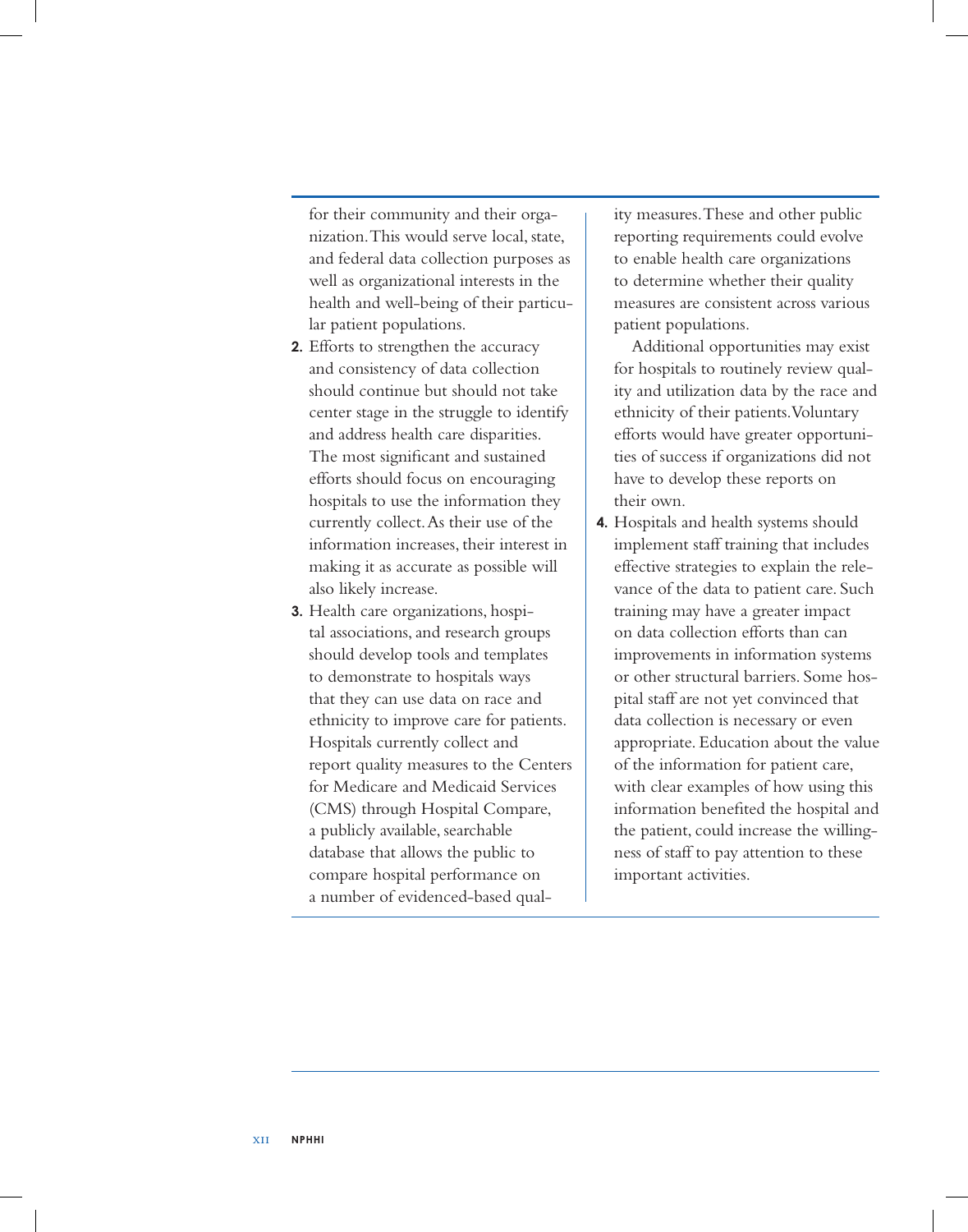# **Introduction**

In 2003, the Institute of Medicine formally declared war on health care disparities in the United States. Through its landmark report, *Unequal Treatment*<sup>1</sup> , the IOM revealed disturbing truths about health care delivery, amassing an irrefutable body of evidence that showed patterns of disparate treatment for persons of racial and ethnic minorities — patterns that traditional indicators of access to care, such as health insurance coverage and income, could not fully explain. For reasons that were multidimensional and often unclear, the report indicated that health and health care delivery were not only different but generally much worse for persons of racial and ethnic minority groups than for patients who were white.

The IOM report offered a series of recommendations to mitigate or eliminate these disparities, including provisions to enhance data collection by health care organizations on the race and ethnicity of their patient populations. The IOM recognized that disparities cannot be addressed if they are not identified, and they cannot be identified without systematic mechanisms to link patient health and care delivery information with demographic details that include the patient's race and ethnicity.

Meeting the IOM's call for better data may be a challenge for the health care industry, which has not yet developed uniform metrics for identifying, quantifying, or analyzing health care disparities. Many provider organizations collect information on patient race and ethnicity, but few use this information to measure the extent to which patients of different races and ethnicities disparately use or benefit from the health services they receive. Health care organizations collectively accept the existence of health disparities, but most have not developed individual responses to eliminate them from their own organizations or communities.

Hospitals and health care organizations have been collecting demographic information on their patient populations for a long time. For at least 20 years, the federal government, primarily through the Office of Management and Budget (OMB), has provided a uniform set of standards for the collection of informa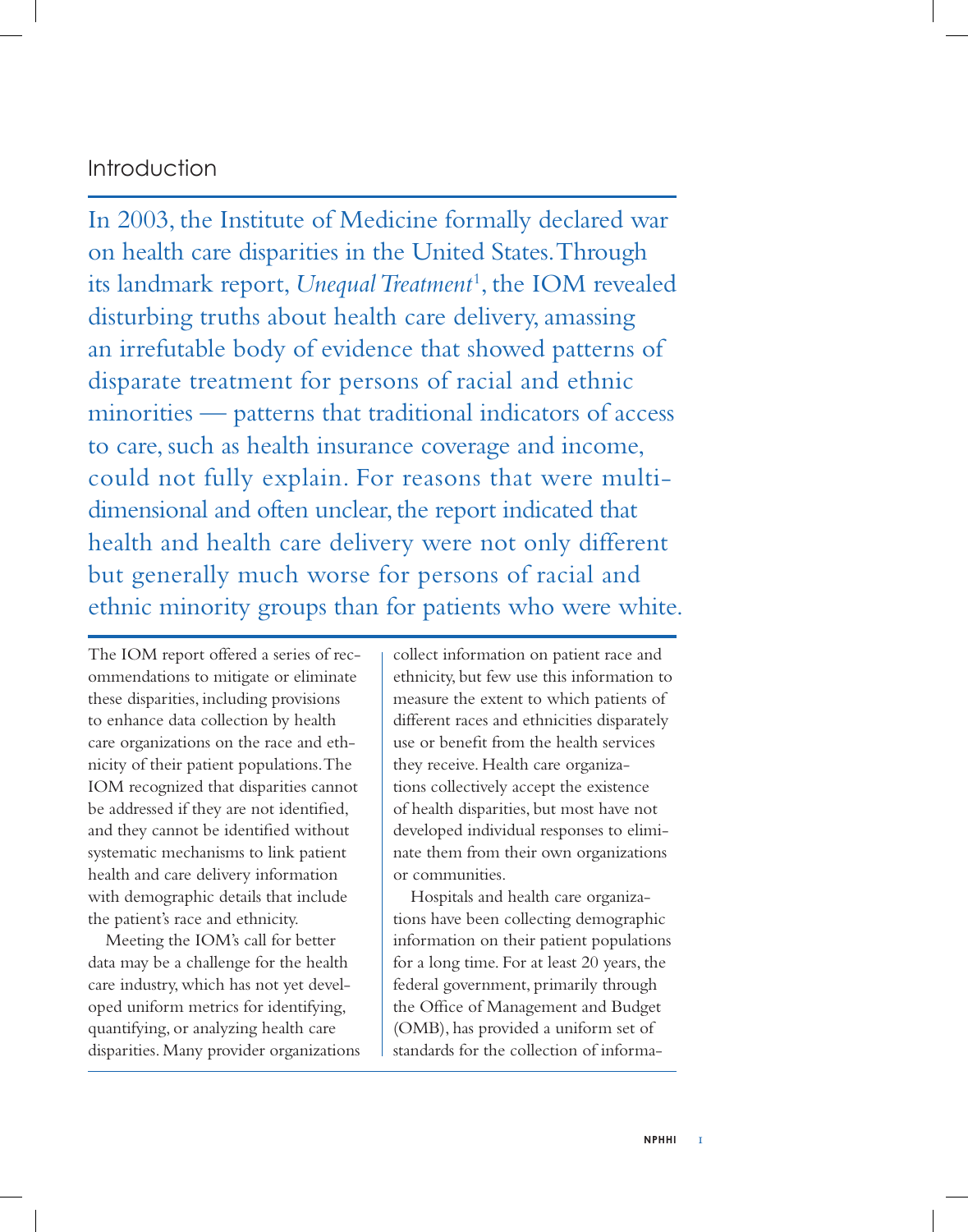tion on race and ethnicity; such guidance has been used by the Bureau of the Census in its data collection activities and has been adopted by other organizations, including some hospitals and health care providers, as a means to capture data on their patient populations.

Over the years, the OMB classification schemes have been debated and revised to reflect concerns about the appropriateness of categories and data collection methodologies. Currently, the OMB (Revised) Standards for the Classification of Federal Data on Race and Ethnicity<sup>2</sup> include five categories for data on race and two on ethnicity. The race categories are American Indian or Alaska Native, Asian, Black or African American, Native Hawaiian or Other Pacific Islander, and White. The ethnicity categories are Hispanic/Latino and non-Hispanic/non-Latino.

This classification scheme distinguishes race from ethnicity and requires individuals to determine both. For example, a person of Hispanic or Latino ethnicity would first identify his or her race as white, black, American Indian or Alaska Native, Asian, or Native Hawaiian or Other Pacific Islander. Following identification of race, the person would identify either as Hispanic/Latino or non-Hispanic/non-Latino.

In 2005, the Health Research and Education Trust (HRET), a nonprofit research affiliate of the American Hospital Association, developed its own guidance for hospitals regarding the collection of data on patient race and

ethnicity.<sup>3</sup> Like other organizations that studied the collection of such data,<sup>4</sup> HRET recommended using the OMB classifications for coding purposes but encouraged hospitals to record race data to reflect racial and ethnic groupings that were not recognized individually through the OMB categories. For example, a hospital could record "Korean" rather than "Asian" for the race of a patient. Under this scenario, hospitals could capture more complete information about their patient populations and still have the opportunity to aggregate the information to report according to the OMB categories.

HRET also recommended collecting information directly from the patient through open-ended questions about the individual's race and ethnicity. These questions should be preceded by a rationale for the need for the information a practice that could reduce resistance from patients and increase trust in the data collection process.

## **Goals of the Report**

This report addresses the first dimension of the war on disparities — the ability of health care organizations to describe their patient populations and assess the size and scope of health care disparities in-house. It focuses on hospitals and their practices concerning the collection of information on patient race and ethnicity. It is predicated on the notion that our battles against health care disparities cannot be fought and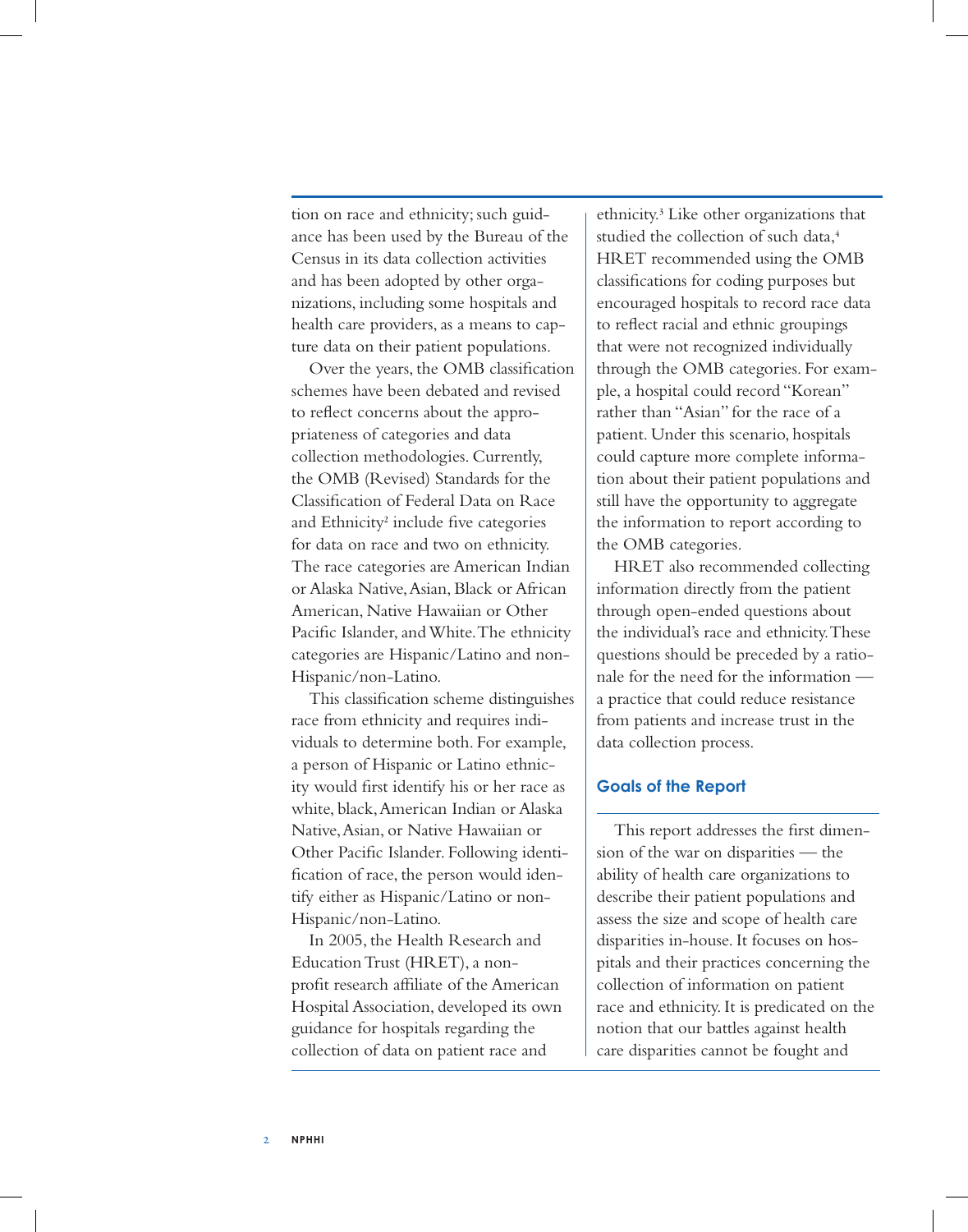ultimately won without clear and constant information about our patients' health, their utilization of health services, and their health outcomes.

The report provides information on the state of data collection in the U.S. hospital industry and also describes data collection practices at more than 60 safety net hospitals<sup>5</sup> across the country. It includes findings from two surveys conducted by the National Public Health and Hospital Institute (NPHHI), with support from The Robert Wood Johnson Foundation. The report provides information on the extent to which U.S. hospitals currently collect information on the race and ethnicity of their patient populations, as well as how this information is collected, recorded, and used.

The findings in this report demonstrate that hospitals are currently equipped not only to collect this information from their patient populations but also to use it as another prism through which quality of care can be viewed and assessed. Despite their ability

to collect and use this information, the findings also illustrate how uncommon it is for hospitals to look at quality across different dimensions of their patient populations. As such, they miss important opportunities to make certain that they are providing the best possible care to each and every patient who comes through their doors.

This report is divided into three chapters. Chapter 1 presents the findings from a survey of hospitals that provides information on data collection practices common to the acute care hospital industry. Chapter 2 presents findings from a separate survey of safety net hospitals on specific and detailed data collection practices. All of the hospitals surveyed in Chapter 2 collect information on the race and ethnicity of their patients. Chapter 3 summarizes the key findings of the two surveys and offers recommendations, outlining ways that hospitals can improve their data collection efforts and their use of data on behalf of patient care.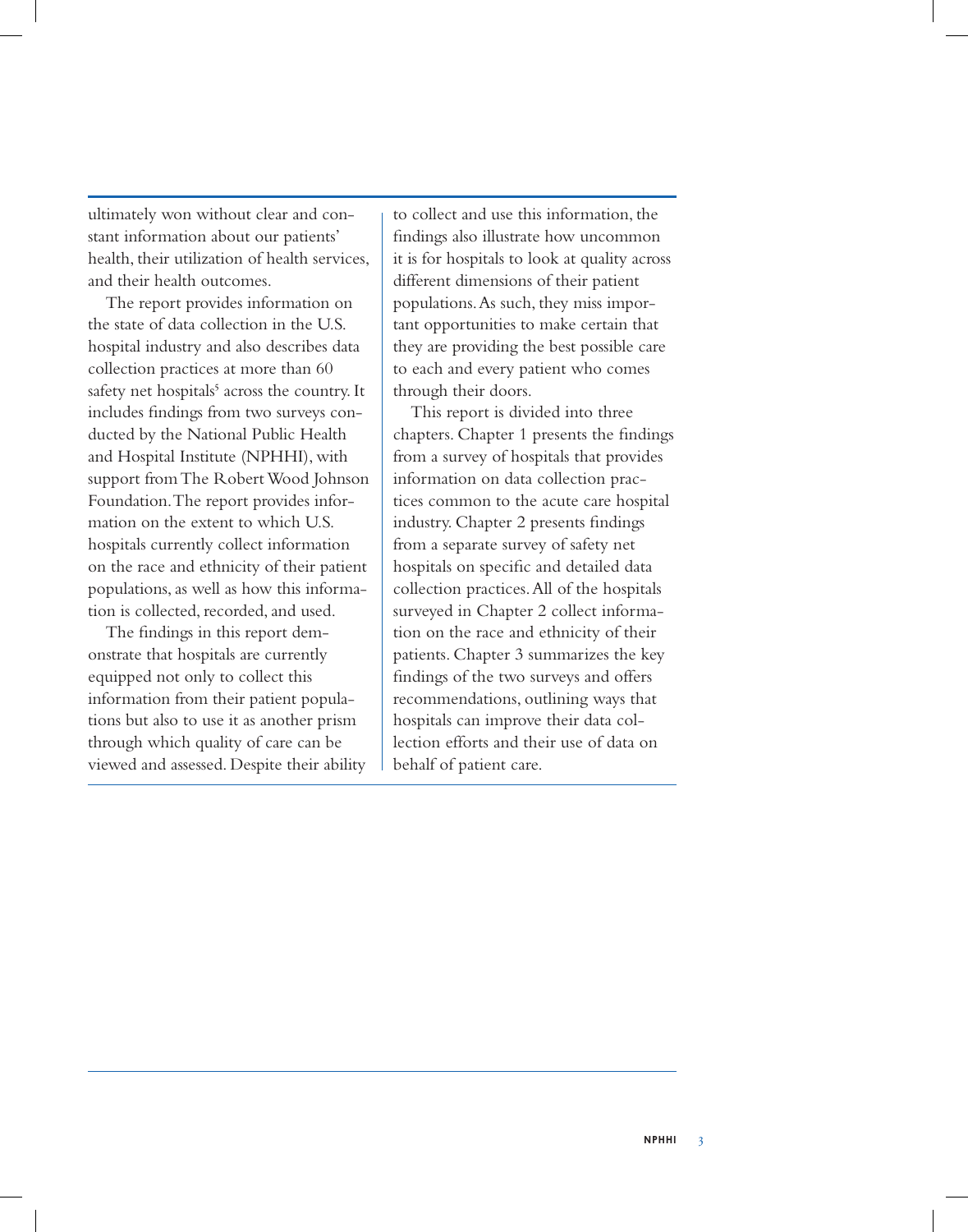# Data Collection Practices in U.S. Acute Care Hospitals

Drawing upon previous surveys<sup>6</sup> and discussions with health care leaders in hospitals throughout the country, NPHHI researchers developed a short survey to determine the extent to which U.S. hospitals collected and used data on patient race, ethnicity, and preferred language. The survey also gathered information on the comprehensiveness of data collection across the many access points within a hospital system and addressed barriers to data collection. The U.S. hospital survey instrument is included in Appendix A.

Through conversations with senior leadership at large, public hospitals, we determined that the chief financial officer (CFO) was the best initial contact for the survey of data collection practices. NPHHI purchased a mailing list from the most current American Hospital Association annual survey of members, with names of CFOs and contact information for more than 3,000 acute care hospitals.<sup>7</sup> An initial sample of approximately 1,100 hospitals was drawn from this list, and researchers initiated contact to complete the survey. The survey was conducted from this initial sample and included 501 completed surveys for a response rate of 45.5 percent.

The survey findings were weighted to reflect the true distribution of non-federal acute care hospitals in the country in terms of governance and teaching status. Table 1 describes the characteristics of our hospital sample.

One-quarter of non-federal acute care hospitals are owned and operated by city,

county, or state governments. Frequently, state-government-owned facilities are part of large state universities. Six out of 10 hospitals are non-profit organizations, and another 15 percent are for-profit, investor-owned entities.

Three-quarters of non-federal acute care hospitals with teaching programs are non-profit organizations. Even though they dominate the industry, only about 30 percent of non-profit hospitals in this country have teaching programs. In fact, the majority of hospitals, regardless of governance, are community hospitals that do not operate teaching programs. Approximately 16 percent of non-federal, government-owned hospitals have teaching programs. These tend to be larger hospitals that often play a significant safety net role in their communities. About 13 percent of investor-owned hospitals have teaching programs, although these programs tend to be smaller than those at more robust academic health centers with multiple residency programs.

1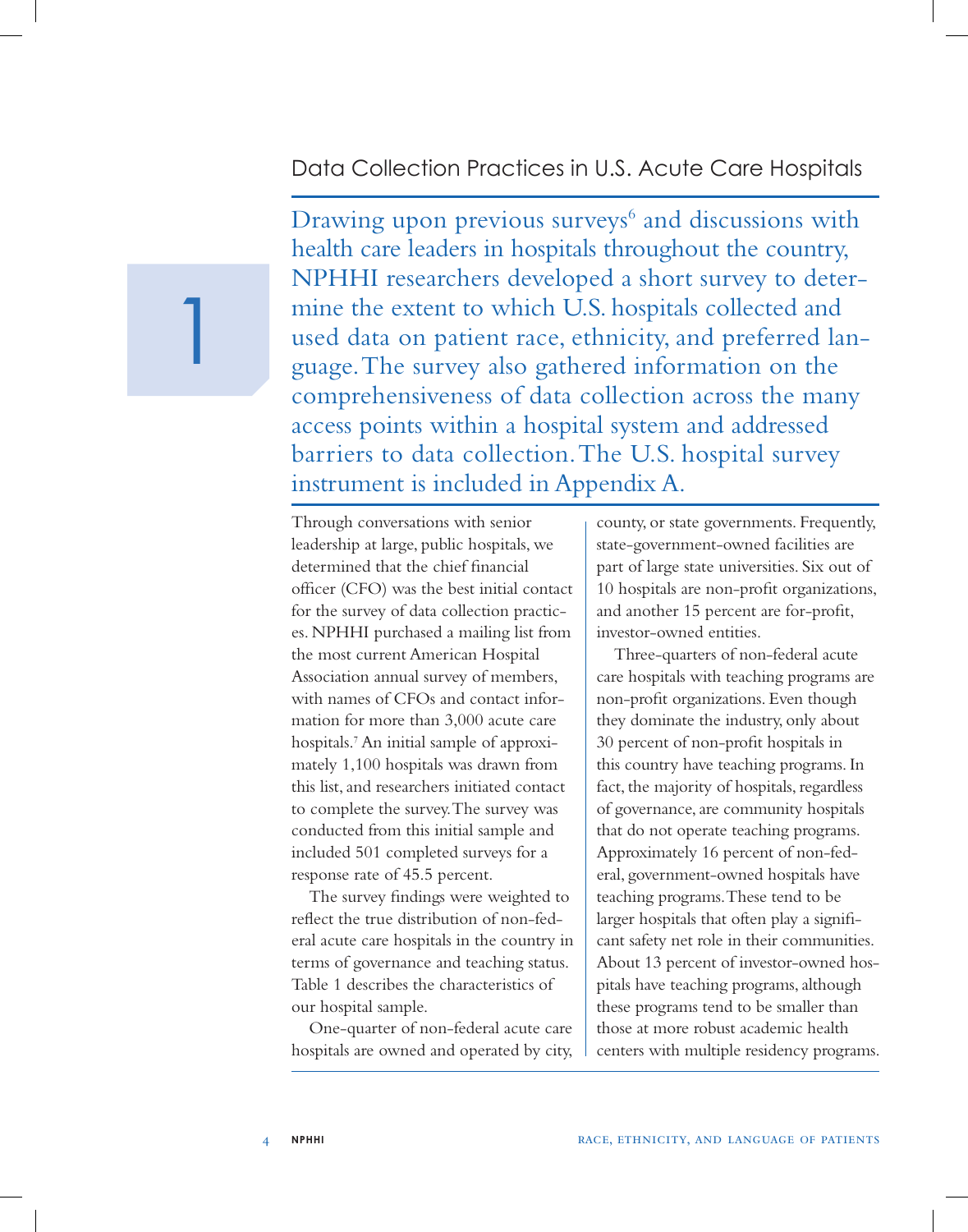| <b>TABLE 1</b>         | <b>Characteristics of Hospitals</b> |       |
|------------------------|-------------------------------------|-------|
|                        |                                     |       |
| Governance             |                                     |       |
|                        | Government, non-federal             | 25.0% |
| Non-profit             |                                     | 60.0% |
| Investor-owner         |                                     | 15.0% |
|                        |                                     |       |
| <b>Teaching Status</b> |                                     |       |
| Teaching               |                                     | 24.0% |
| No teaching            |                                     | 76.0% |
|                        |                                     |       |
|                        | <b>Average Daily Census</b>         |       |
| $20$                   |                                     | 31.5% |
| $20 - 99$              |                                     | 31.4% |
| $100 - 249$            |                                     | 23.4% |
| $\geq$ 250             |                                     | 13.7% |
|                        |                                     |       |

**SOURCES NPHHI Survey of Data Collection Practices of Acute Care Hospitals, 2005; American Hospital Association Survey of Members, 2003.** 

The majority of hospitals are also relatively small, as measured in this survey by average daily census. Nearly onethird (31.5 percent) have fewer than 20 patients in beds on any given day, and nearly a third more (31.4 percent) have an average daily census between 20 and 99. Only 13.7 percent of hospitals treated an average of 250 patients or more on any given day.

Non-federal, government-owned hospitals tend to be small; over half of them (52.7 percent) had an average daily census below 20, compared to 27.1 percent of non-profits and 12.1 percent of investor-owned hospitals. Teaching hospitals, on the other hand, tend to be large; 70 percent of teaching hospitals have an inpatient daily census of 100 or more, compared to 25 percent of non-teaching hospitals.

## **Survey Findings**

The NPHHI survey confirms previous findings about data collection<sup>8</sup> and underscores the fact that the majority of acute care hospitals collect information on the race of at least a significant percentage of their patients. As Figure 1 illustrates, more than three-quarters of non-federal acute care hospitals in the U.S. collect information on the race of their patients, and half collect information on patient ethnicity (50.4 percent) and language (50.2 percent).

As can be seen in Figure 2, there is some variation in these practices by the governance and teaching status of the hospital. Teaching hospitals are most likely to collect data on patient race and ethnicity, with 85.8 percent of respondents indicating that they collect information on race and 59.2 percent

**NPHHI**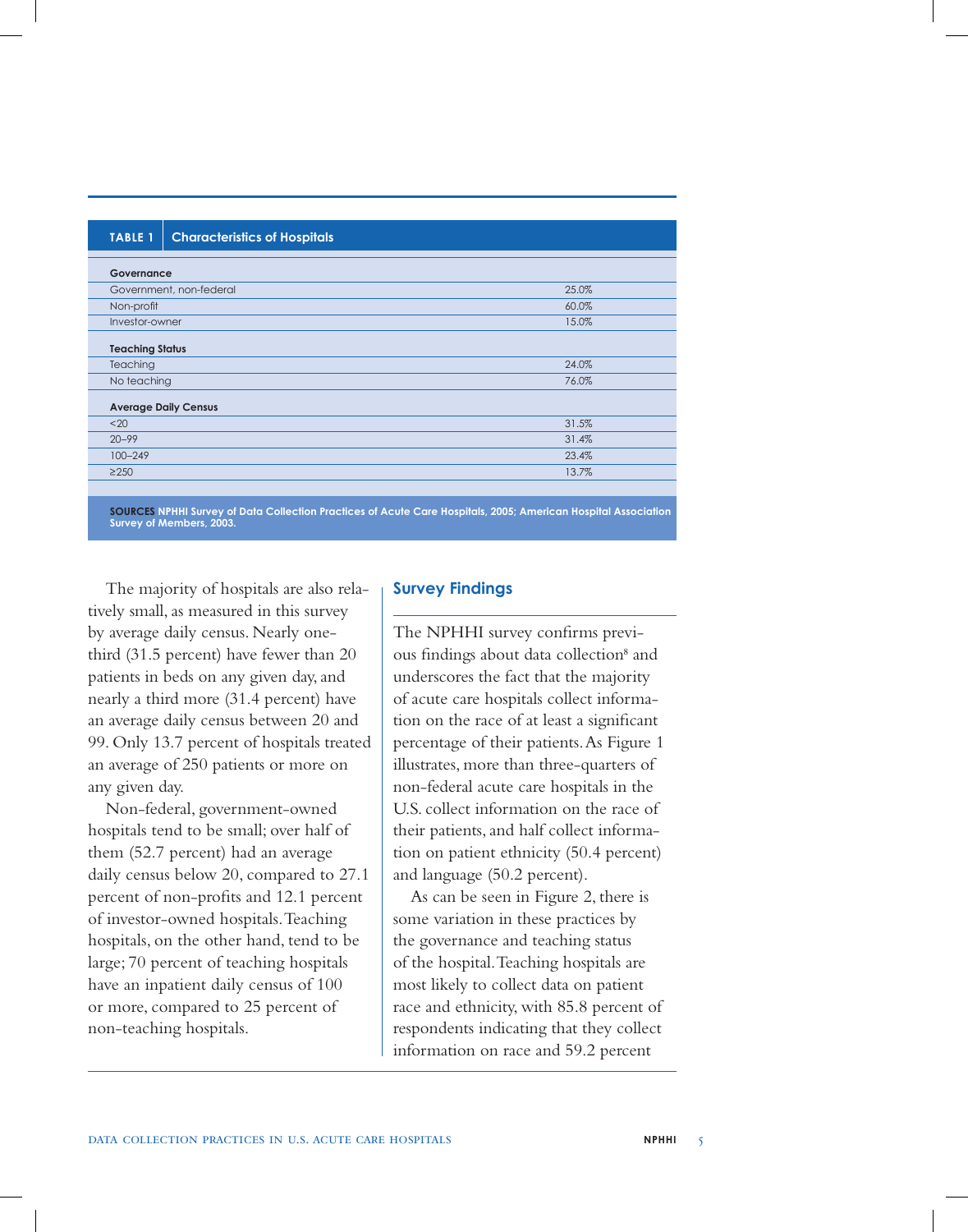

collecting information on ethnicity. Even though teaching hospitals are ahead of others in this area, there is relatively little variation among hospitals, at least in terms of the collection of race and ethnicity data for some segment of their patient populations.

There appears to be greater variation in collection practices regarding patients' language, with investor-owned hospitals 68 percent more likely than government hospitals and 30 percent more likely than non-profit hospitals to indicate that they collect this information. Likewise, teaching hospitals are 33 percent more likely than non-teaching hospitals to record patient language, at least for some of their patients.

There appears to be a direct relationship between the size of the hospital and the likelihood that data on race and ethnicity is collected at that institution. Figure 3 demonstrates that, as the average daily census increases, the rate of data collection also increases. Once the hospital reaches an average daily census of 100, however, the effect seems to plateau. The hospitals with the lowest average daily census are the least likely to collect this data.

## **Data Collection Sites**

Hospitals commonly collect information on patients at multiple access points, depending on the services that the patient seeks upon admission. For example, patients often enter a hospital through an emergency department, where clinical and administrative information is collected and recorded in an electronic database. Patients also may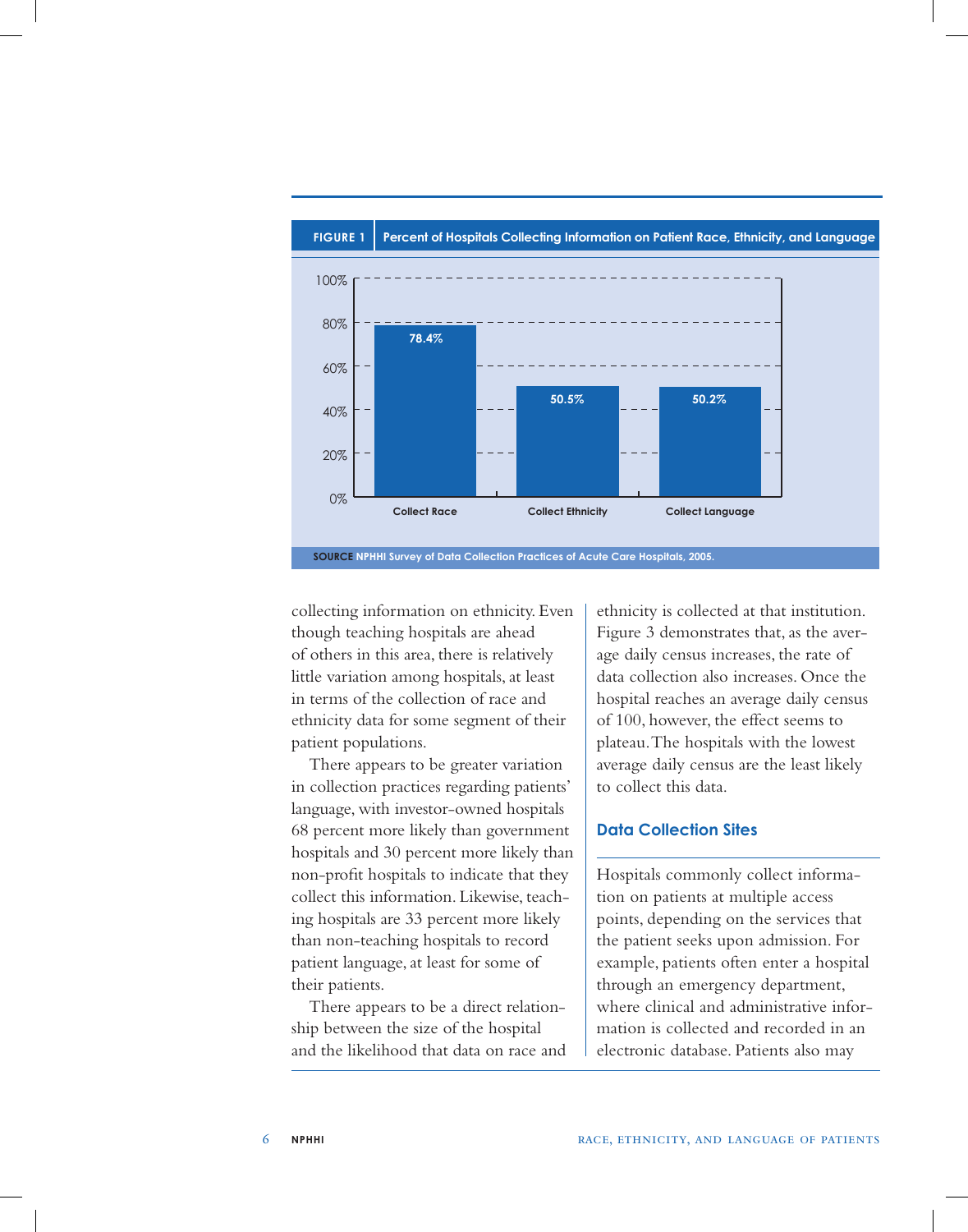

# FIGURE 2 | Data Collection Practices by Governance and Teaching Status

enter a hospital as an inpatient for voluntary procedures or may be referred by their primary or specialty care physicians, creating a separate registration

procedure. Additionally patients may use hospital ambulatory services, such as same-day surgeries, on- or off-site clinics, or diagnostic and therapeutic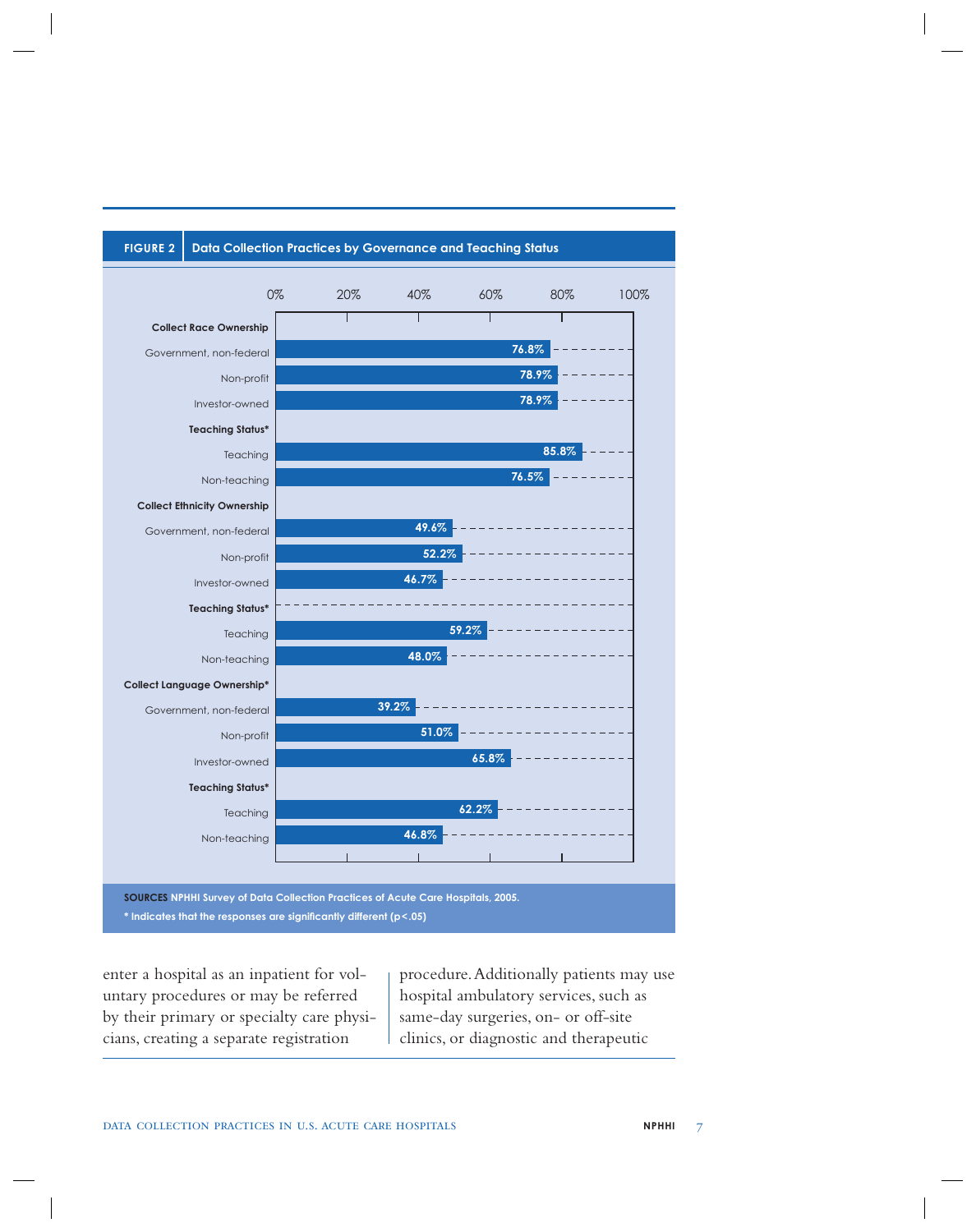record and verify data on the race, ethnicity, and language of their patients. In some hospitals, all of these data collection processes interact and create opportunities to verify information previously entered into registration databases. In other hospitals, systems remain disjointed and require multiple entries for the same demographic data.

Figure 4 provides information on the sites of data collection for the 78.4 percent of hospitals indicating that they collect information on the race of their patient populations. Nearly all of the hospitals that collect this information do so at the point of registration both for inpatient and outpatient services provided at the hospital campus. The majority also collect this information in the emergency department and when patients present at affiliated same-day surgery centers. Only about half of hospitals that

collect this information (55.6 percent) do so at doctors' offices or clinics located away from the hospital campus. The survey did not determine whether these separate collection points have the ability to share data electronically with each other, thereby eliminating the need to collect it on multiple occasions.

# **Hospital Use of Data on Patient Race and Ethnicity**

Collection of data on race and ethnicity by so many of the nation's hospitals opens up opportunities to determine how well various patient populations fare in their institutions. In general, however, only a small proportion of hospitals use the data they collect for quality improvement purposes.

Table 2 illustrates the extent to which hospitals use race and ethnicity data to

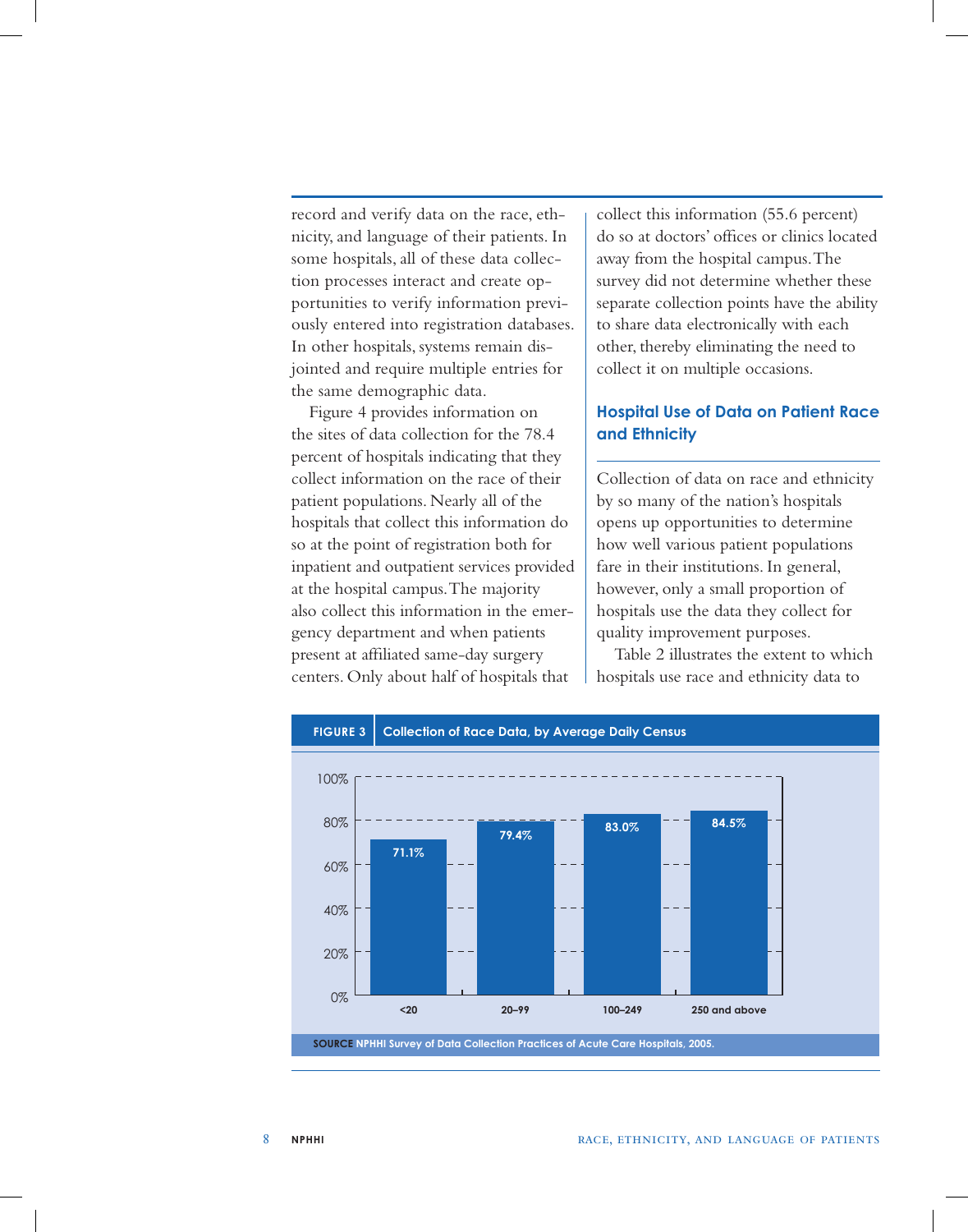

assess or track various dimensions of quality. We asked hospitals that indicated they collect race and ethnicity data whether they used it to assess and compare quality of care, utilization of health services, health outcomes, or patient satisfaction across their different patient populations. Overall, fewer than one in five hospitals that collects this information uses it for any of these purposes.

Use of the information varies by governance and teaching status, with non-federal government hospitals far less likely to use the data, compared to non-profit and investor-owned hospitals. Teaching hospitals are much more likely than non-teaching hospitals to use this data; still, only about one in four uses it to assess and compare utilization, quality, outcomes, or satisfaction for patient populations. Perhaps surprisingly, investor-owned hospitals are more likely than

non-profit hospitals to use this information. One possible explanation for this finding is that use of this information lends itself to more entrepreneurial organizations that are accustomed to looking at various patient demographics as part of their marketing and management functions. There appear to be other factors at play, however, since one would expect the percentages to be even higher among the investor-owned hospitals under this theory.

## **Barriers to Data Collection**

The survey included several questions designed to identify specific barriers to the collection of data on patient race and ethnicity. Even with the majority of hospitals actively engaged in data collection, anecdotal evidence indicates that collection practices are uneven and often

Fewer than one in five hospitals that collects this information uses it for any of these purposes.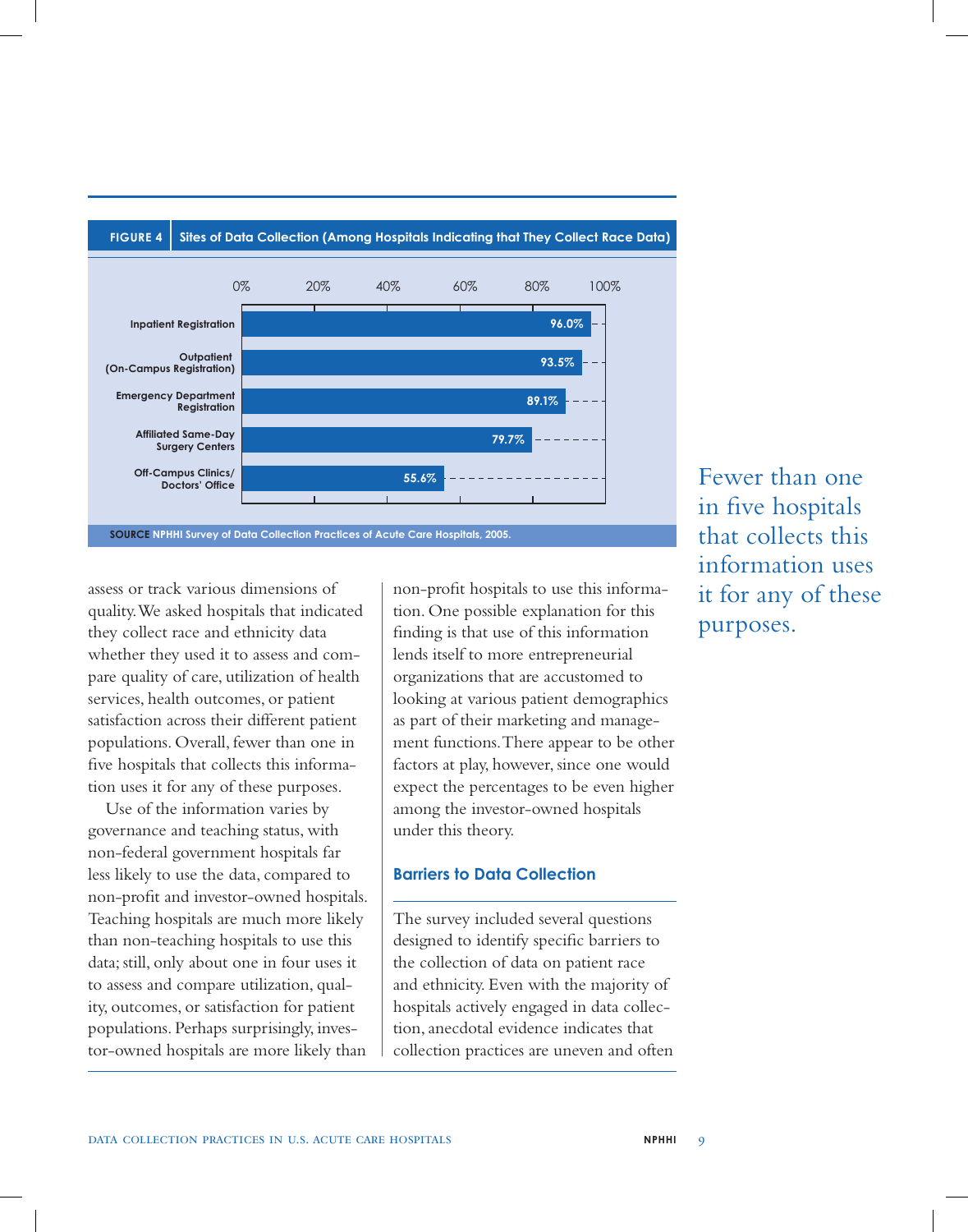# **TABLE 2 Hospital Use of Race and Ethnicity Data, by Governance and Teaching Status**

| Uses data to assess<br>and compare:           | Non-Federal<br>Government | Non-Profit | Investor-<br>Owned | Teachina | Non-<br>Teachina | All   |
|-----------------------------------------------|---------------------------|------------|--------------------|----------|------------------|-------|
| Quality of Care                               | 11.5%                     | 15.3%      | 15.0%              | 21.4%    | 11.8%            | 13.5% |
| Utilization of Health Services                | 8.3%                      | 20.8%      | 21.7%              | 28.2%    | 14.5%            | 17.5% |
| <b>Health Outcomes</b>                        | 8.3%                      | 16.1%      | 20.0%              | 23.3%    | 11.8%            | 14.6% |
| Satisfaction with<br><b>Hospital Services</b> | 11.5%                     | 16.5%      | 21.7%              | 21.4%    | 13.8%            | 15.5% |

**SOURCE NPHHI Survey of Data Collection Practices of Acute Care Hospitals, 2005.**

## **TABLE 3 Barriers to Hospital Collection of Race and Ethnicity Data**

| <b>Barriers to Data Collection</b>                                                   | <b>Hospitals that</b><br><b>Collect Data</b> | <b>Hospitals that Do</b><br><b>Not Collect Data</b> | <b>All Hospitals</b> |
|--------------------------------------------------------------------------------------|----------------------------------------------|-----------------------------------------------------|----------------------|
| Reluctance of staff to ask this type of information                                  | 25.8%                                        | 22.3%                                               | 25.2%                |
| Confusion about race/ethnicity categories                                            | 25.5%                                        | 16.1%                                               | 23.3%                |
| No demonstrated need to collect this data                                            | 15.8%                                        | 51.6%                                               | 22.7%                |
| Reluctance of patients to provide this type of information                           | 24.3%                                        | 18.1%                                               | 22.7%                |
| Limitations of health information technology systems to<br>capture this type of data | 8.7%                                         | 19.1%                                               | 10.7%                |
| Lack of staff time to collect this data                                              | 8.9%                                         | 13.8%                                               | 9.5%                 |
| Concerns that collection of this data may expose the<br>hospital to legal liability  | 7.9%                                         | 13.8%                                               | 8.9%                 |
| Lack of funding to support the collection of this data                               | 4.3%                                         | 10.6%                                               | 5.8%                 |
| Lack of agreement of executive leadership on the need<br>to collect this data        | 4.6%                                         | 6.4%                                                | 5.0%                 |

**SOURCE NPHHI Survey of Data Collection Practices of Acute Care Hospitals, 2005.**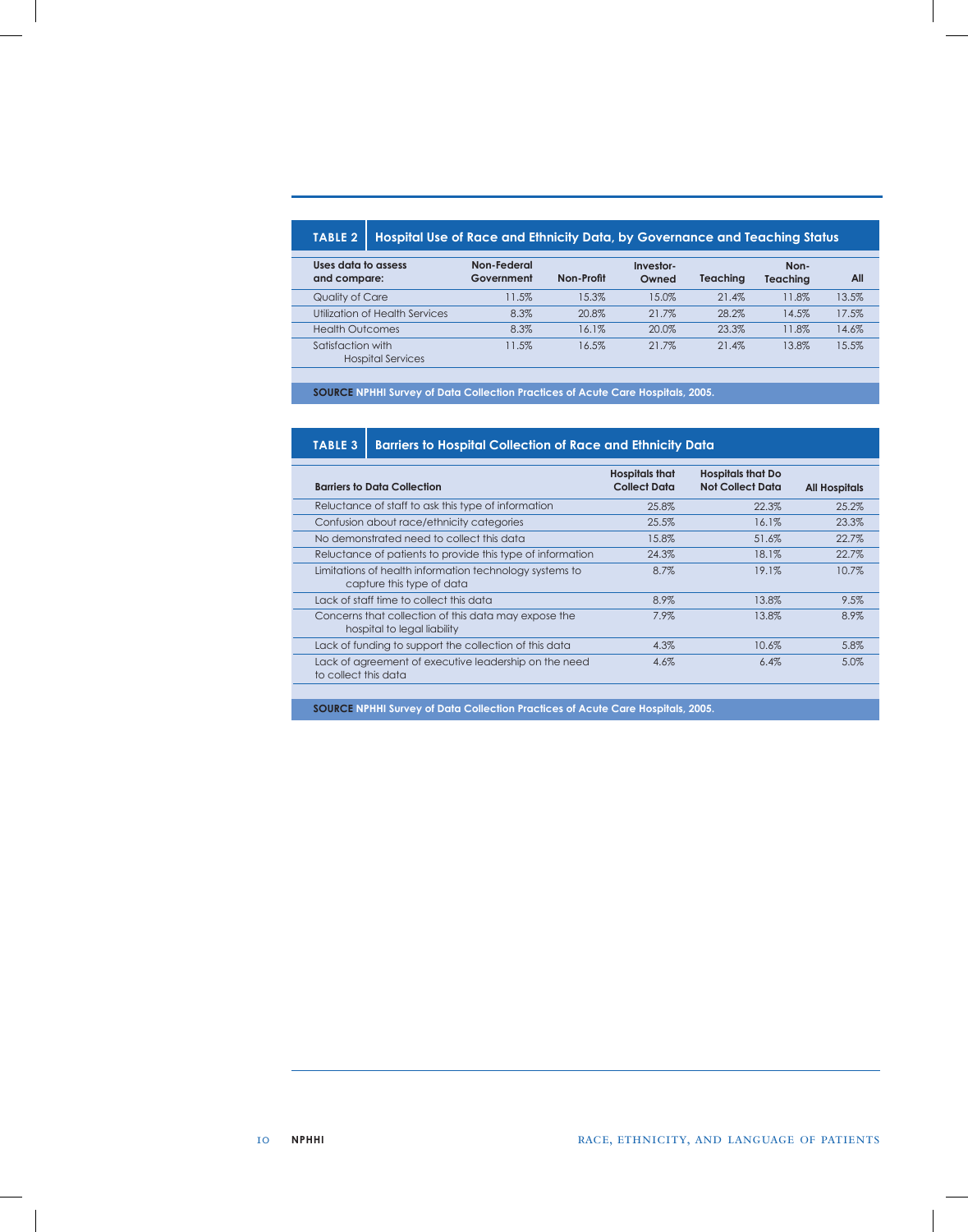do not reflect the full patient population that receives care at a hospital or health system. Thus, we were very interested in learning about the barriers faced by hospitals that currently collect at least some of this information, and those experienced by hospitals that have not yet begun to collect such data.

Nine potential barriers to data collection were identified. Several address behavioral barriers — for example, reluctance of staff or patients to ask for or supply such information. Other barriers address structural or resource issues, such as limitations in information technology to record and process the data, or lack of funding or staff time to support the effort. Potential legal implications or leadership commitment to the effort also represented barriers.

Table 3 shows the responses to questions about barriers for the total sample and for hospitals that indicated that they do or do not collect race and ethnicity data. Clearly, there are interesting differences in the perception of data collection barriers between these two groups.

As a group, hospitals indicated that the most common barriers were staff and patient reluctance to ask or provide this information, confusion about race and ethnicity categories, and a lack of need for this information. Hospitals were less likely to mention barriers related to limitations in information systems, staff time, legal issues, funding, or executive leadership.

Large differences emerged, however, when looking at the data separately by

hospitals that do or do not collect race and ethnicity data. For hospitals that do not collect data, the most common barrier by far was the sense that there was no need to collect the information. More than half of the hospitals that do not collect this information identified this as a barrier to collection – more than three times the rate seen among hospitals that collect this information. Hospitals that do not collect this information also were more likely to view information technology, funding, and legal limitations<sup>9</sup> as barriers to data collection, while hospitals that already collect this information saw these as much less significant barriers.

The findings demonstrate the importance of staff and patient education around the collection of race and ethnicity information. A significant percentage of hospitals — even those hospitals already engaged in these practices — seems to regard the prac tice with discomfort, indicating that staff may be reluctant to ask questions related to race and ethnicity, and patients may be uncomfortable providing this information without a clear understanding of how it may be used to enhance their overall health care experience.

## **Language Services**

The survey included several questions about ways that respondents communicate with patients who have limited English proficiency. Half of the hospitals we surveyed collect information on

For hospitals that do not collect data, the most common barrier by far was the sense that there was no need to collect the information.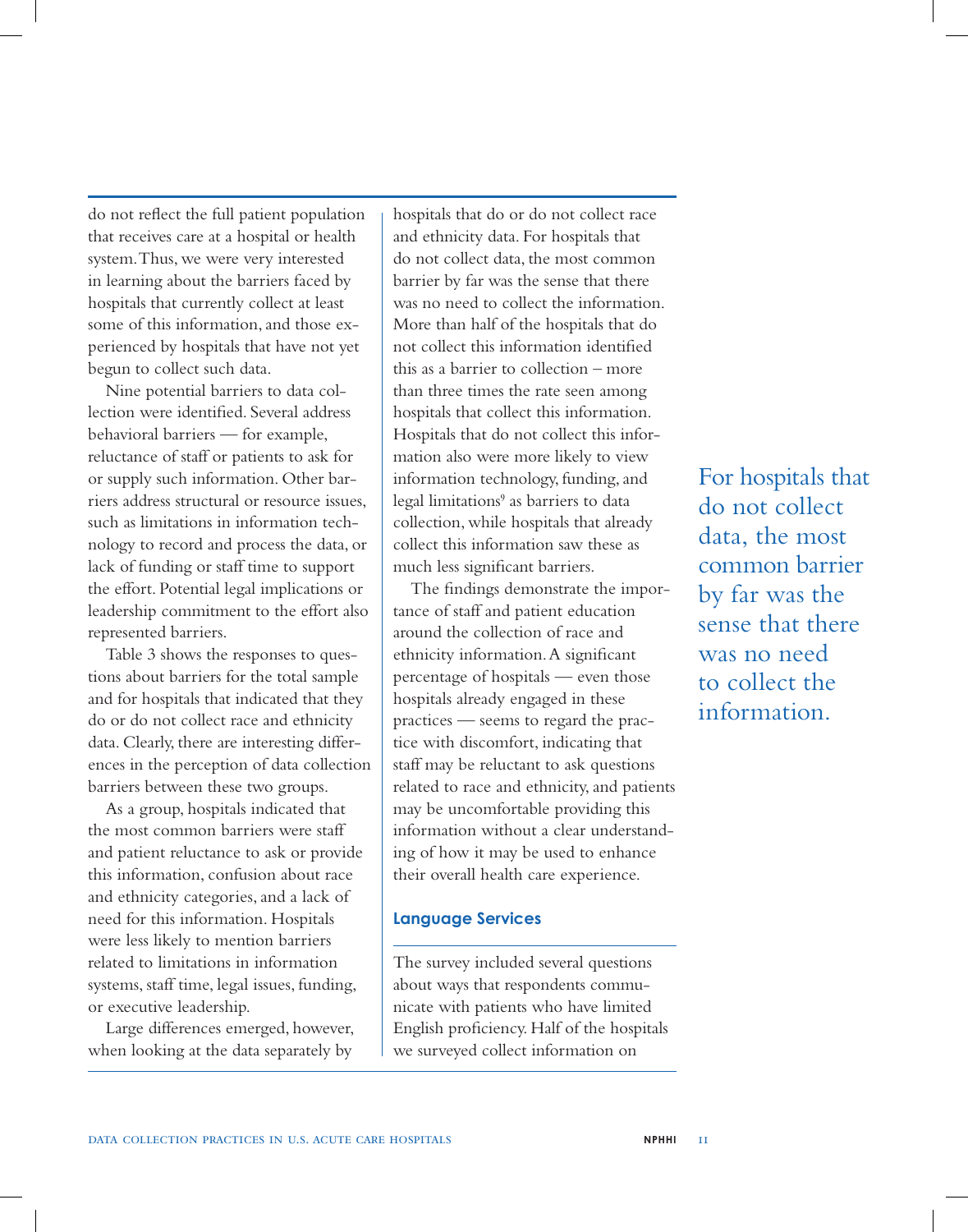patient language although most of these collection practices are uneven and tend to relate to the need for an interpreter.

Over one-third of hospitals (38.5 percent) employ one or more interpreters to provide services to patients with limited English proficiency, and 42.6 percent use interpreters that are employed through contractual arrangements. Nearly twothirds of hospitals (64.9 percent) use a telephone language line for patients who need interpretation services. Nearly a third of the hospitals use some combination of all of these services.

Patients who speak languages other than English often have difficulty communicating with health care providers and can have added problems with health literacy. The survey included questions about health literacy and the extent to which hospital staff viewed this as a concern for their health care organization.

Most respondents said that they do not consider inadequate health literacy to be a common problem for patients at their hospital. Only 27.5 percent of respondents indicated that this was a problem; nearly all of these hospitals indicated that they had some programs in place to assess the literacy levels of patients. Many more (41.8 percent) included some health education focused on low-literacy patients at their hospitals.

# **Key Findings: Data Collection Practices at Hospitals Nationwide**

The NPHHI survey of hospitals provides evidence that the collection of

data on the race of patients is a common occurrence at hospitals around the country. Although collection of race data is more common among large hospitals, even small hospitals with low utilization generally collect race data on at least some of their patients. Furthermore, hospitals are generally able to collect this information at multiple sites within their organizations and systems, and many are able to share the data to avoid the need to collect it repeatedly as patients use different services on different dates. Therefore, the issue is not whether hospitals collect this information but how they collect it, for whom they collect it, and for what purposes.

Relatively few hospitals are using information on the race of their patients in their quality improvement or ongoing management practices. As an industry, the practice is uncommon, with only about one in six hospitals that collects the information using it for any qualityrelated purposes. Teaching hospitals have a better record but nevertheless indicate that activity in this area is quite limited.

Barriers to data collection persist, with the survey findings indicating that many of the barriers relate to staff and patient education. The data indicate loud and clear that the biggest barrier to collection, among those who do not currently collect information on the race of patients, is they have not been convinced that there is a need for this information.

Future survey efforts might investigate barriers associated with the use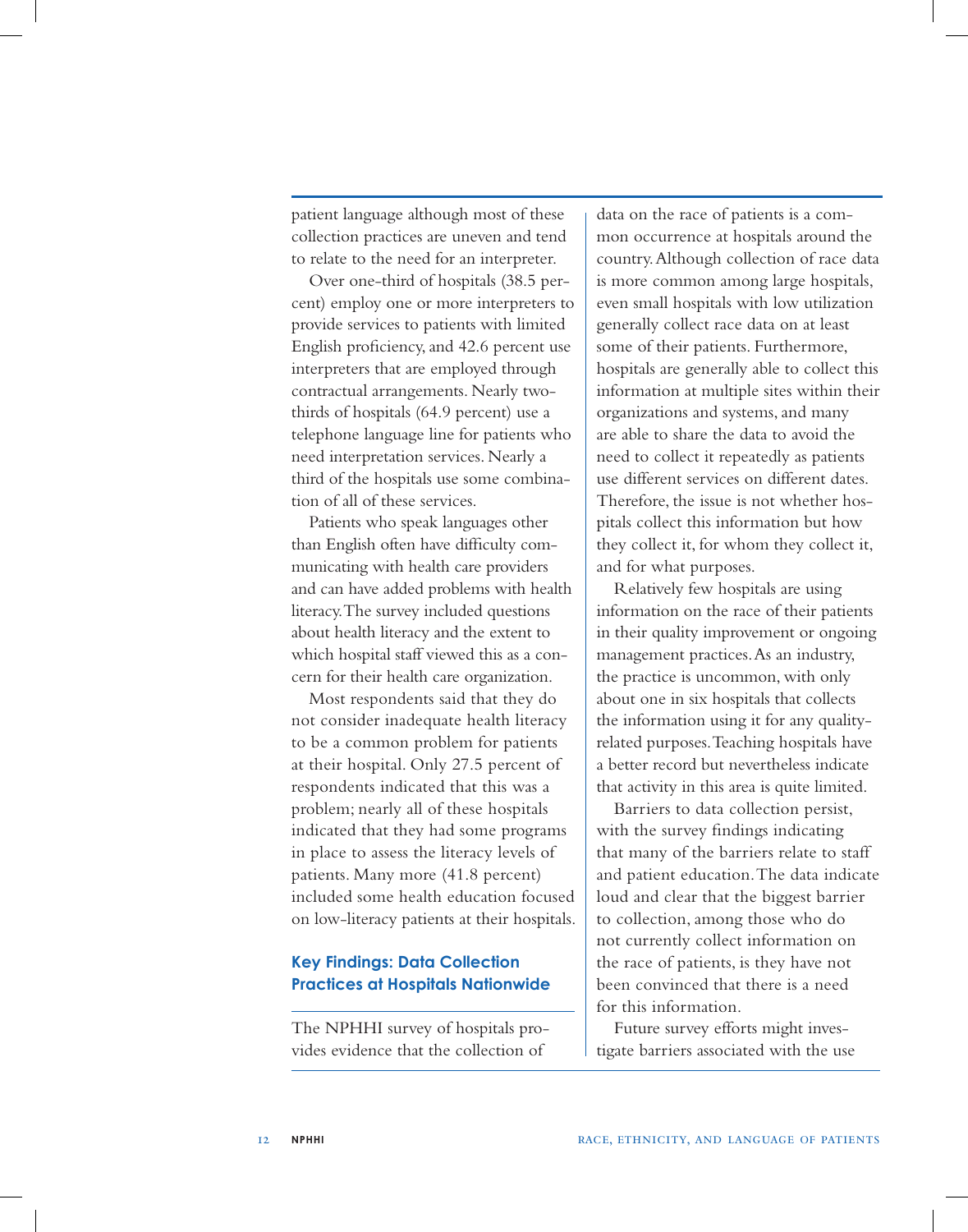of the data and the ability to integrate information on the race of patients into routine quality improvement activities and inquiries. Clearly, this is the next

hurdle to addressing racial and ethnic disparities and one that is only in its infancy at hospitals across the country.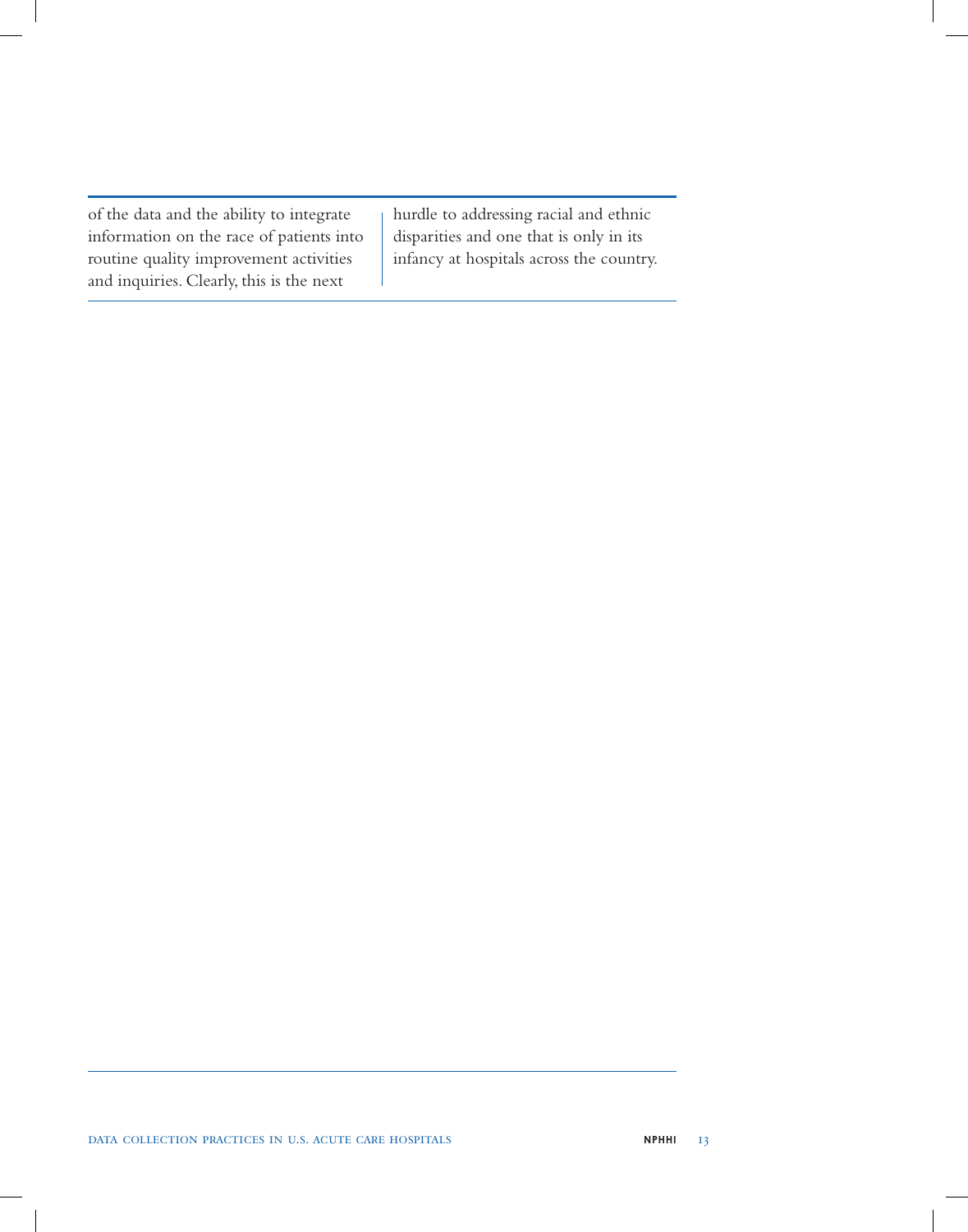# Data Collection Practices at Safety Net Hospitals

2

Subsequent to the survey of acute care hospitals described in Chapter 1, NPHHI conducted a second telephone survey to develop a deeper understanding of the ways that information on race, ethnicity, and preferred language of patient populations is collected and used. This survey was not designed to produce findings that could be generalized to the acute care hospital industry. Rather, it focused on hospitals that were likely to be active in data collection efforts. The hospitals that participated in the national survey did not participate in the second telephone survey.

The goal of the second survey was to learn about data collection practices from a group of safety net hospitals with diverse patient populations and experience collecting and recording information on patient race, ethnicity, and language. NPHHI used the membership of the National Association of Public Hospitals and Health Systems (NAPH) as the focus of the second survey.10 NPHHI contacted the CEOs of NAPH member hospitals and invited them to participate in the survey.11 Sixty-four hospitals and health systems participated in the survey, for a response rate of 60 percent.

Interviews were held in the spring of 2005. Hospitals were asked to identify an individual familiar with the registration and data collection process who could serve as the principal respondent. Interviews were scheduled ahead of time and lasted approximately 45 min-

utes. Several hospitals included more than one individual on the telephone call; most often the patient registration manager was the principal contact. Additional participants included hospital CEOs, directors of patient relations, CFOs, medical directors, and many others. Completion of the survey frequently involved follow-up calls with additional hospital clinical or administrative staff. The safety net hospital survey instrument is included as Appendix B.

A central goal of the survey was to identify and describe processes and organizational factors that affect the collection of information about patient race, ethnicity, and language. While some research is available on the collection of this information in the hospital setting, little descriptive information is available to understand the processes involved in data collection and the practices com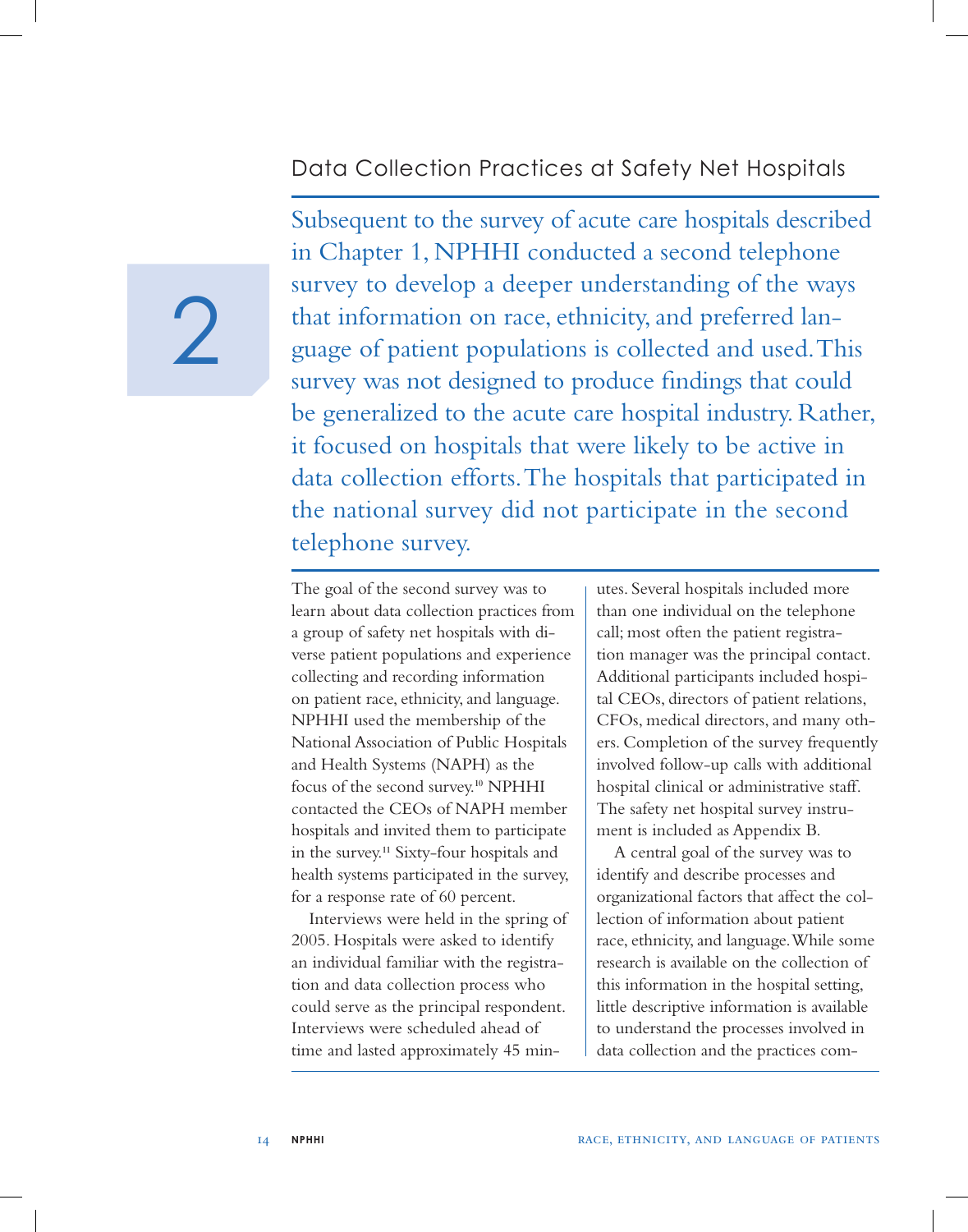monly in place at hospitals with highly diverse patient populations.

We identified several areas of inquiry to be addressed in the in-depth interviews. These areas included:

 $\blacksquare$  specific classifications or classification systems currently being used to collect information on race and ethnicity;

**a** availability of organizational policies regarding the collection of race and ethnicity data;

 $\blacksquare$  sites of data collection across the hospital system;

**n** mechanisms for collecting, storing, sharing, and accessing the information;

■ uses of the data, particularly to assess and compare health care quality, outcomes, utilization of services and patient satisfaction, across different patient populations;

**E** barriers to data collection and ways organizations can eliminate or mitigate such barriers;

 availability of training programs for line staff and others who collect and use this information;

 $\blacksquare$  insights into the organizational commitment behind collection of the data and any organization-wide efforts to encourage consistent and accurate data collection.

Surveying safety net hospitals provided an opportunity to address these issues within hospital environments that were accustomed to treating highly diverse patients. For example, as a group, 26 percent of patients who receive care at NAPH member hospitals are black

or African American, 23 percent are Hispanic or Latino, and 3 percent are Asian. These percentages mask an enormous amount of variation at the hospital level, where patient populations tend to reflect the racial and ethnic characteristics of their communities.

# **Characteristics of Responding Hospitals**

Table 4 lists the 64 hospitals that participated in the safety net hospital survey and provides information on their governance, teaching status, bed size, and inpatient and outpatient service volumes. Most of the hospitals that participated in the survey are public entities, although there are various types of governance structures represented in the group. Some are under direct operation by local government — historically the most common type of governance structure for public hospitals. These hospitals are shown in Table 4 as "Public-1." Several hospitals are under direct operation by state governments, most commonly through state universities. These hospitals are shown as "Public-2." Many others have changed their governance and now operate as separate public entities. These are shown as "Public-3." Finally, one out of seven responding hospitals is a non-profit corporation and is shown as "Non-profit."

Eighty-six percent of the hospitals that participated in the survey have teaching programs that vary in size and scope. About a third of these are classified by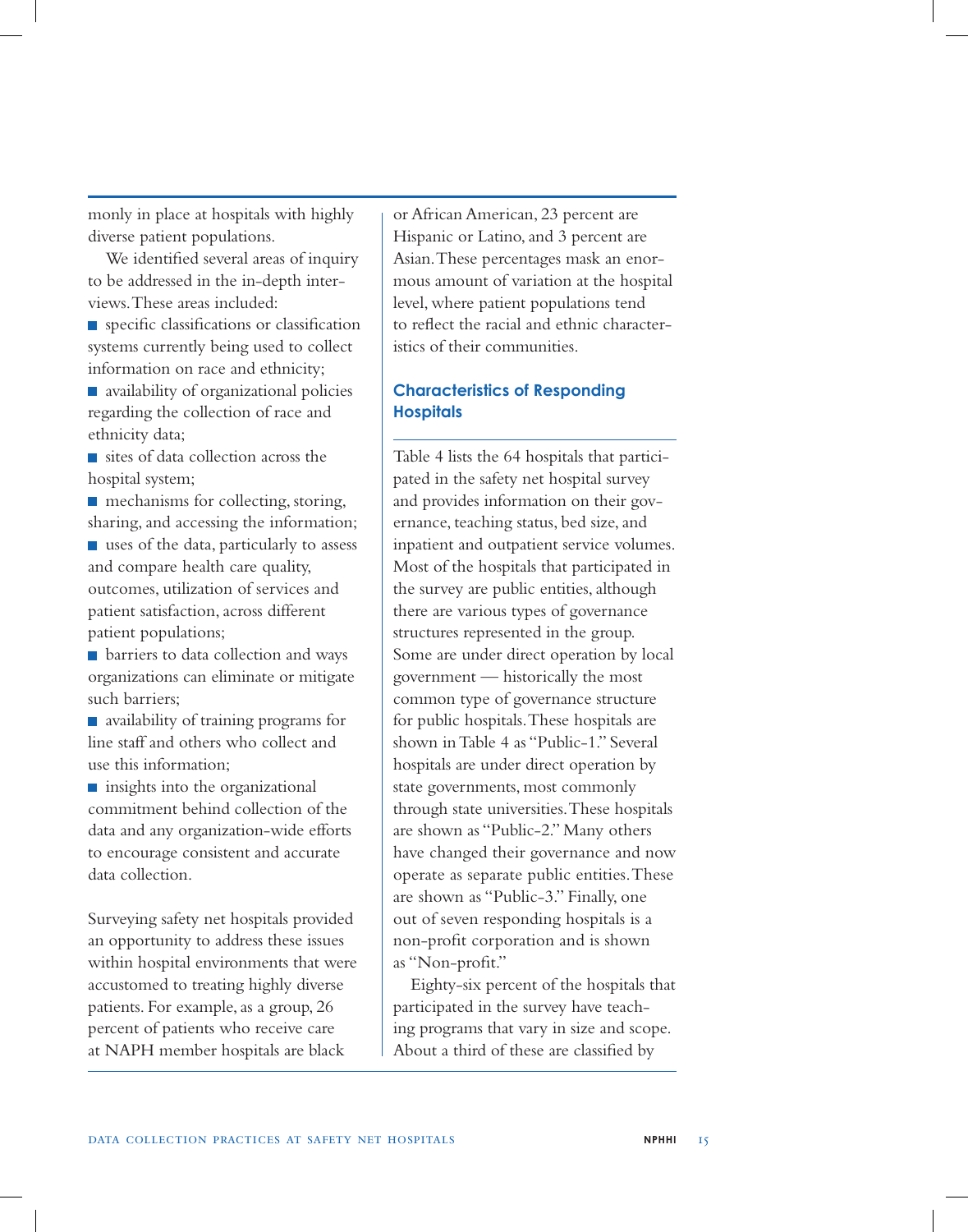#### <code>TABLE 4  $\,|\,$  Hospital Governance, Teaching Status, and Volume</code>

| Hospital                                                  | Location            | Governance*                                                                   | <b>Teachina</b><br>Hospital | <b>Staffed Beds</b>                   | <b>Discharges</b>                      | <b>Clinic Visits</b>                       |  |
|-----------------------------------------------------------|---------------------|-------------------------------------------------------------------------------|-----------------------------|---------------------------------------|----------------------------------------|--------------------------------------------|--|
| <b>64 Responding Hospitals</b>                            |                     | <b>Public-1=25%</b><br><b>Public-2=17%</b><br>Public-3=44%<br>Non-profit= 14% | Yes= $86\%$<br>$No=14%$     | Average<br><b>Staffed Beds</b><br>373 | Average<br><b>Discharges</b><br>19,090 | Average<br><b>Clinic Visits</b><br>392,185 |  |
| Arrowhead Regional Medical Center                         | Colton, CA          | Public-1                                                                      | Yes                         | 353                                   | 20,641                                 | 332,662                                    |  |
| <b>Bellevue Hospital Center</b>                           | New York, NY        | Public-3                                                                      | Yes                         | 774                                   | 27,000                                 | 550,000                                    |  |
| <b>Bogalusa Medical Center</b>                            | Bogalusa, LA        | Public-2                                                                      | <b>No</b>                   | 83                                    | 2,364                                  | 54,097                                     |  |
| <b>Boston Medical Center</b>                              | Boston, MA          | Non-profit                                                                    | Yes                         | 506                                   | 28,000                                 | 877,000                                    |  |
| <b>Broadlawns Medical Center</b>                          | Des Moines, IA      | Public-3                                                                      | Yes                         | 89                                    | 5,000                                  | 157,000                                    |  |
| <b>Broward General Medical Center</b>                     | Fort Lauderdale, FL | Public-3                                                                      | <b>No</b>                   | 560                                   | 24,633                                 | 263.556                                    |  |
| Cambridge Health Alliance                                 | Cambridge, MA       | Public-3                                                                      | Yes                         | 386                                   | 18,500                                 | 714.049                                    |  |
| Central Georgia Health System                             | Macon, GA           | Non-profit                                                                    | Yes                         | 495                                   | 28,378                                 | 438,285                                    |  |
| Coney Island Hospital                                     | Brooklyn, NY        | Public-3                                                                      | Yes                         | 364                                   | 15,705                                 | 325,161                                    |  |
| Contra Costa Regional Medical Center                      | Martinez, CA        | Public-1                                                                      | Yes                         | 124                                   | 11,300                                 | 381,000                                    |  |
| Cooper Green Hospital                                     | Birmingham, AL      | Public-1                                                                      | Yes                         | 4                                     | 6,700                                  | 160,000                                    |  |
| Coral Springs Medical Center                              | Coral Springs, FL   | Public-3                                                                      | <b>No</b>                   | 182                                   | 11,790                                 | 91,577                                     |  |
| Denver Health                                             | Denver, CO          | Public-3                                                                      | Yes                         | 336                                   | 22,000                                 | 600,000                                    |  |
| <b>Elmhurst Hospital Center</b>                           | Elmhurst, NY        | Public-3                                                                      | Yes                         | 525                                   | 27,668                                 | 705,743                                    |  |
| <b>Erlanger Health System</b>                             | Chattanooga, TN     | Public-3                                                                      | Yes                         | 528                                   | 30,756                                 | 315,956                                    |  |
| Gouverneur Nursing and Diagnostic<br>and Treatment Center | New York, NY        | Public-3                                                                      | Yes                         | 210                                   | N/A                                    | 275,000                                    |  |
| Grady Health System                                       | Atlanta, GA         | Public-1                                                                      | Yes                         | 748                                   | 31,103                                 | 863,202                                    |  |
| Hale Ho' ola Kamaku Hospital                              | Honokaa, HI         | Public-2                                                                      | <b>No</b>                   | 98                                    | 142                                    | 1,024                                      |  |
| Harbor/UCLA Medical Center                                | Torrance, CA        | Public-1                                                                      | Yes                         | 321                                   | 22,525                                 | 272,932                                    |  |
| <b>Harborview Medical Center</b>                          | Seattle, WA         | Public-3                                                                      | Yes                         | 368                                   | 16,000                                 | 300,000                                    |  |
| <b>Harlem Hospital Center</b>                             | New York, NY        | Public-3                                                                      | Yes                         | 257                                   | 12,670                                 | 382,466                                    |  |
| <b>Hennepin County Medical Center</b>                     | Minneapolis, MN     | Public-1                                                                      | Yes                         | 422                                   | 24,787                                 | 460,287                                    |  |
| Howard University Hospital                                | Washington, DC      | Non-profit                                                                    | Yes                         | 319                                   | 13,558                                 | 90,252                                     |  |
| <b>Hurley Medical Center</b>                              | Flint, MI           | Public-3                                                                      | Yes                         | 463                                   | 23,699                                 | 464,687                                    |  |
| Imperial Point Medical Center                             | Imperial Point, FL  | Public-3                                                                      | <b>No</b>                   | 180                                   | 6,544                                  | 55,258                                     |  |
| <b>JPS Health Network</b>                                 | Fort Worth, TX      | Public-3                                                                      | Yes                         | 328                                   | 19,500                                 | 683,000                                    |  |
| Kauai Veterans Memorial Hospital                          | Waimea, HI          | Public-3                                                                      | <b>No</b>                   | 45                                    | 1,041                                  | N/A                                        |  |
| Kona Hospital                                             | Kealakekua, HI      | Public-2                                                                      | <b>No</b>                   | 94                                    | 3,580                                  | 22,104                                     |  |
| LAC+USC Healthcare Network                                | Los Angeles, CA     | Public-1                                                                      | Yes                         | 736                                   | 41,458                                 | 1,175,003                                  |  |
| Laguna Honda Hospital & Rehabilitation Center             | San Francisco, CA   | Public-1                                                                      | Yes                         | 1100                                  | N/A                                    | 4,000                                      |  |
| Lallie Kemp Regional Medical Center                       | Independence, LA    | Public-2                                                                      | <b>No</b>                   | 28                                    | 1,382                                  | 107,206                                    |  |
| LSU Health Care Services Division                         | Baton Rouge, LA     | Public-2                                                                      | Yes                         | 101                                   | 52,611                                 | 1,306,021                                  |  |
| Maricopa Integrated Health System                         | Phoenix, AZ         | Public-3                                                                      | Yes                         | 481                                   | 31,524                                 | 446,825                                    |  |
| Marlborough-UMass Memorial Healthcare System              | Worcester, MA       | Non-profit                                                                    | Yes                         | 65                                    | 2,500                                  | 40,000                                     |  |
| Medical Center of Louisiana at New Orleans                | New Orleans, LA     | Public-2                                                                      | Yes                         | 565                                   | 25,806                                 | 455,150                                    |  |
| Memorial Hospital Pembroke                                | Pembroke Pines, FL  | Public-3                                                                      | Yes                         | 149                                   | 6,550                                  | 123,266                                    |  |
| <b>Memorial Hospital West</b>                             | Pembroke Pines, FL  | Public-3                                                                      | Yes                         | 236                                   | 18,955                                 | 241,414                                    |  |
| Memorial Regional Hospital                                | Hollywood, FL       | Public-3                                                                      | Yes                         | 684                                   | 33,329                                 | 317,397                                    |  |
| The MetroHealth System                                    | Cleveland, OH       | Non-profit                                                                    | Yes                         | 545                                   | 27,000                                 | 680,000                                    |  |
| Metropolitan Hospital Center                              | New York, NY        | Public-3                                                                      | Yes                         | 359                                   | 14,900                                 | 377,000                                    |  |
| North Broward Medical Center                              | Pompano Beach, FL   | Public-3                                                                      | <b>No</b>                   | 337                                   | 26,976                                 | 153,069                                    |  |
| The Ohio State University Hospital                        | Columbus, OH        | Public-2                                                                      | Yes                         | 559                                   | 7,000                                  | 148,000                                    |  |
| Olive View-UCLA Medical Center                            | Sylmar, CA          | Public-1                                                                      | Yes                         | 238                                   | 12,947                                 | 205,556                                    |  |
|                                                           |                     |                                                                               |                             |                                       |                                        |                                            |  |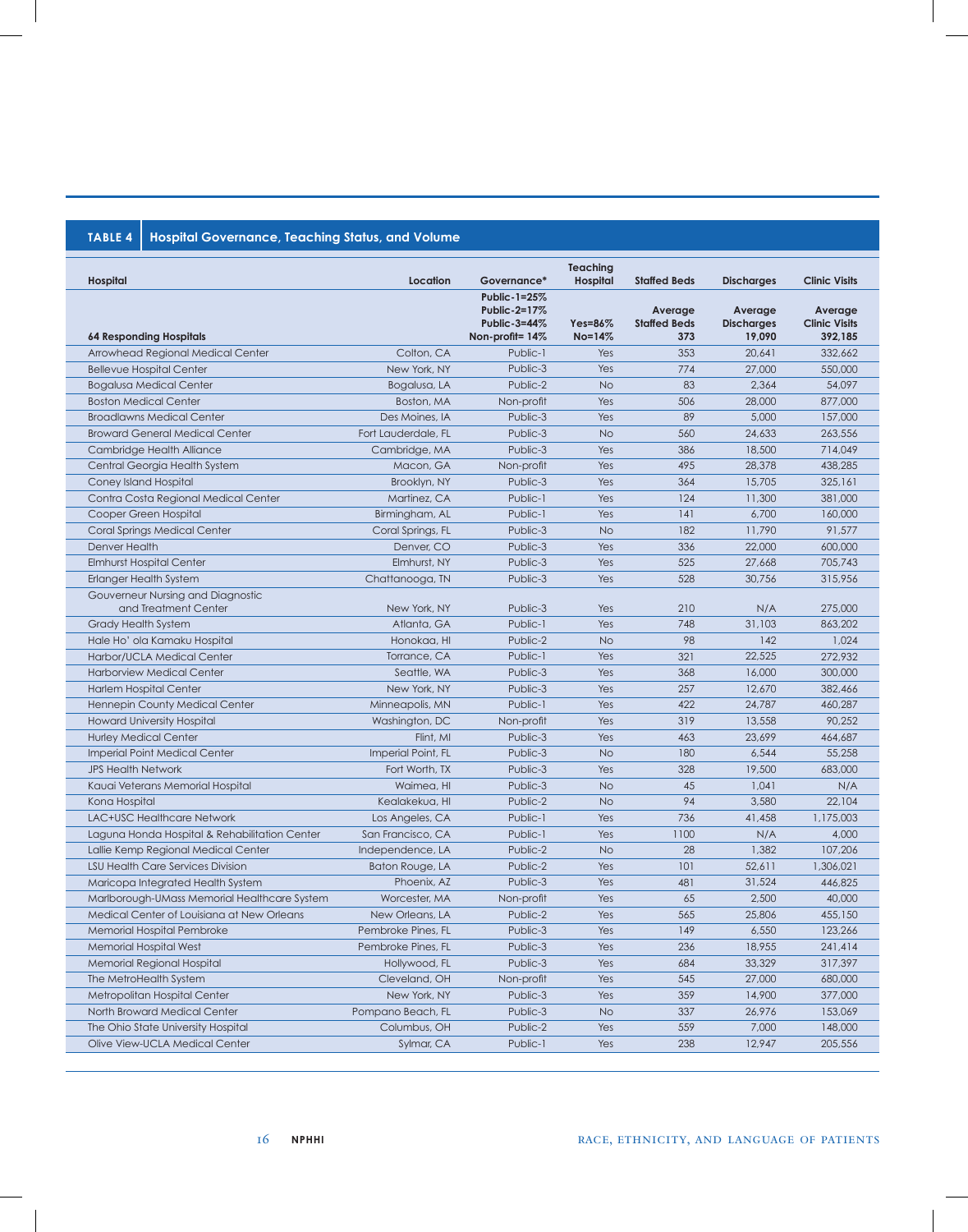|                                                     |                   |            | Teaching   | <b>Staffed</b> |                   |                      |
|-----------------------------------------------------|-------------------|------------|------------|----------------|-------------------|----------------------|
| Hospital                                            | Location          | Governance | Hospital   | <b>Beds</b>    | <b>Discharges</b> | <b>Clinic Visits</b> |
| Parkland Health & Hospital System                   | Dallas, TX        | Public-3   | <b>Yes</b> | 735            | 44,000            | 1,161,500            |
| Phoebe Putney Memorial Hospital                     | Albany, GA        | Non-profit | Yes        | 424            | 23,407            | 537,123              |
| Queens Hospital Center                              | Jamaica, NY       | Public-3   | Yes        | 208            | 11,863            | 357,074              |
| Ranchos Los Amigos National Rehabilitation Center   | Downey, CA        | Public-1   | <b>Yes</b> | 150            | 2.262             | 60,000               |
| Regional Medical Center at Memphis                  | Memphis, TN       | Non-profit | Yes        | 376            | 16.913            | 295,982              |
| Riverside County Regional Medical Center            | Riverside, CA     | Public-1   | Yes        | 359            | 21,500            | 182,000              |
| San Joaquin General Hospital                        | Stockton, CA      | Public-1   | Yes        | 146            | 11.617            | 184,834              |
| San Mateo Medical Center                            | San Mateo, CA     | Public-1   | <b>Yes</b> | 181            | 4,030             | 215,917              |
| Santa Clara Valley Health & Hospital System         | San Jose, CA      | Public-1   | <b>Yes</b> | 506            | 26.449            | 689,013              |
| San Francisco General Hospital                      | San Francisco, CA | Public-1   | Yes        | 547            | 17.144            | 730.976              |
| <b>Thomason Hospital</b>                            | El Paso, TX       | Public-3   | Yes        | 232            | 19,859            | 240.442              |
| <b>Truman Medical Centers</b>                       | Kansas City, MO   | Non-profit | <b>Yes</b> | 501            | 16,979            | 579.959              |
| <b>UMass Memorial Healthcare System</b>             | Worcester, MA     | Non-profit | Yes        | 640            | 42.099            | 807.906              |
| <b>UMDNJ-University Hospital</b>                    | Newark, NJ        | Public-3   | Yes        | 448            | 20,000            | 205,000              |
| University Hospital, The University of New Mexico   |                   |            |            |                |                   |                      |
| <b>Health Sciences Center</b>                       | Albuquerque, NM   | Public-2   | <b>Yes</b> | 320            | 18,293            | 408,366              |
| The University of Texas Medical Branch at Galveston | Galveston, TX     | Public-2   | Yes        | 670            | 37,307            | 55,575               |
| The University of Texas M.D. Anderson Cancer Center | Houston, TX       | Public-2   | Yes        | 456            | 20,600            | 605,000              |
| The University of Texas Health Center at Tyler      | Tyler, TX         | Public-2   | Yes        | 119            | 3,383             | 49.068               |
| <b>VCU Health System</b>                            | Richmond, VA      | Public-3   | Yes        | 678            | 30,394            | 421,885              |
| <b>Wishard Health Services</b>                      | Indianapolis, IN  | Public-1   | Yes        | 296            | 17.947            | 953,800              |
| Woodhull Medical and Mental Health Center           | Brooklyn, NY      | Public-3   | Yes        | 385            | 19,000            | 350,000              |
|                                                     |                   |            |            |                |                   |                      |

**SOURCE NPHHI Survey of NAPH Member Hospitals on Collection of Race/Ethnicity/Language Data, 2005, and the 2003 AHA Annual Survey of Members.**

**NOTE Hale Ho'ola Kamaku, Laguna Honda, and Rancho Los Amigos are primarily long-term care facilities.** 

*\*Public-1=Direct Operation by Local Government, Public-2=Direct Operation by State Government, Public-3=Separate Public Entity*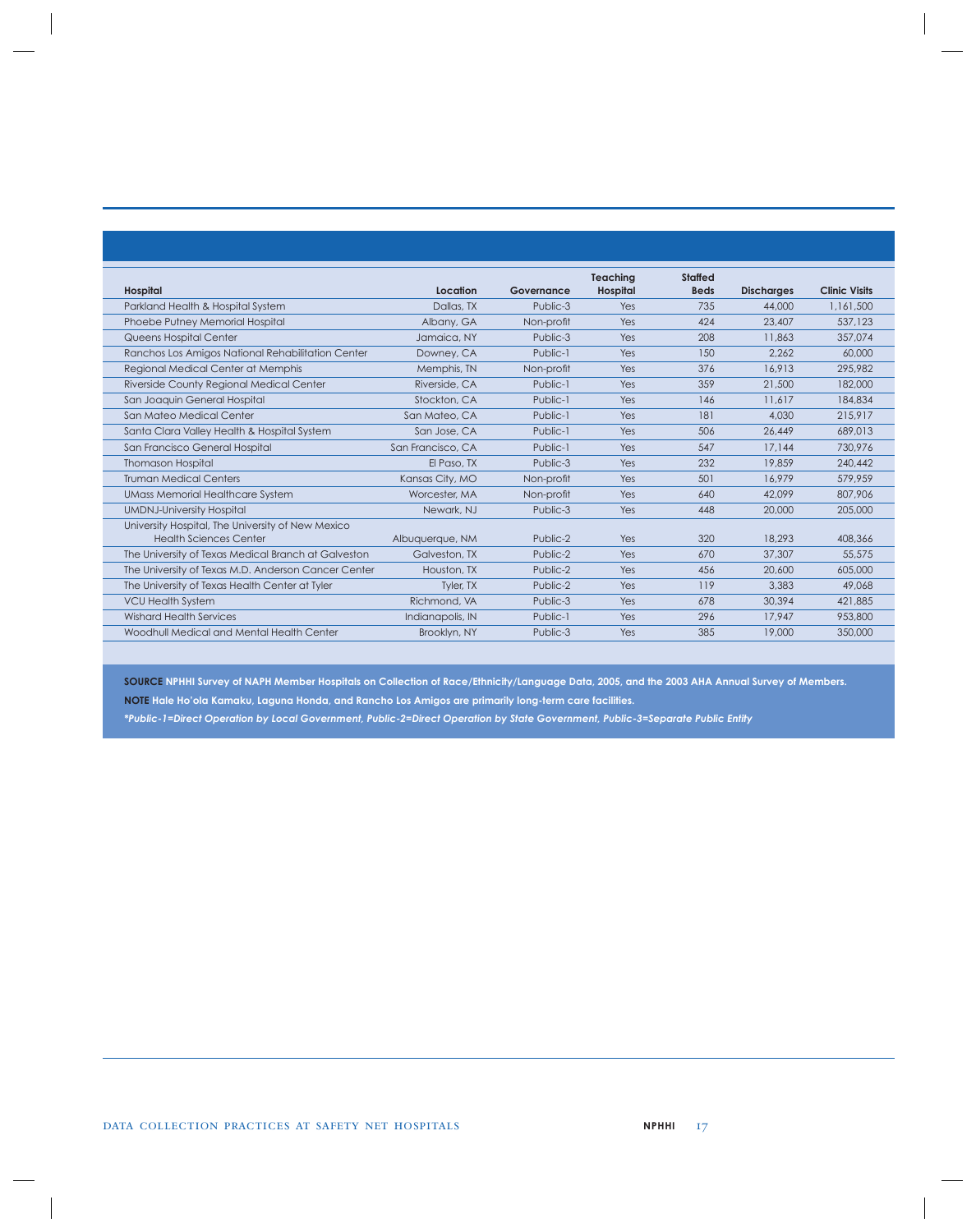#### FIGURE 5 | Average Payer Mix for Patients at Responding Hospitals



the American Hospital Association as academic medical centers and serve as the principal teaching program for one or more medical schools.12 Others offer multiple residency programs and are classified as teaching or major teaching hospitals. Nine survey participants do not operate teaching programs.

NAPH member hospitals tend to be large, a fact that is reflected in the average bed size of 373 for responding hospitals. Volumes at these hospitals are high, both for discharges and outpatient clinic visits. In 2004, responding hospitals had an average of 19,090 discharges and 392,185 outpatient visits.

Despite variations in their governance and size, NAPH member hospitals share a common mission to provide care to everyone in their communities, regardless of health insurance coverage or ability to pay. Most NAPH member hospitals have disproportionately high numbers

of uninsured, underinsured, and publicly insured individuals — and the payer mix of responding hospitals is no different. As can be seen in Figure 5, over onequarter (28 percent) of patients at these hospitals are uninsured, and an additional one-third are covered by Medicaid. Safety net hospital margins are chronically low, making investment in capital such as information technology and data collection systems and enhancements extremely challenging.

# **Diversity of the Patient Populations at Responding Hospitals**

Hospitals were asked about the racial composition of their patient populations according to the most common categories, which include white, black/ African American, Hispanic/Latino, Asian/Pacific Islander, American Indian/ Alaskan Native/Native American, other,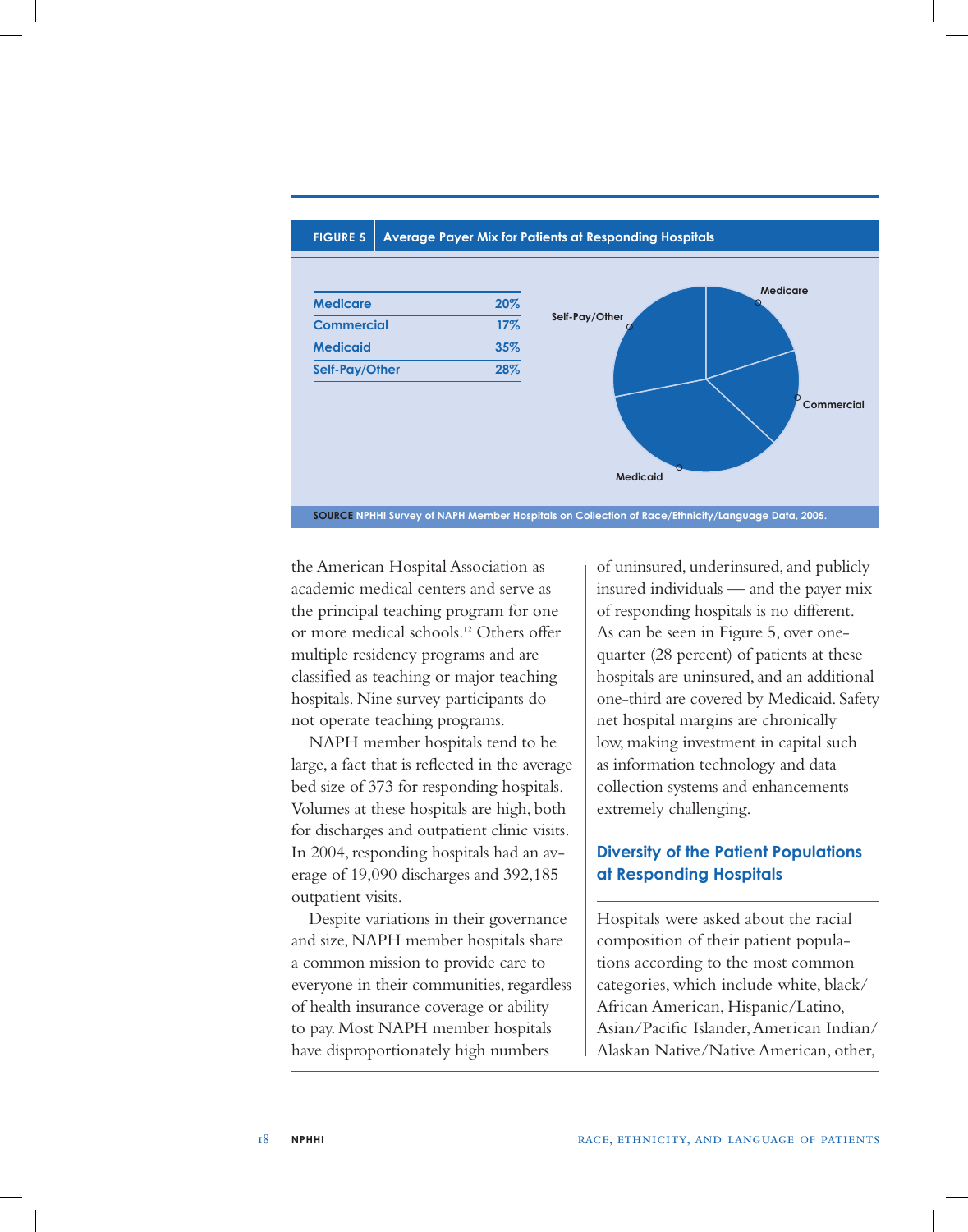and unknown. These categories differ from the OMB categories and do not separate race from ethnicity, as OMB guidance indicates. This issue will be discussed in greater detail in Chapter 3.

As Table 5 illustrates, NAPH member hospitals treat an extremely diverse patient population, with significant variation across individual hospitals. Across respondent hospitals, 38 percent of patients were white, 29 percent were black, 24 percent were Hispanic/ Latino, and 3 percent were Asian or Pacific Islander.

# **Hospital Policies Regarding the Collection of Data on Race, Ethnicity, and Language**

The NPHHI survey of NAPH member hospitals included questions designed to identify the existence of policies regarding the collection of data on race, ethnicity, and language. These questions were intended to determine whether formal policies were in place that specifi cally addressed the collection of this information and also whether hospitals had policies that addressed the ways that this information was sought. Specifically, hospitals were asked whether they required registration staff to use standard questions designed to allow patients to self-identify race, ethnicity, and language or whether they allowed (or encouraged) the registration staff to make a visual determination. The latter practice is often referred to as "eyeballing" and may be common in health care organizations and other sites that record race and ethnicity information.

Table 6 presents information on the availability of policies on the collection of data and also describes the most common method of identifying patient race and ethnicity, regardless of whether the hospital has formal policies that address the practice. The first column, "Policies for Collection," indicates whether the hospital has a formal policy that addresses the practice of collecting data on race and ethnicity, irrespective of details concerning data collection. The second and third columns, "Policies Specifying Race" and "Policies Specifying Ethnicity," address whether the hospital has formal policies that identify the specific categories of race or ethnicity for data collection purposes. The fourth column, "Policies Specifying Solicitation of Information," indicates whether the hospital has a formal policy on the ways race and ethnicity information may be collected from the patient. The last column, "Solicitation Method," identifies how the hospital, regardless of the existence of organizational policy, generally gathers this information.

Although all of the responding hospitals routinely collect data on the race and ethnicity of patients, relatively few have formal policies regarding the collection of the data. About one in five hospitals (22 percent) have such policies, and even fewer have specific policies that address the categories or methods that should be used for data collection.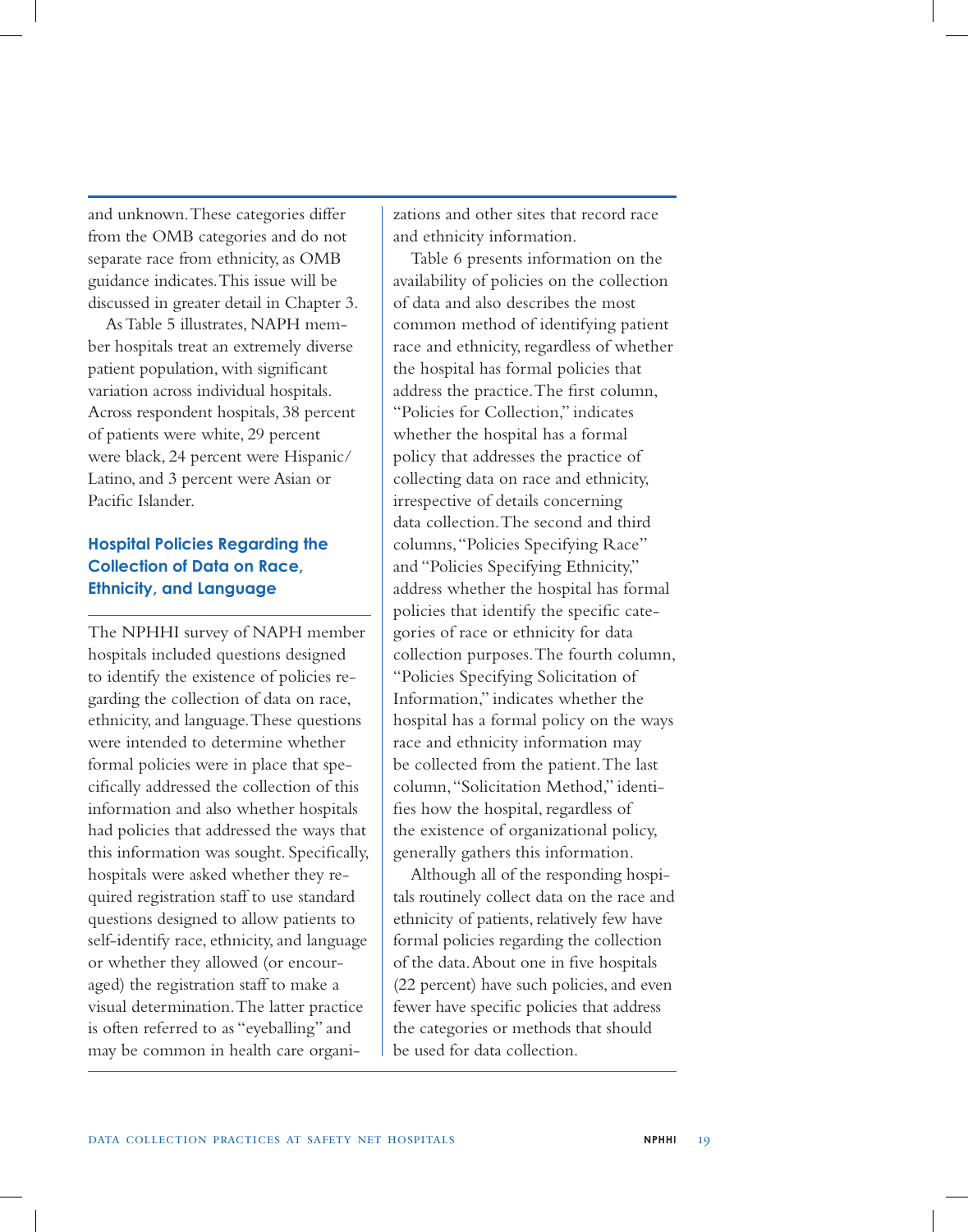#### <code>TABLE 5 |</code> Racial Composition of Patient Population  $\blacksquare$

| Hospital                                               | White | <b>Black</b> | Latino | Asian | American Indian/<br>Native American/<br><b>Alaskan Native</b> | Other | Don't Know |
|--------------------------------------------------------|-------|--------------|--------|-------|---------------------------------------------------------------|-------|------------|
| <b>62 Hospital Respondents</b>                         | 38%   | 29%          | 24%    | $3\%$ | $1\%$                                                         | 4%    | $2\%$      |
| Arrowhead Regional Medical Center                      | 33%   | 14%          | 42%    | 2%    | 0%                                                            | 4%    | 5%         |
| <b>Bellevue Hospital Center</b>                        | 18%   | 27%          | 38%    | 11%   |                                                               | 7%    | 0%         |
| <b>Bogalusa Medical Center</b>                         | 67%   | 32%          | 0%     | 0%    | 0%                                                            | 0%    | 0%         |
| <b>Boston Medical Center</b>                           | 28%   | 32%          | 14%    | 3%    | 0%                                                            | 4%    | 19%        |
| <b>Broadlawns Medical Center</b>                       | 76%   | 13%          | 9%     | $1\%$ |                                                               | $1\%$ | 0%         |
| <b>Broward General Medical Center</b>                  | 39%   | 43%          | 13%    | 0%    |                                                               | 5%    | 0%         |
| Cambridge Health Alliance                              | 72%   | 9%           | 9%     | $1\%$ |                                                               | 4%    | 5%         |
| Central Georgia Health System                          | 55%   | 39%          | $1\%$  | 0%    |                                                               | 0%    | 5%         |
| Coney Island Hospital                                  | 54%   | 18%          | 15%    | 8%    |                                                               | 4%    | 0%         |
| Contra Costa Regional Medical Center                   | 42%   | 16%          | 32%    | 6%    |                                                               | 4%    | 0%         |
| Cooper Green Hospital                                  | 25%   | 65%          | 10%    | 0%    | 0%                                                            | 0%    | 0%         |
| Coral Springs Medical Center                           | 63%   | 18%          | 13%    | $1\%$ |                                                               | 5%    | 0%         |
| Denver Health                                          | 26%   | 13%          | 54%    | $1\%$ | 3%                                                            | 3%    | 0%         |
| <b>Elmhurst Hospital Center</b>                        | 14%   | 10%          | 54%    | 17%   | 0%                                                            | 4%    | 0%         |
| Erlanger Health System                                 | 74%   | 20%          | 2%     | 2%    | 0%                                                            | 0%    | 2%         |
| Gouverneur Nursing and Diagnostic and Treatment Center | 10%   | 5%           | 45%    | 40%   | 0%                                                            | 0%    | 0%         |
| <b>Grady Health System</b>                             | 12%   | 79%          | 3%     | $1\%$ | 0%                                                            | 5%    | 0%         |
| Hale Ho' ola Kamaku Hospital                           | 50%   | 0%           | 0%     | 50%   | 0%                                                            | 0%    | 0%         |
| Harbor/UCLA Medical Center                             | 16%   | 20%          | 51%    | 8%    |                                                               | 4%    | 0%         |
| <b>Harborview Medical Center</b>                       | 51%   | 26%          | 6%     | 9%    | 2%                                                            | 6%    | 0%         |
| <b>Harlem Hospital Center</b>                          | 7%    | 56%          | 33%    | 2%    | 0%                                                            | 2%    | 0%         |
| Hennepin County Medical Center                         | 41%   | 29%          | 15%    | 3%    |                                                               | 9%    | 4%         |
| Howard University Hospital                             | 15%   | 70%          | 15%    | 0%    | 0%                                                            | 0%    | 0%         |
| <b>Hurley Medical Center</b>                           | 52%   | 45%          | $1\%$  | 0%    |                                                               | 2%    | 0%         |
| <b>Imperial Point Medical Center</b>                   | 77%   | 17%          | 4%     | 0%    |                                                               | 2%    | 0%         |
| <b>JPS Health Network</b>                              | 46%   | 13%          | 23%    | 4%    |                                                               | 14%   | 0%         |
| Kona Hospital                                          | 53%   | $1\%$        | 2%     | 42%   |                                                               | 2%    | 0%         |
| LAC+USC Healthcare Network                             | 11%   | 13%          | 66%    | $6\%$ | 0%                                                            | 2%    | 2%         |
| Laguna Honda Hospital & Rehabilitation Center          | 40%   | 25%          | 12%    | 16%   | 0%                                                            | 7%    | 0%         |
| Lallie Kemp Regional Medical Center                    | 57&   | 42%          | 0%     | 0%    |                                                               | 0%    | 0%         |
| LSU Health Care Services Division                      | 41%   | 56%          | 2%     | $1\%$ | 0%                                                            | 0%    | 0%         |
| Marlborough-UMass Memorial Healthcare System           | 88%   | 2%           | 8%     | $1\%$ | 0%                                                            | $1\%$ | 0%         |
| Medical Center of Louisiana at New Orleans             | 24%   | 71%          | 3%     | $1\%$ | 0%                                                            | $1\%$ | 0%         |
| Memorial Hospital Pembroke                             | 62%   | 15%          | 18%    | 0%    |                                                               | 3%    | 2%         |
| <b>Memorial Hospital West</b>                          | 49%   | 19%          | 24%    | $1\%$ |                                                               | 4%    | 4%         |
| Memorial Regional Hospital                             | 59%   | 20%          | 15%    | 0%    |                                                               | 4%    | 3%         |
| The MetroHealth System                                 | 48%   | 35%          | 8%     | $1\%$ | $1\%$                                                         | 4%    | 3%         |
| Metropolitan Hospital Center                           | 5%    | 28%          | 64%    | $1\%$ |                                                               | $2\%$ | 0%         |
| North Broward Medical Center                           | 39%   | 43%          | 13%    | 0%    |                                                               | 5%    | 0%         |
| The Ohio State University Hospital                     | 71%   | 22%          | $1\%$  | $1\%$ |                                                               | 3%    | $2\%$      |
| Olive View-UCLA Medical Center                         | 24%   | $7\%$        | 61%    | $6\%$ |                                                               | 2%    | 0%         |
| Parkland Health & Hospital System                      | 16%   | 31%          | 49%    | $2\%$ | 0%                                                            | 2%    | 0%         |
| Phoebe Putney Memorial Hospital                        | 50%   | 48%          | $1\%$  | 0%    |                                                               | 1%    | 0%         |
| Queens Hospital Center                                 | 9%    | 47%          | 14%    | 4%    |                                                               | 26%   | 0%         |
| Ranchos Los Amigos National Rehabilitation Center      | 11%   | 16%          | 61%    | 4%    | 0%                                                            | 8%    | 0%         |
|                                                        |       |              |        |       |                                                               |       |            |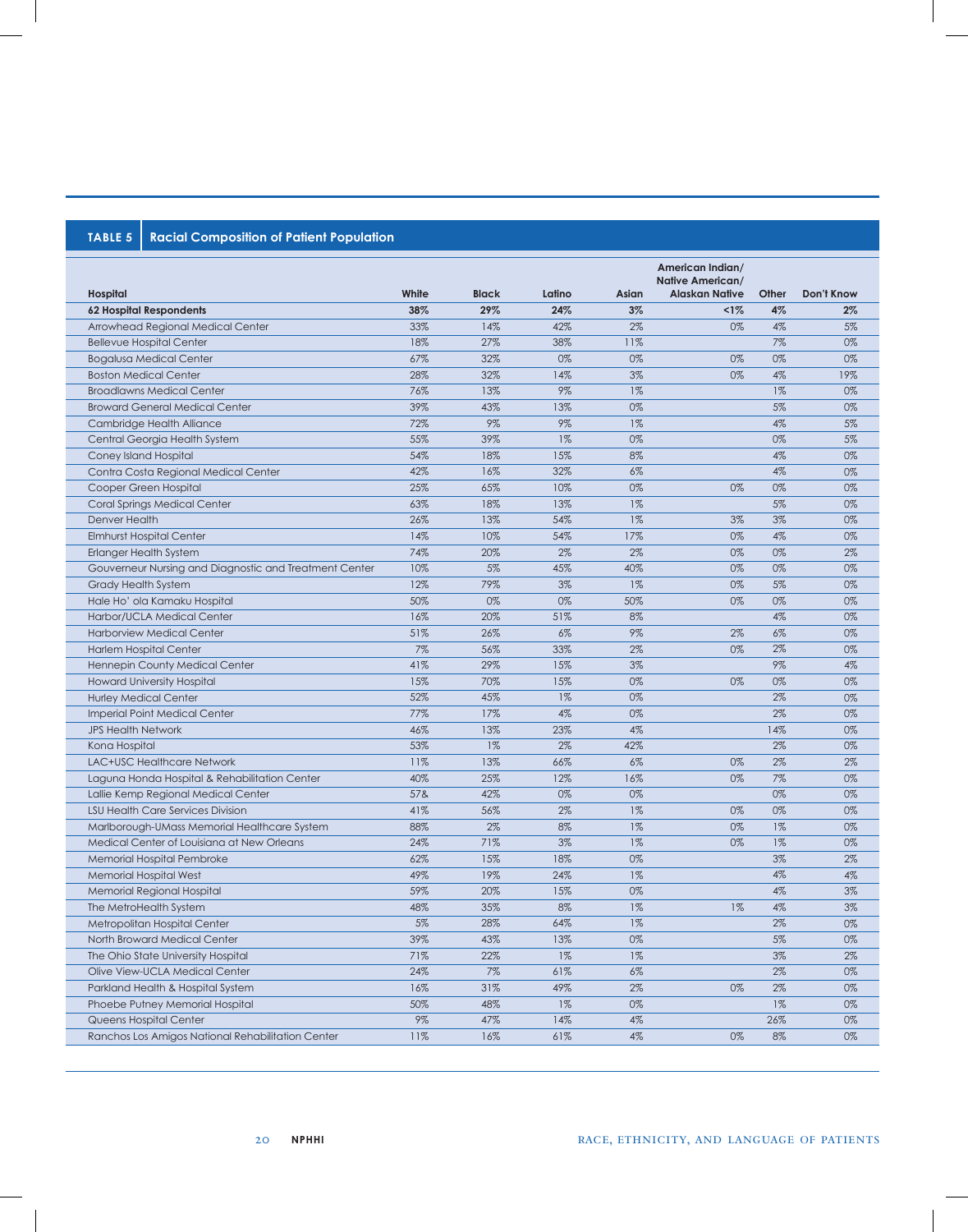|                                                                                    |       |              |        |       | American Indian/<br>Native American/ |       |            |  |
|------------------------------------------------------------------------------------|-------|--------------|--------|-------|--------------------------------------|-------|------------|--|
| Hospital                                                                           | White | <b>Black</b> | Latino | Asian | <b>Alaskan Native</b>                | Other | Don't Know |  |
| Regional Medical Center at Memphis                                                 | 21%   | 75%          | 2%     | 0%    | 0%                                   | $2\%$ | 0%         |  |
| Riverside County Regional Medical Center                                           | 50%   | 15%          | 31%    | $1\%$ |                                      | 2%    | 0%         |  |
| San Joaquin General Hospital                                                       | 30%   | 13%          | 42%    | 12%   | 0%                                   | $2\%$ | $1\%$      |  |
| San Mateo Medical Center                                                           | 15%   | 6%           | 59%    | 10%   | $1\%$                                | 9%    | 0%         |  |
| Santa Clara Valley Health & Hospital System                                        | 26%   | 6%           | 56%    | 5%    | 0%                                   | 4%    | $3\%$      |  |
| San Francisco General Hospital                                                     | 25%   | 21%          | 29%    | 20%   | 0%                                   | 5%    | 0%         |  |
| <b>Thomason Hospital</b>                                                           | 5%    | $1\%$        | 93%    | 0%    | 0%                                   | 0%    | 0%         |  |
| <b>Truman Medical Centers</b>                                                      | 53%   | 33%          | $7\%$  | $1\%$ | 0%                                   | $6\%$ | 0%         |  |
| UMass Memorial Healthcare                                                          | 85%   | 4%           | 8%     | 2%    |                                      | $1\%$ | 0%         |  |
| <b>UMDNJ-University Hospital</b>                                                   | 12%   | 56%          | 31%    | $1\%$ | 0%                                   | 0%    | 0%         |  |
| University Hospital, The University of New Mexico<br><b>Health Sciences Center</b> | 24%   | 2%           | 39%    | $1\%$ |                                      | 10%   | 23%        |  |
| The University of Texas Medical Branch at Galveston                                | 42%   | 21%          | 34%    | $1\%$ |                                      | 0%    | $1\%$      |  |
| The University of Texas M.D. Anderson Cancer Center                                | 64%   | 8%           | 13%    | 0%    | 0%                                   | 15%   | 0%         |  |
| The University of Texas Health Center at Tyler                                     | 76%   | 20%          | 4%     | 0%    | 0%                                   | 0%    | 0%         |  |
| <b>VCU Health System</b>                                                           | 44%   | 41%          | $2\%$  | $1\%$ | 0%                                   | $3\%$ | 9%         |  |
| <b>Wishard Health Services</b>                                                     | 37%   | 38%          | 11%    | $1\%$ | 0%                                   | $1\%$ | 12%        |  |
| Woodhull Medical and Mental Health Center                                          | 7%    | 37%          | 52%    | $1\%$ | 1%                                   | $1\%$ | $1\%$      |  |
|                                                                                    |       |              |        |       |                                      |       |            |  |

**SOURCE NPHHI Survey of NAPH Member Hospitals on Collection of Race/Ethnicity/Language Data, 2005.**

 $\mathbf{I}$ 

 $\overline{\phantom{a}}$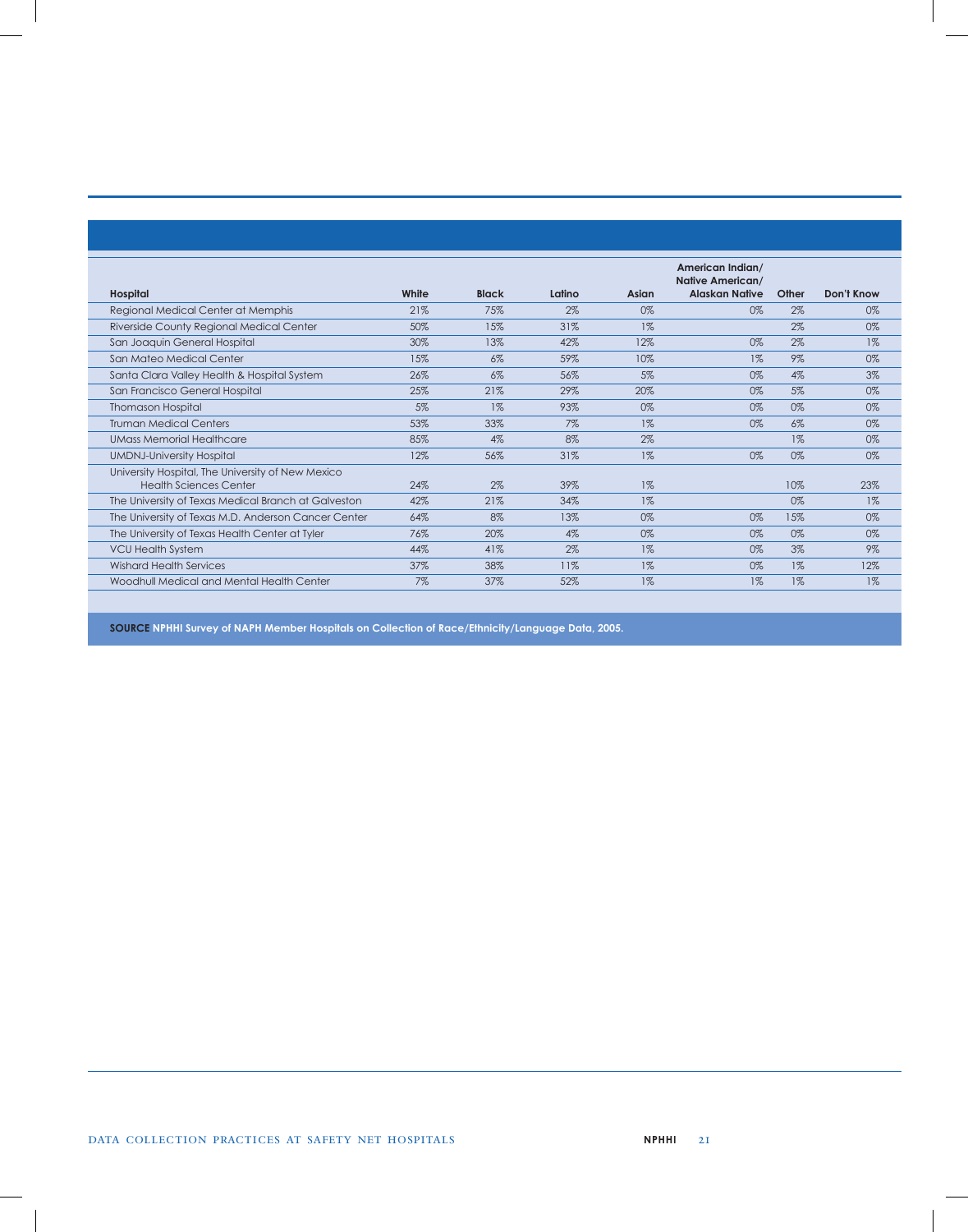#### <code>TABLE 6  $\,|\,$  Policies Regarding the Collection of Patient Race and Ethnicity Data</code>

| Hospital                                                                                   | <b>Policies for</b><br>Collection | <b>Policies</b><br><b>Specifying</b><br>Race | <b>Policies</b><br>Specifying<br><b>Ethnicity</b> | <b>Policies Specifying</b><br>Solicitation of<br>Information | Solicitation<br>Method                        |
|--------------------------------------------------------------------------------------------|-----------------------------------|----------------------------------------------|---------------------------------------------------|--------------------------------------------------------------|-----------------------------------------------|
| <b>64 Responding Hospitals</b>                                                             | Yes=22%                           | Yes= $16\%$                                  | $Yes=13%$                                         | $Yes=13%$                                                    | Self-Identify=61%<br>Eyeball=23%<br>Mixed=16% |
| Arrowhead Regional Medical Center                                                          | Yes                               | Yes                                          | Yes                                               | <b>No</b>                                                    | Self-Identify                                 |
| <b>Bellevue Hospital Center</b>                                                            | Yes                               | <b>No</b>                                    | <b>No</b>                                         | Yes                                                          | Mixed                                         |
| <b>Bogalusa Medical Center</b>                                                             | <b>No</b>                         | <b>No</b>                                    | <b>No</b>                                         | <b>No</b>                                                    | Self-Identify                                 |
| <b>Boston Medical Center</b>                                                               | <b>No</b>                         | <b>No</b>                                    | <b>No</b>                                         | <b>No</b>                                                    | Self-Identify                                 |
| <b>Broadlawns Medical Center</b>                                                           | <b>No</b>                         | <b>No</b>                                    | <b>No</b>                                         | <b>No</b>                                                    | Self-Identify                                 |
| <b>Broward General Medical Center</b>                                                      | <b>No</b>                         | <b>No</b>                                    | <b>No</b>                                         | <b>No</b>                                                    | Mixed                                         |
| Cambridge Health Alliance                                                                  | <b>No</b>                         | <b>No</b>                                    | <b>No</b>                                         | <b>No</b>                                                    | Eyeball                                       |
| Central Georgia Health System                                                              | <b>No</b>                         | <b>No</b>                                    | <b>No</b>                                         | Yes                                                          | Self-Identify                                 |
| Coney Island Hospital                                                                      | <b>No</b>                         | <b>No</b>                                    | <b>No</b>                                         | <b>No</b>                                                    | Eyeball                                       |
| Contra Costa Regional Medical Center                                                       | <b>No</b>                         | <b>No</b>                                    | <b>No</b>                                         | <b>No</b>                                                    | Self-Identify                                 |
| Cooper Green Hospital                                                                      | <b>No</b>                         | <b>No</b>                                    | <b>No</b>                                         | <b>No</b>                                                    | Self-Identify                                 |
| Coral Springs Medical Center                                                               | <b>No</b>                         | <b>No</b>                                    | <b>No</b>                                         | <b>No</b>                                                    | Mixed                                         |
| <b>Denver Health</b>                                                                       | <b>No</b>                         | <b>No</b>                                    | <b>No</b>                                         | Yes                                                          | Self-Identify                                 |
| <b>Elmhurst Hospital Center</b>                                                            | Yes                               | <b>No</b>                                    | <b>No</b>                                         | <b>No</b>                                                    | Eyeball                                       |
| Erlanger Health System                                                                     | <b>No</b>                         | <b>No</b>                                    | <b>No</b>                                         | <b>No</b>                                                    | Self-Identify                                 |
| Gouverneur Nursing and Diagnostic and Treatment Center                                     | <b>No</b>                         | <b>No</b>                                    | <b>No</b>                                         | <b>No</b>                                                    | Self-Identify                                 |
| <b>Grady Health System</b>                                                                 | <b>No</b>                         | <b>No</b>                                    | <b>No</b>                                         | <b>No</b>                                                    | Self-Identify                                 |
| Hale Ho' ola Kamaku Hospital                                                               | <b>No</b>                         | <b>No</b>                                    | <b>No</b>                                         | <b>No</b>                                                    | Eyeball                                       |
| Harbor/UCLA Medical Center                                                                 | <b>No</b>                         | <b>No</b>                                    | <b>No</b>                                         | Yes                                                          | Self-Identify                                 |
| <b>Harborview Medical Center</b>                                                           | Yes                               | Yes                                          | Yes                                               | <b>No</b>                                                    | Self-Identify                                 |
| Harlem Hospital Center                                                                     | <b>No</b>                         | <b>No</b>                                    | <b>No</b>                                         | <b>No</b>                                                    | Self-Identify                                 |
| <b>Hennepin County Medical Center</b>                                                      | <b>No</b>                         | <b>No</b>                                    | <b>No</b>                                         | <b>No</b>                                                    | Self-Identify                                 |
| <b>Howard University Hospital</b>                                                          | <b>No</b>                         | <b>No</b>                                    | <b>No</b>                                         | <b>No</b>                                                    |                                               |
|                                                                                            | <b>No</b>                         | <b>No</b>                                    | <b>No</b>                                         | <b>No</b>                                                    | Eyeball<br>Eyeball                            |
| <b>Hurley Medical Center</b>                                                               | <b>No</b>                         | <b>No</b>                                    | <b>No</b>                                         | <b>No</b>                                                    | Mixed                                         |
| <b>Imperial Point Medical Center</b><br><b>JPS Health Network</b>                          | <b>No</b>                         | <b>No</b>                                    | <b>No</b>                                         | <b>No</b>                                                    | Self-Identify                                 |
|                                                                                            | <b>No</b>                         | <b>No</b>                                    | <b>No</b>                                         | <b>No</b>                                                    | Self-Identify                                 |
| Kauai Veterans Memorial Hospital                                                           |                                   |                                              |                                                   |                                                              |                                               |
| Kona Hospital<br>LAC+USC Healthcare Network                                                | <b>No</b><br><b>No</b>            | <b>No</b><br><b>No</b>                       | <b>No</b><br><b>No</b>                            | <b>No</b><br><b>No</b>                                       | Eyeball                                       |
|                                                                                            | <b>No</b>                         | <b>No</b>                                    | <b>No</b>                                         | <b>No</b>                                                    | Self-Identify<br>Self-Identify                |
| Laguna Honda Hospital & Rehabilitation Center<br>Lallie Kemp Regional Medical Center       |                                   |                                              |                                                   |                                                              | Self-Identify                                 |
| <b>LSU Health Care Services Division</b>                                                   | <b>No</b><br><b>No</b>            | <b>No</b><br><b>No</b>                       | <b>No</b><br><b>No</b>                            | <b>No</b><br><b>No</b>                                       | Mixed                                         |
|                                                                                            | <b>No</b>                         | <b>No</b>                                    | <b>No</b>                                         | <b>No</b>                                                    | Mixed                                         |
| Maricopa Integrated Health System                                                          |                                   | Yes                                          |                                                   |                                                              |                                               |
| Marlborough-UMass Memorial Healthcare System<br>Medical Center of Louisiana at New Orleans | Yes                               |                                              | <b>No</b>                                         | <b>No</b>                                                    | Self-Identify                                 |
|                                                                                            | <b>No</b>                         | <b>No</b>                                    | <b>No</b>                                         | <b>No</b>                                                    | Eyeball                                       |
| Memorial Hospital Pembroke                                                                 | <b>No</b>                         | <b>No</b>                                    | <b>No</b>                                         | <b>No</b>                                                    | Self-Identify                                 |
| <b>Memorial Hospital West</b>                                                              | <b>No</b>                         | <b>No</b>                                    | <b>No</b>                                         | <b>No</b>                                                    | Self-Identify                                 |
| Memorial Regional Hospital                                                                 | <b>No</b>                         | <b>No</b>                                    | <b>No</b>                                         | <b>No</b>                                                    | Self-Identify                                 |
| The MetroHealth System                                                                     | <b>No</b>                         | <b>No</b>                                    | <b>No</b>                                         | <b>No</b>                                                    | Self-Identify                                 |
| Metropolitan Hospital Center                                                               | <b>No</b>                         | <b>No</b>                                    | <b>No</b>                                         | <b>No</b>                                                    | Self-Identify                                 |
| North Broward Medical Center                                                               | <b>No</b>                         | <b>No</b>                                    | <b>No</b>                                         | <b>No</b>                                                    | Mixed                                         |
| The Ohio State University Hospital                                                         | Yes                               | Yes                                          | Yes                                               | <b>No</b>                                                    | Self-Identify                                 |
| Olive View-UCLA Medical Center                                                             | <b>No</b>                         | <b>No</b>                                    | <b>No</b>                                         | <b>No</b>                                                    | Eyeball                                       |
| Parkland Health & Hospital System                                                          | Yes                               | Yes                                          | Yes                                               | <b>No</b>                                                    | Eyeball                                       |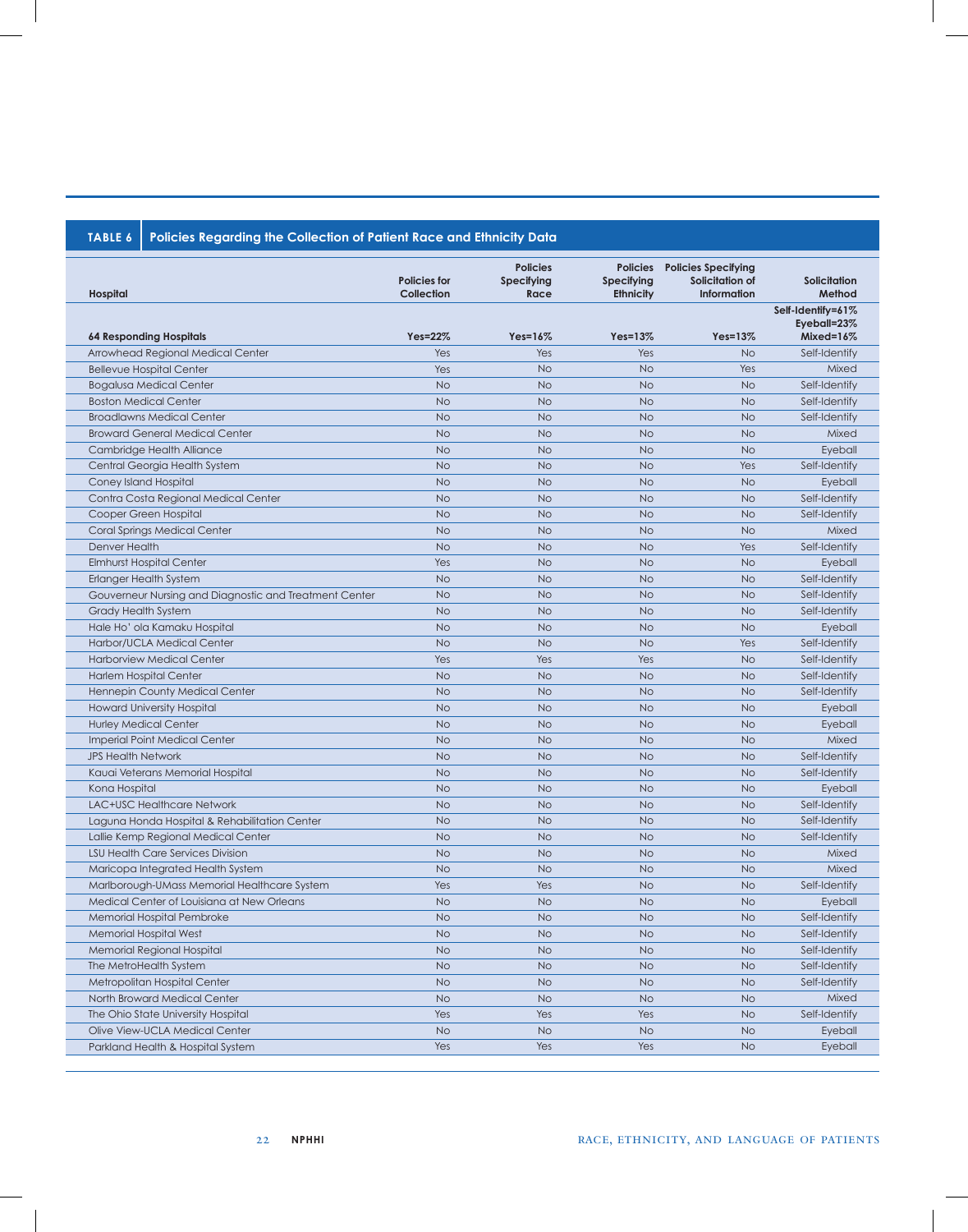|                                                     |                                   | <b>Policies</b>    | <b>Policies</b>                | <b>Policies Specifying</b>     |                        |
|-----------------------------------------------------|-----------------------------------|--------------------|--------------------------------|--------------------------------|------------------------|
| <b>Hospital</b>                                     | <b>Policies for</b><br>Collection | Specifying<br>Race | Specifying<br><b>Ethnicity</b> | Solicitation of<br>Information | Solicitation<br>Method |
| Phoebe Putney Memorial Hospital                     | <b>No</b>                         | No                 | No                             | No                             | Mixed                  |
| Queens Hospital Center                              | Yes                               | No                 | No                             | No                             | Eyeball                |
| Ranchos Los Amigos National Rehabilitation Center*  | <b>Yes</b>                        | Yes                | Yes                            | Yes                            | Self-Identify          |
| Regional Medical Center at Memphis                  | <b>No</b>                         | No                 | No                             | No                             | Eveball                |
| Riverside County Regional Medical Center            | Yes                               | Yes                | Yes                            | Yes                            | Eyeball                |
| San Joaquin General Hospital                        | <b>Yes</b>                        | <b>No</b>          | Yes                            | <b>No</b>                      | Self-Identify          |
| San Mateo Medical Center                            | Yes                               | Yes                | No                             | No                             |                        |
|                                                     |                                   |                    |                                |                                | Self-Identify          |
| Santa Clara Valley Health & Hospital System         | <b>No</b>                         | <b>No</b>          | <b>No</b>                      | <b>No</b>                      | Self-Identify          |
| San Francisco General Hospital                      | <b>No</b>                         | No                 | No                             | <b>No</b>                      | Eyeball                |
| <b>Thomason Hospital</b>                            | N <sub>O</sub>                    | <b>No</b>          | <b>No</b>                      | <b>No</b>                      | Eyeball                |
| <b>Truman Medical Centers</b>                       | Yes                               | Yes                | Yes                            | Yes                            | Self-Identify          |
| <b>UMass Memorial Healthcare System</b>             | <b>No</b>                         | <b>No</b>          | No                             | <b>No</b>                      | Self-Identify          |
| <b>UMDNJ-University Hospital</b>                    | <b>No</b>                         | <b>No</b>          | <b>No</b>                      | <b>No</b>                      | Self-Identify          |
| University Hospital, The University of New Mexico   |                                   |                    |                                |                                |                        |
| <b>Health Sciences Center</b>                       | <b>No</b>                         | No                 | No                             | No                             | Mixed                  |
| The University of Texas Medical Branch at Galveston | <b>No</b>                         | No                 | No                             | No                             | Self-Identify          |
| The University of Texas M.D. Anderson Cancer Center | <b>No</b>                         | No                 | No                             | <b>No</b>                      | Self-Identify          |
| The University of Texas Health Center at Tyler      | <b>No</b>                         | No                 | No                             | No                             | Self-Identify          |
| <b>VCU Health System</b>                            | <b>No</b>                         | No                 | No                             | No                             | Self-Identify          |
| <b>Wishard Health Services</b>                      | <b>No</b>                         | No                 | No                             | <b>No</b>                      | Mixed                  |
| Woodhull Medical and Mental Health Center           | <b>Yes</b>                        | Yes                | No                             | Yes                            | Self-Identify          |
|                                                     |                                   |                    |                                |                                |                        |

**SOURCE NPHHI Survey of NAPH Member Hospitals on Collection of Race/Ethnicity/Language Data, 2005.**

*\*Rancho Los Amigos has practices for the collection of data as well as practices specifying race and ethnicity.*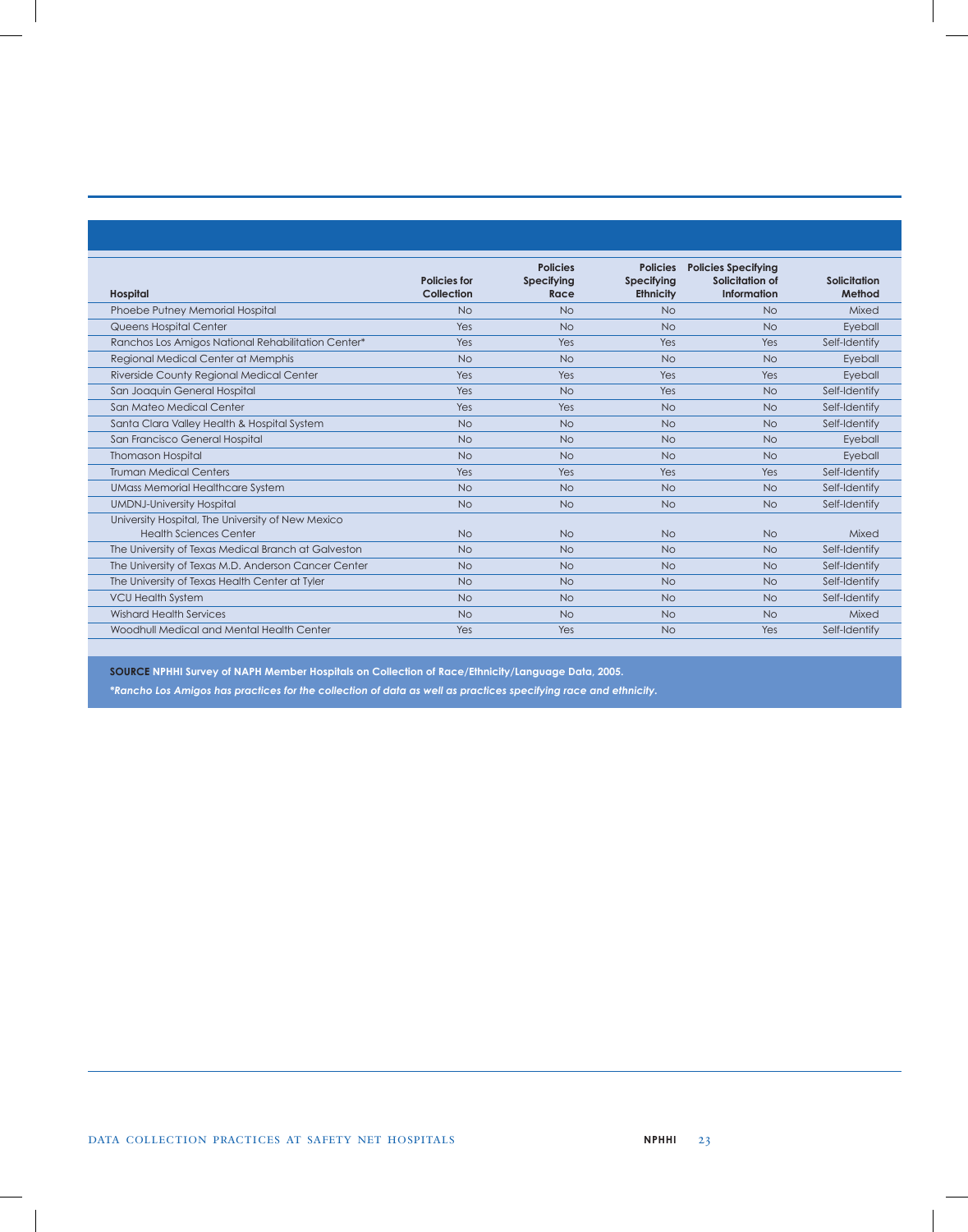Most respondents (61 percent) indicated that they generally ask patients to self-identify, some with very specific language about the precise questions that should be used to solicit this information. Nearly one-quarter of respondents said that clerks and other staff more often determine patient race and ethnicity. Several of these respondents felt strongly that this method was appropriate and less intrusive for patients than asking about race and ethnicity. Hospitals that eyeball patients indicated an awareness that this method could result in inaccurate data; nevertheless, some held a strong belief that the clerks and others who make such assessments know the patient populations extremely well and believed that errors are infrequent.

## **Collection of Race Data**

The NPHHI survey included questions about operational aspects associated with recording race information as well as estimates of the percentage of patients for whom race data was available. These findings are presented in Table 7.

Hospitals were asked whether their automated registration process included a field to record race and whether it was a required field. All 64 respondents indicated that they had a field to record race; in 81 percent of hospitals, this is a required field, meaning that registration clerks must enter a response to the question about race.

Nearly three-quarters of the hospitals surveyed (70 percent) indicated that vir-

tually all of their patients had information recorded about their race. An additional 19 percent had information for at least 95 percent of their patients. These high percentages are consistent with prior research on the ability of public hospitals to collect information on the race of their patient populations. In a recent study on public hospital experiences with managing diabetes for their patients, six of the seven hospitals that participated in the project were able to provide race information for more than 98 percent of their patients.<sup>13</sup> The remaining patients were generally classified as unknown. Furthermore, relatively few of the patients with race classifications were categorized as "other," indicating that race information was recorded thoroughly for these patient populations.

Respondents indicated that race information was collected throughout the organization, including in emergency departments, inpatient registration, and at on-campus and off-site clinics. The majority of hospitals indicated that the patient information data could be shared across sites of service, so that race information entered in the automated registration at the first encounter would be available at subsequent visits throughout the hospital or health system.

The NPHHI survey does not provide information on the accuracy of the data. The findings identified no standard mechanisms at any of the hospitals to verify the accuracy of information on the race of patients,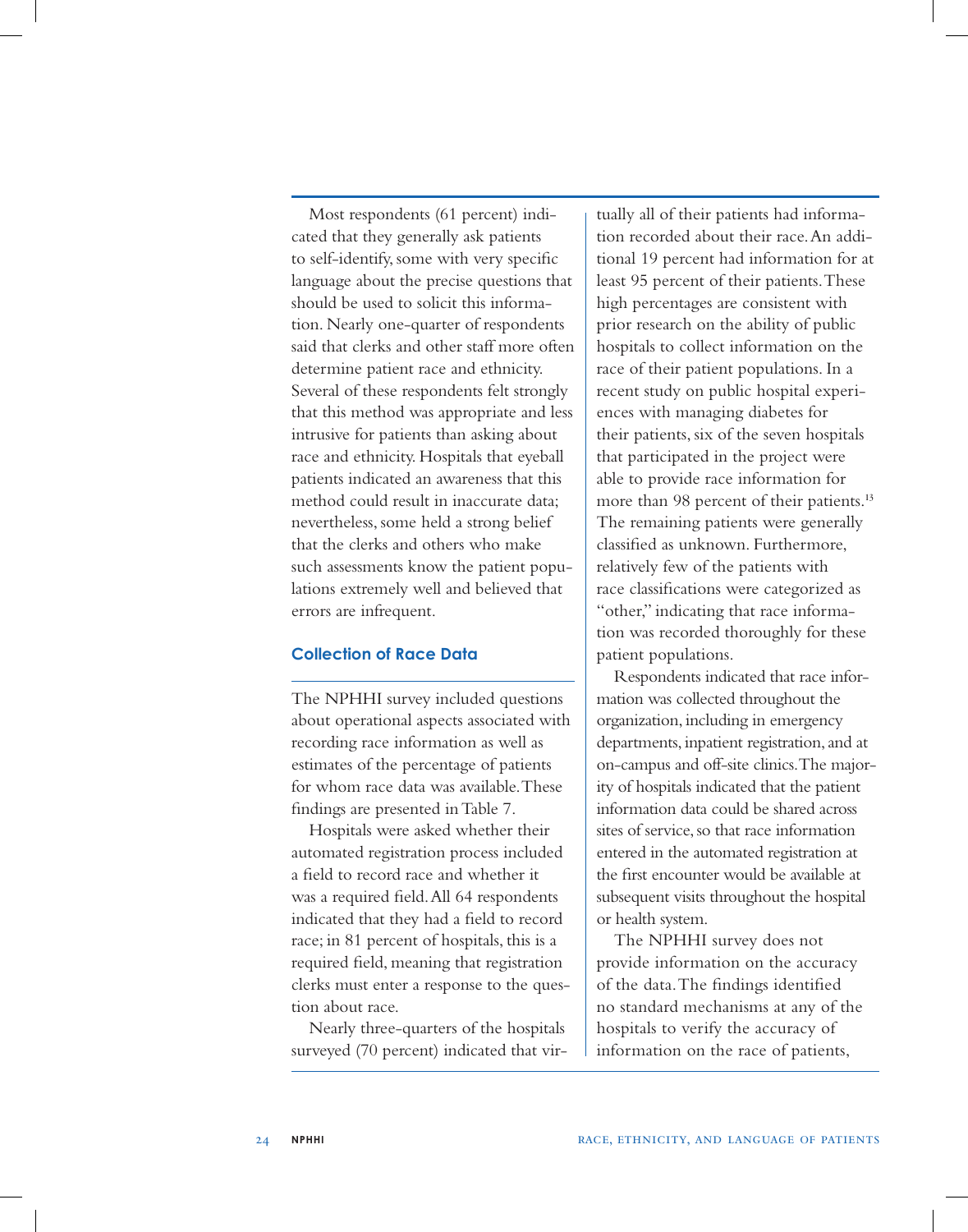other than checking race and ethnicity at subsequent hospital visits. By far, however, the respondents indicated a high degree of confidence in the data on race. Although they expressed the sentiment that the categories did not always capture information on their patient populations in as granular a fashion as they would like, they felt that the race information on their patients was extremely accurate.

During interviews with the hospitals, several respondents stressed the importance of making the collection of data on race a required field. Some considered this the single most important factor in terms of comprehensive data collection. Without such a requirement, staff who are reluctant to ask this type of information may neglect to identify the race of patients. On the other hand, requiring this information from staff who are uncomfortable with the process may result in staff preferring to gather this information through eyeballing rather than asking about race.

In many of the interviews, respondents discussed the importance of appropriate training for the staff responsible for collecting this type of information. At the Central Georgia Health System, part of the staff orientation involves education on ways to appropriately interact with patients who are uncomfortable providing information regarding their race or ethnicity. Boston Medical Center trains staff who are involved in data collection on the importance of allowing patients to selfreport. An additional component of the training emphasizes the importance of explaining the value of this information.

Harborview Medical Center in Seattle performs quality review for each person in the registration department to determine whether they are recording race and ethnicity information correctly. Registration managers identify clerks who record larger numbers of blanks or "unknowns" in their race fields.

## **Categories of Classification for Race**

Responding hospitals were asked about the categories used in their patient registration systems to identify the race of their patients. The most common practice was to use the following six categories: white, black, Hispanic/Latino, Asian/Pacific Islander, Native American, and other.

These categories are not consistent with those recommended by OMB and subsequently by HRET and others. In practice, ethnicity  $-$  as defined by the category Hispanic/Latino — is commonly included as a race category instead of being separately identified following the identification of race.

Table 8 identifies the conventions used to identify race at responding hospitals. Hospitals that have a "Yes" in the column "Common Race Categories" are using the following categories: white, black, Hispanic/Latino, Asian/Pacific Islander, Native American, and other to identify patient race. The next column, "Additions/Deletions/Differences,"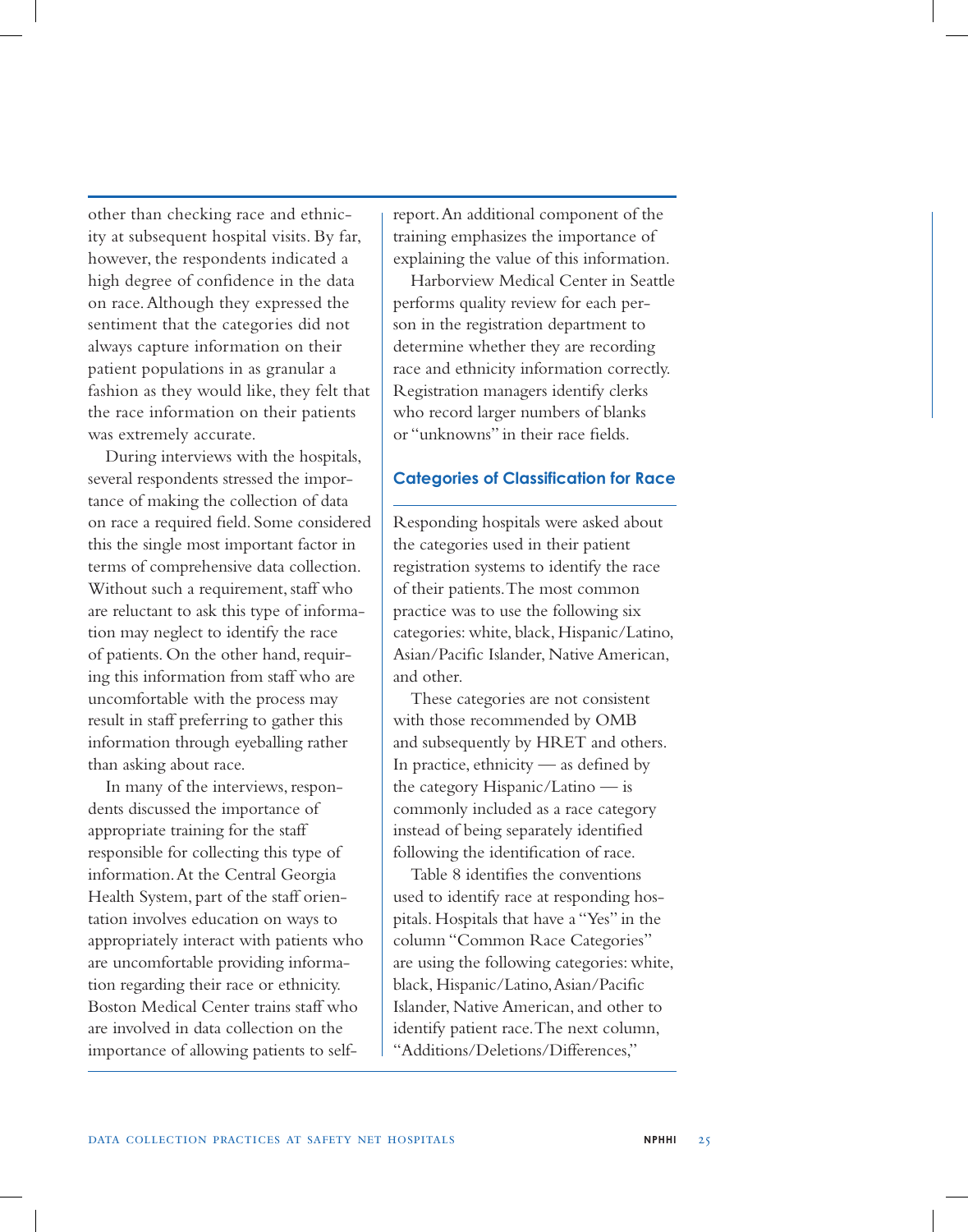# **FIGURE 3 Collection Practices of Patient Race Information**

| Hospital                                               | Is there a<br><b>Field</b><br>for Race? | Is it a<br>Required<br>Field? | <b>Estimated %</b><br>of Patients<br>with Race<br><b>Information</b> |
|--------------------------------------------------------|-----------------------------------------|-------------------------------|----------------------------------------------------------------------|
| <b>64 Responding Hospitals</b>                         | Yes=100%                                | $Yes=81%$                     | Percent<br>with 95% or<br>more=89%                                   |
| Arrowhead Regional Medical Center                      | Yes                                     | Yes                           | 95%                                                                  |
| <b>Bellevue Hospital Center</b>                        | Yes                                     | <b>No</b>                     | 100%                                                                 |
| <b>Bogalusa Medical Center</b>                         | Yes                                     | Yes                           | 100%                                                                 |
| <b>Boston Medical Center</b>                           | Yes                                     | Yes                           | 85%                                                                  |
| <b>Broadlawns Medical Center</b>                       | Yes                                     | Yes                           | 100%                                                                 |
| <b>Broward General Medical Center</b>                  | Yes                                     | Yes                           | 100%                                                                 |
| Cambridge Health Alliance                              | Yes                                     | Yes                           | 100%                                                                 |
| Central Georgia Health System                          | Yes                                     | Yes                           | 100%                                                                 |
| Coney Island Hospital                                  | Yes                                     | Yes                           | 100%                                                                 |
| Contra Costa Regional Medical Center                   | Yes                                     | Yes                           | 100%                                                                 |
| Cooper Green Hospital                                  | Yes                                     | Yes                           | 100%                                                                 |
| Coral Springs Medical Center                           | Yes                                     | Yes                           | 100%                                                                 |
| Denver Health                                          | Yes                                     | Yes                           | 100%                                                                 |
| Elmhurst Hospital Center                               | Yes                                     | Yes                           | 100%                                                                 |
| Erlanger Health System                                 | Yes                                     | Yes                           | 100%                                                                 |
| Gouverneur Nursing and Diagnostic and Treatment Center | Yes                                     | <b>No</b>                     | 95%                                                                  |
| <b>Grady Health System</b>                             | Yes                                     | Yes                           | 100%                                                                 |
| Hale Ho' ola Kamaku Hospital                           | Yes                                     | <b>No</b>                     | 95%                                                                  |
| Harbor/UCLA Medical Center                             | Yes                                     | Yes                           | 98%                                                                  |
| <b>Harborview Medical Center</b>                       | Yes                                     | Yes                           | 100%                                                                 |
| <b>Harlem Hospital Center</b>                          | Yes                                     | <b>No</b>                     | 75%                                                                  |
| Hennepin County Medical Center                         | Yes                                     | <b>No</b>                     | 80%                                                                  |
| <b>Howard University Hospital</b>                      | Yes                                     | Yes                           | 100%                                                                 |
| <b>Hurley Medical Center</b>                           | Yes                                     | Yes                           | 100%                                                                 |
| <b>Imperial Point Medical Center</b>                   | Yes                                     | Yes                           | 100%                                                                 |
| <b>JPS Health Network</b>                              | Yes                                     | Yes                           | 98%                                                                  |
| Kauai Veterans Memorial Hospital                       | Yes                                     | Yes                           | 100%                                                                 |
| Kona Hospital                                          | Yes                                     | <b>No</b>                     | 95%                                                                  |
| LAC+USC Healthcare Network                             | Yes                                     | <b>No</b>                     | 95%                                                                  |
| Laguna Honda Hospital & Rehabilitation Center          | Yes                                     | <b>No</b>                     | 90%                                                                  |
| Lallie Kemp Regional Medical Center                    | Yes                                     | Yes                           | 100%                                                                 |
| LSU Health Care Services Division                      | Yes                                     | Yes                           | 100%                                                                 |
| Maricopa Integrated Health System                      | Yes                                     | Yes                           | 95%                                                                  |
| Marlborough-UMass Memorial Healthcare System           | Yes                                     | Yes                           | 80%                                                                  |
| Medical Center of Louisiana at New Orleans             | Yes                                     | Yes                           | 100%                                                                 |
| Memorial Hospital Pembroke                             | Yes                                     | Yes                           | 100%                                                                 |
| <b>Memorial Hospital West</b>                          | Yes                                     | Yes                           | 100%                                                                 |
| Memorial Regional Hospital                             | Yes                                     | Yes                           | 100%                                                                 |
| The MetroHealth System                                 | Yes                                     | Yes                           | 97%                                                                  |
| Metropolitan Hospital Center                           | Yes                                     | Yes                           | 100%                                                                 |
| North Broward Medical Center                           | Yes                                     | Yes                           | 100%                                                                 |
| The Ohio State University Hospital                     | Yes                                     | Yes                           | 100%                                                                 |
| Olive View-UCLA Medical Center                         | Yes                                     | Yes                           | 100%                                                                 |
|                                                        |                                         |                               |                                                                      |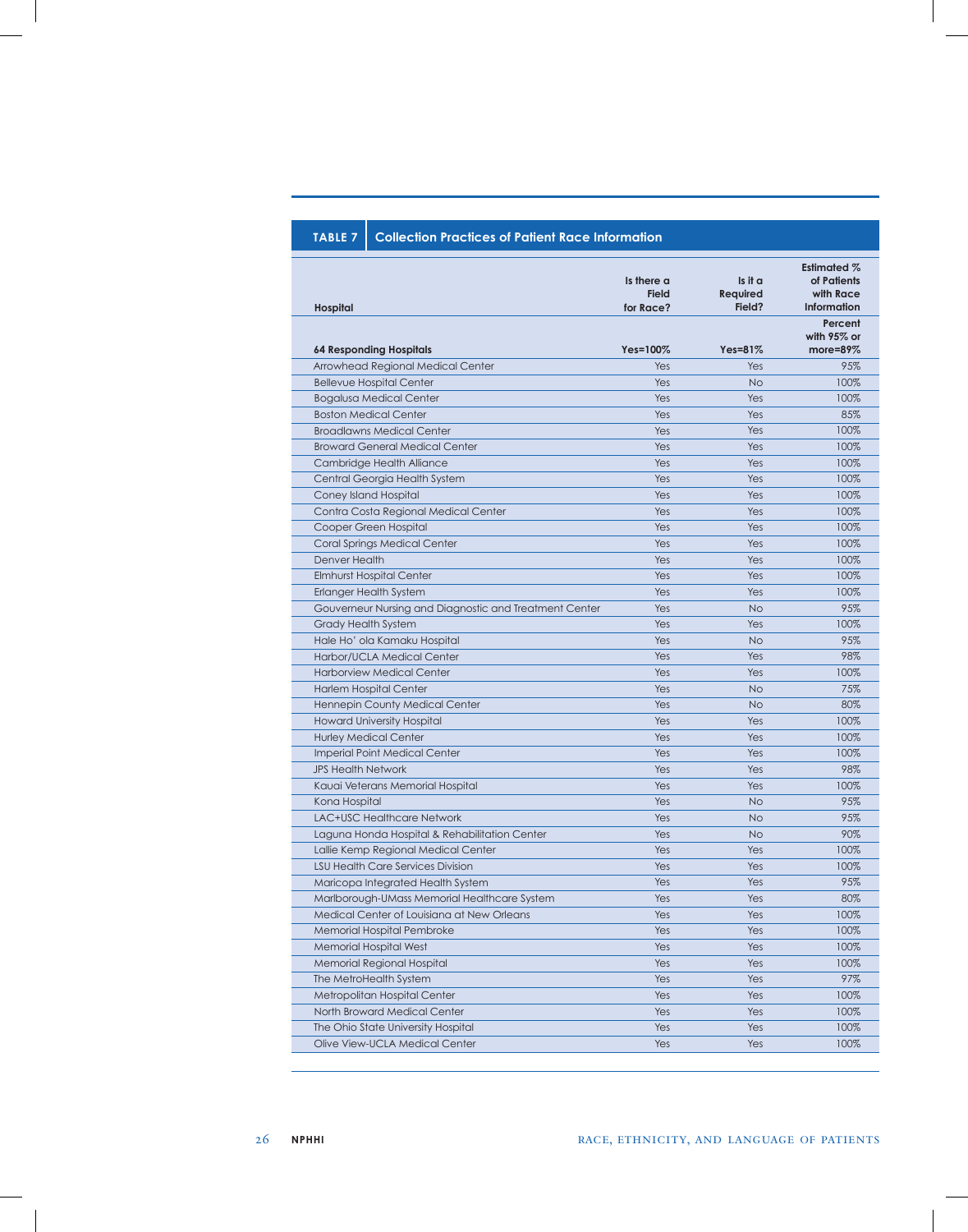| <b>Hospital</b>                                                                    | Is there a<br><b>Field</b><br>for Race? | $\mathsf{ls}$ it a<br><b>Required</b><br>Field? | Estimated %<br>of Patients<br>with Race<br>Information |
|------------------------------------------------------------------------------------|-----------------------------------------|-------------------------------------------------|--------------------------------------------------------|
| Parkland Health & Hospital System                                                  | Yes                                     | Yes                                             | 100%                                                   |
| Phoebe Putney Memorial Hospital                                                    | Yes                                     | Yes                                             | 100%                                                   |
| Queens Hospital Center                                                             | Yes                                     | Yes                                             | 100%                                                   |
| Ranchos Los Amigos National Rehabilitation Center                                  | Yes                                     | Yes                                             | 100%                                                   |
| Regional Medical Center at Memphis                                                 | Yes                                     | Yes                                             | 100%                                                   |
| Riverside County Regional Medical Center                                           | Yes                                     | N <sub>O</sub>                                  | 95%                                                    |
| San Joaquin General Hospital                                                       | Yes                                     | Yes                                             | 100%                                                   |
| San Mateo Medical Center                                                           | Yes                                     | Yes                                             | 100%                                                   |
| Santa Clara Valley Health & Hospital System                                        | Yes                                     | Yes                                             | 95%                                                    |
| San Francisco General Hospital                                                     | Yes                                     | Yes                                             | 100%                                                   |
| <b>Thomason Hospital</b>                                                           | Yes                                     | Yes                                             | 100%                                                   |
| <b>Truman Medical Centers</b>                                                      | Yes                                     | Yes                                             | 100%                                                   |
| <b>UMass Memorial Healthcare System</b>                                            | Yes                                     | Yes                                             | 100%                                                   |
| <b>UMDNJ-University Hospital</b>                                                   | Yes                                     | <b>No</b>                                       | 93%                                                    |
| University Hospital, The University of New Mexico<br><b>Health Sciences Center</b> | Yes                                     | <b>No</b>                                       | $< 50\%$                                               |
| The University of Texas Medical Branch at Galveston                                | Yes                                     | Yes                                             | 100%                                                   |
| The University of Texas M.D. Anderson Cancer Center                                | Yes                                     | Yes                                             | 100%                                                   |
| The University of Texas Health Center at Tyler                                     | Yes                                     | Yes                                             | 100%                                                   |
| <b>VCU Health System</b>                                                           | Yes                                     | Yes                                             | 100%                                                   |
| <b>Wishard Health Services</b>                                                     | Yes                                     | <b>No</b>                                       | 99%                                                    |
| Woodhull Medical and Mental Health Center                                          | Yes                                     | Yes                                             | 100%                                                   |
|                                                                                    |                                         |                                                 |                                                        |

**SOURCE NPHHI Survey of NAPH Member Hospitals on Collection of Race/Ethnicity/Language Data, 2005.**

 $\overline{\phantom{a}}$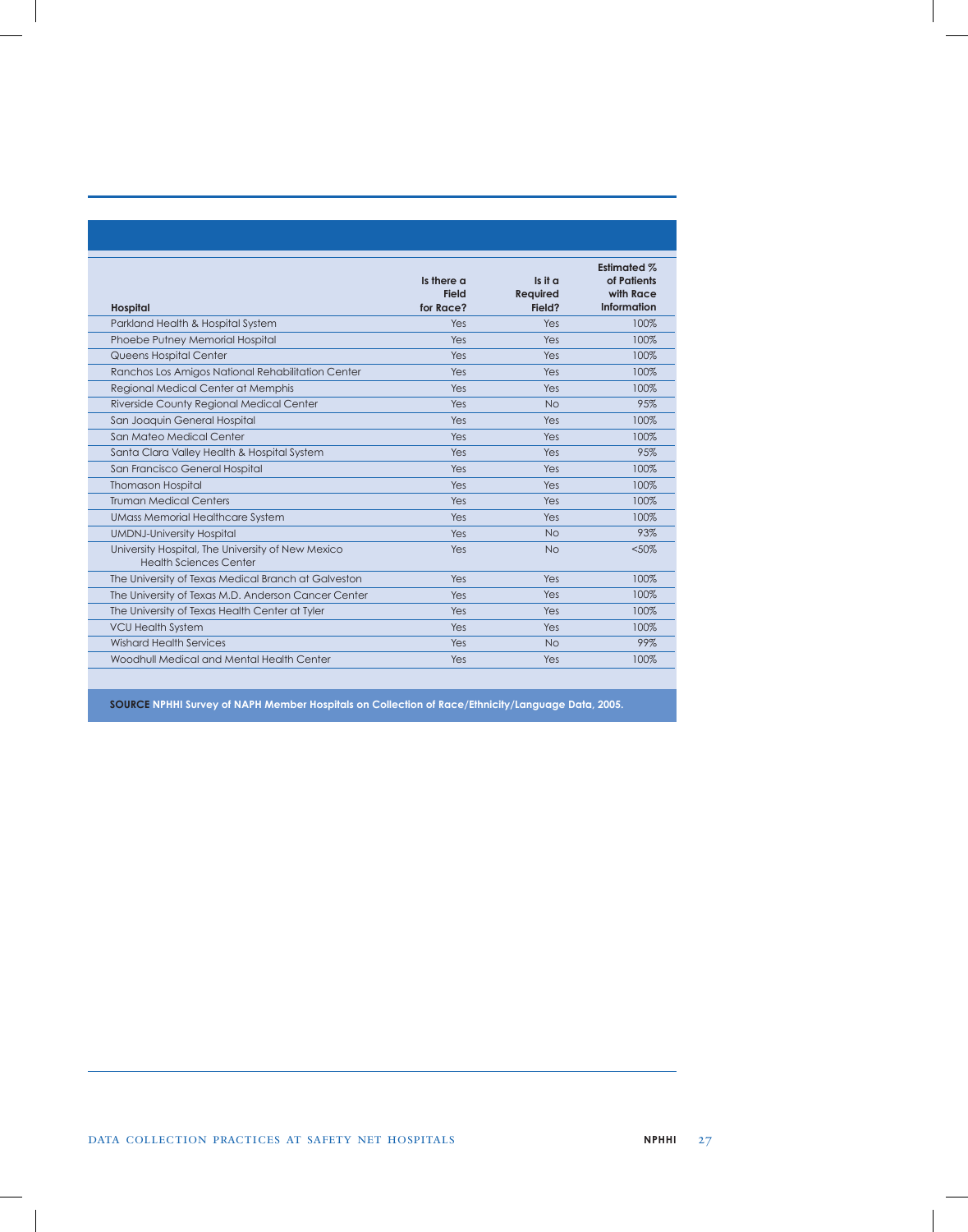# **FIGURE 8 | Race Classifications at Respondent Hospitals**

|                                                           | Common<br>Race |                                                                                                                                                                                                                                                                                                                                                                 |
|-----------------------------------------------------------|----------------|-----------------------------------------------------------------------------------------------------------------------------------------------------------------------------------------------------------------------------------------------------------------------------------------------------------------------------------------------------------------|
| Hospital                                                  | Categories     | <b>Additions/Deletions/Differences</b>                                                                                                                                                                                                                                                                                                                          |
| Arrowhead Regional Medical Center                         | Yes            |                                                                                                                                                                                                                                                                                                                                                                 |
| <b>Bellevue Hospital Center</b>                           | <b>No</b>      | Categories are: Black, White, Asian, South Asian, Native American,                                                                                                                                                                                                                                                                                              |
|                                                           |                | Pacific Islander, Hispanic, Black Hispanic, Other, Unknown                                                                                                                                                                                                                                                                                                      |
| <b>Bogalusa Medical Center</b>                            | Yes            |                                                                                                                                                                                                                                                                                                                                                                 |
| <b>Boston Medical Center</b>                              | Yes            | Middle Eastern, Declined                                                                                                                                                                                                                                                                                                                                        |
| <b>Broadlawns Medical Center</b>                          | Yes            |                                                                                                                                                                                                                                                                                                                                                                 |
| <b>Broward General Medical Center</b>                     | <b>No</b>      | Categories are: Hispanic White, Hispanic Black,<br>Indian/Eskimo, Asian/Pacific Islander, White, Black, Other                                                                                                                                                                                                                                                   |
| Cambridge Health Alliance                                 | Yes            | Pacific Islander not collected                                                                                                                                                                                                                                                                                                                                  |
| Central Georgia Health System                             | <b>No</b>      | Categories are: African American, Hispanic/Latino, Asian, Unknown, Caucasian,<br>Other, American Indian, Multi-racial, Pacific Islander, Non-white Hispanic, Refusal                                                                                                                                                                                            |
| Coney Island Hospital                                     | Yes            | Categories are: American Indian, Black Non-Hispanic,                                                                                                                                                                                                                                                                                                            |
| Contra Costa Regional Medical Center                      | <b>No</b>      | Chinese, Eskimo, White Hispanic, East Indian, Japanese, Black Hispanic,                                                                                                                                                                                                                                                                                         |
|                                                           |                | Other Hispanic, Iran-Iraq-Middle Eastern, Other, Pacific Islander, Refused to state,                                                                                                                                                                                                                                                                            |
|                                                           |                | SE Asian, Unknown, White Non-Hispanic, Filipino                                                                                                                                                                                                                                                                                                                 |
| Cooper Green Hospital                                     | <b>No</b>      | Categories are: African American, Caucasian, Hispanic/Latino, Other                                                                                                                                                                                                                                                                                             |
| Coral Springs Medical Center                              | <b>No</b>      | Categories are: Hispanic White, Hispanic Black,                                                                                                                                                                                                                                                                                                                 |
|                                                           |                | Indian/Eskimo, Asian/Pacific Islander, White, Black, Other                                                                                                                                                                                                                                                                                                      |
| Denver Health                                             | Yes            |                                                                                                                                                                                                                                                                                                                                                                 |
| <b>Elmhurst Hospital Center</b>                           | <b>No</b>      | Categories are: Asian, Black, Hispanic, American Indian/Alaskan, Hispanic White,<br>Hispanic Black, Hispanic Other, Other, Native Hawaiian/Pacific Islander,<br>South Asian/Middle Eastern, Unknown, White                                                                                                                                                      |
| Erlanger Health System                                    | Yes            |                                                                                                                                                                                                                                                                                                                                                                 |
| Gouverneur Nursing and Diagnostic<br>and Treatment Center | Yes            |                                                                                                                                                                                                                                                                                                                                                                 |
| <b>Grady Health System</b>                                | <b>No</b>      | Categories are: White, Black, Other, Hispanic, Asian, Arabic, Asian/Indian,<br>Native American, Middle Eastern, African                                                                                                                                                                                                                                         |
| Hale Ho' ola Kamaku Hospital                              | <b>No</b>      | Categories are: Black, Caucasian, Chinese, Samoan, Hawaiian, Japanese, Filipino                                                                                                                                                                                                                                                                                 |
| Harbor/UCLA Medical Center                                | <b>No</b>      | Categories are: Asian, Black, White, Other Filipino, Indian, Pacific Islander                                                                                                                                                                                                                                                                                   |
| Harborview Medical Center                                 | Yes            | Multi-racial                                                                                                                                                                                                                                                                                                                                                    |
| <b>Harlem Hospital Center</b>                             | <b>No</b>      | Categories are: Asian, Black, Hispanic, American Indian/Alaskan Native, Hispanic White, Hispanic                                                                                                                                                                                                                                                                |
|                                                           |                | Black, Hispanic Other, Native Hawaiian/Other, South Asian/Middle Eastern, Unknown, White                                                                                                                                                                                                                                                                        |
| Hennepin County Medical Center                            | Yes            | Asian and Pacific Islander are recorded as separate categories.                                                                                                                                                                                                                                                                                                 |
| <b>Howard University Hospital</b>                         | Yes            |                                                                                                                                                                                                                                                                                                                                                                 |
| <b>Hurley Medical Center</b>                              | Yes            |                                                                                                                                                                                                                                                                                                                                                                 |
| Imperial Point Medical Center                             | <b>No</b>      | Categories are: Hispanic White, Hispanic Black, Indian/Eskimo,<br>Asian/Pacific Islander, White, Black, Other                                                                                                                                                                                                                                                   |
| <b>JPS Health Network</b>                                 | Yes            |                                                                                                                                                                                                                                                                                                                                                                 |
| Kauai Veterans Memorial Hospital                          | <b>No</b>      | Categories are: Chinese, Filipino, Hawaiian, Japanese, Korean, Mixed, Part Hawaiian,<br>Polynesian, Caucasian, Cosmopolitan, Other                                                                                                                                                                                                                              |
| Kona Hospital                                             | <b>No</b>      | Categories are: American Indian/Eskimo, Black, Chinese, Filipino, Hawaiian, Japanese, Korean,<br>Other Asian, Part Hawaiian, Polynesian, Caucasian, Hispanic, Other                                                                                                                                                                                             |
| LAC+USC Healthcare Network                                | <b>No</b>      | Native American/Unknown, Other/Hispanic, Other/Non-Hispanic, Other/Unknown, Unknown/<br>Hispanic, Unknown/Non-Hispanic, Unknown/Unknown, White/Hispanic, White/Non-Hispanic,<br>White/Unknown, Asian/Hispanic, Asian/Non-Hispanic, Asian/Unknown, Black/Hispanic, Black/<br>Non-Hispanic, Black/Unknown, Native American/Hispanic, Native American/Non-Hispanic |
|                                                           |                |                                                                                                                                                                                                                                                                                                                                                                 |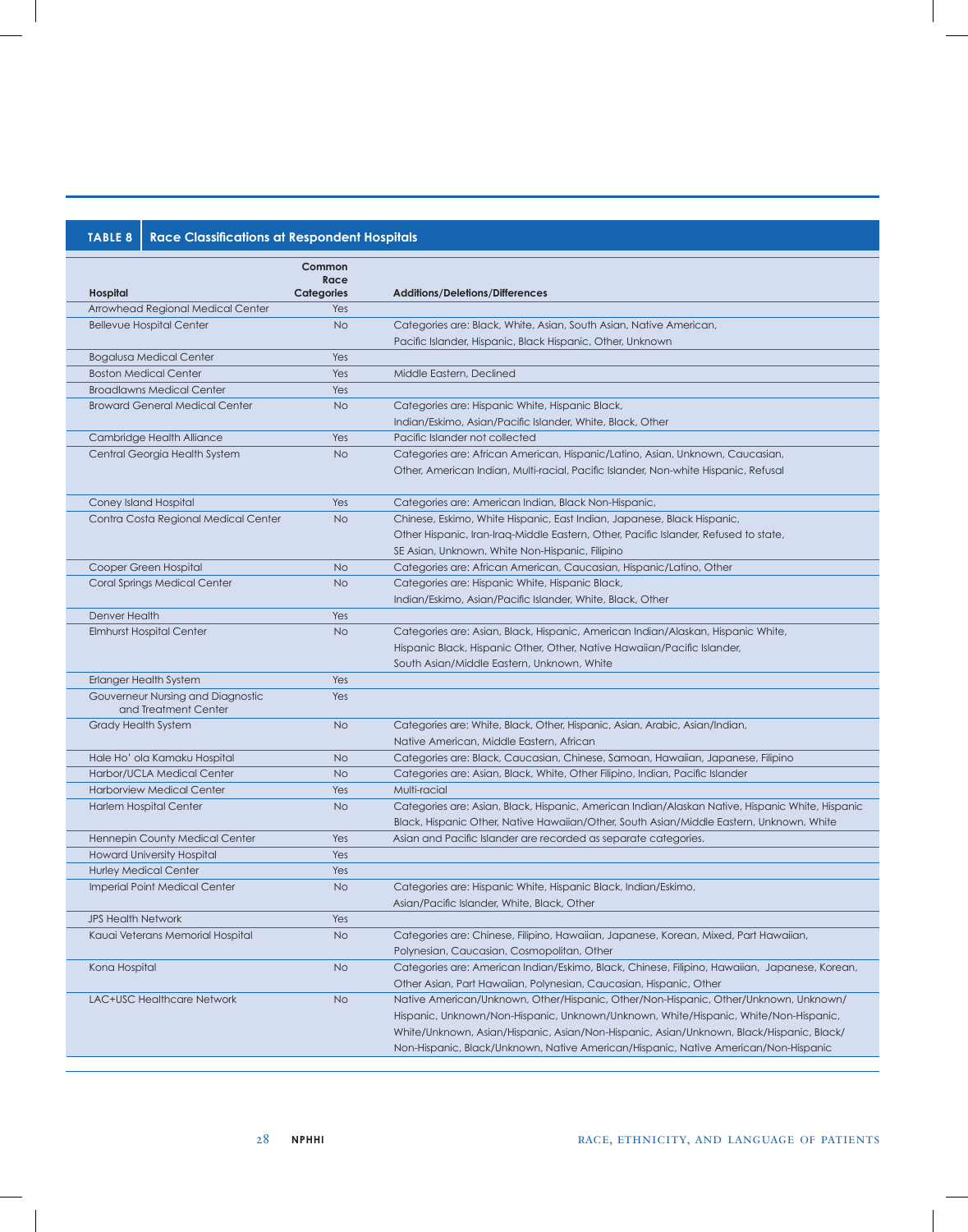|                                                             | Common             |                                                                                                                                                                                            |
|-------------------------------------------------------------|--------------------|--------------------------------------------------------------------------------------------------------------------------------------------------------------------------------------------|
| Hospital                                                    | Race<br>Categories | <b>Additions/Deletions/Differences</b>                                                                                                                                                     |
| Laguna Honda Hospital &                                     | <b>No</b>          | Categories are: African American, Non-Hispanic White, Other Asian, Chinese, Filipino,                                                                                                      |
| <b>Rehabilitation Center</b>                                |                    | Latino, Other                                                                                                                                                                              |
| Lallie-Kemp Regional Medical Center                         | Yes                | Do not record Pacific Islander                                                                                                                                                             |
| LSU Health Care Services Division                           | Yes                | Do not record Pacific Islander                                                                                                                                                             |
| Maricopa Integrated Health System                           | Yes                | Do not record Pacific Islander                                                                                                                                                             |
| Marlborough-UMass Memorial<br><b>Healthcare System</b>      | <b>No</b>          | Categories are: White, Black, Hispanic, American Indian, Asian, Hispanic-Black, Hispanic-White,<br>American Indian-White, Black-Asian, Black-White, African American, White-Black, Refused |
| Medical Center of Louisiana<br>at New Orleans               | Yes                |                                                                                                                                                                                            |
| Memorial Hospital Pembroke                                  | Yes                | Also record Haitian and refusal/no response.                                                                                                                                               |
| Memorial Hospital West                                      | Yes                | Also record Haitian and refusal/no response.                                                                                                                                               |
| Memorial Regional Hospital                                  | Yes                | Also record Haitian and refusal/no response.                                                                                                                                               |
| The MetroHealth System                                      | Yes                | Also record Multi-racial                                                                                                                                                                   |
| Metropolitan Hospital Center                                | <b>No</b>          | Categories are: Asian, Black, Hispanic, American Indian, Hispanic-White, Hispanic-Black,                                                                                                   |
|                                                             |                    | Hispanic-Other, Other, Native Hawaiian, Southern Asian, Unknown, White                                                                                                                     |
| North Broward Medical Center                                | <b>No</b>          | Categories are: Hispanic White, Hispanic Black, Indian/Eskimo, Asian/Pacific Islander,                                                                                                     |
|                                                             |                    | White, Black, Other                                                                                                                                                                        |
| The Ohio State University Hospital                          | <b>No</b>          | African American, Asian/Chinese, Asian/Cambodian, Middle Eastern, African Other, Native                                                                                                    |
|                                                             |                    | Hawaiian, Asian/Japanese, Asian/Korean, Asian/Laotian, More than 1 race, American Indian/                                                                                                  |
|                                                             |                    | Alaskan, Asian/Indian/Pakistani, Asian/Vietnamese, White, Somali, Asian/Other, Refuse to answer,                                                                                           |
|                                                             |                    | Unknown                                                                                                                                                                                    |
| Olive View-UCLA Medical Center                              | <b>No</b>          | Categories are: Other-Unknown, Other-referral, Other Hispanic, Other non-Hispanic, Other,                                                                                                  |
|                                                             |                    | Native American Non-Hispanic, Native American Hispanic, Native American Unknown, Hispanic,                                                                                                 |
|                                                             |                    | Non-Hispanic, Filipino Hispanic, Filipino Non-Hispanic, Filipino Unknown, American Indian Unknown,                                                                                         |
|                                                             |                    | American Indian Non-Hispanic, American Indian Hispanic, American Indian/Alaskan, Unknown                                                                                                   |
|                                                             |                    | Hispanic, Unknown Non-Hispanic, Unknown Unknown, Russian, Armenian, Asian/Pacific Islander,                                                                                                |
|                                                             |                    | Black, Filipino, Native American, White, White Hispanic, White Non-Hispanic, White Unknown,                                                                                                |
|                                                             |                    | Black/African American, Black Non-Hispanic, Black Hispanic, Black Unknown, Asian Hispanic,                                                                                                 |
| Parkland Health & Hospital System                           | Yes                | Asian Non-Hispanic, Asian Unknown                                                                                                                                                          |
| Phoebe Putney Memorial Hospital                             | Yes                |                                                                                                                                                                                            |
| Queens Hospital Center                                      | <b>No</b>          | Categories are: Asian, Black, Hispanic, American Indian/Alaskan, Hispanic White,                                                                                                           |
|                                                             |                    | Hispanic Black, Hispanic Other, Other, Native Hawaiian/Pacific Islander,                                                                                                                   |
|                                                             |                    | South Asian/Middle Eastern, Unknown, White                                                                                                                                                 |
| Ranchos Los Amigos National<br><b>Rehabilitation Center</b> | Yes                | Also record Filipino                                                                                                                                                                       |
| Regional Medical Center at Memphis                          | Yes                | Also record African                                                                                                                                                                        |
| Riverside County Regional Medical Center                    | Yes                |                                                                                                                                                                                            |
| San Joaquin General Hospital                                | No.                | Categories are: Asian/Pacific Islander, Black, Native American-Hispanic, Black-Hispanic,                                                                                                   |
|                                                             |                    | Asian-Hispanic, Native American/Eskimo, Unknown, White, Other, Other-Hispanic, White-Hispanic                                                                                              |
| San Mateo Medical Center                                    | <b>No</b>          | Categories are: Black, White, Chinese, Filipino, Indian, Japanese, Korean, Native American,                                                                                                |
|                                                             |                    | Pacific Islander/Other, Vietnamese, Cambodian, Hawaiian, Other                                                                                                                             |
| Santa Clara Valley Health & Hospital System                 | <b>No</b>          | Filipino, Endo-Chinese, Pacific Islander, Vietnamese, White, Black, Asian, Hispanic,                                                                                                       |
|                                                             |                    | American Indian, Arab, Other, Unknown                                                                                                                                                      |
| San Francisco General Hospital                              | Yes                |                                                                                                                                                                                            |
|                                                             |                    |                                                                                                                                                                                            |

 $\mathbf{I}$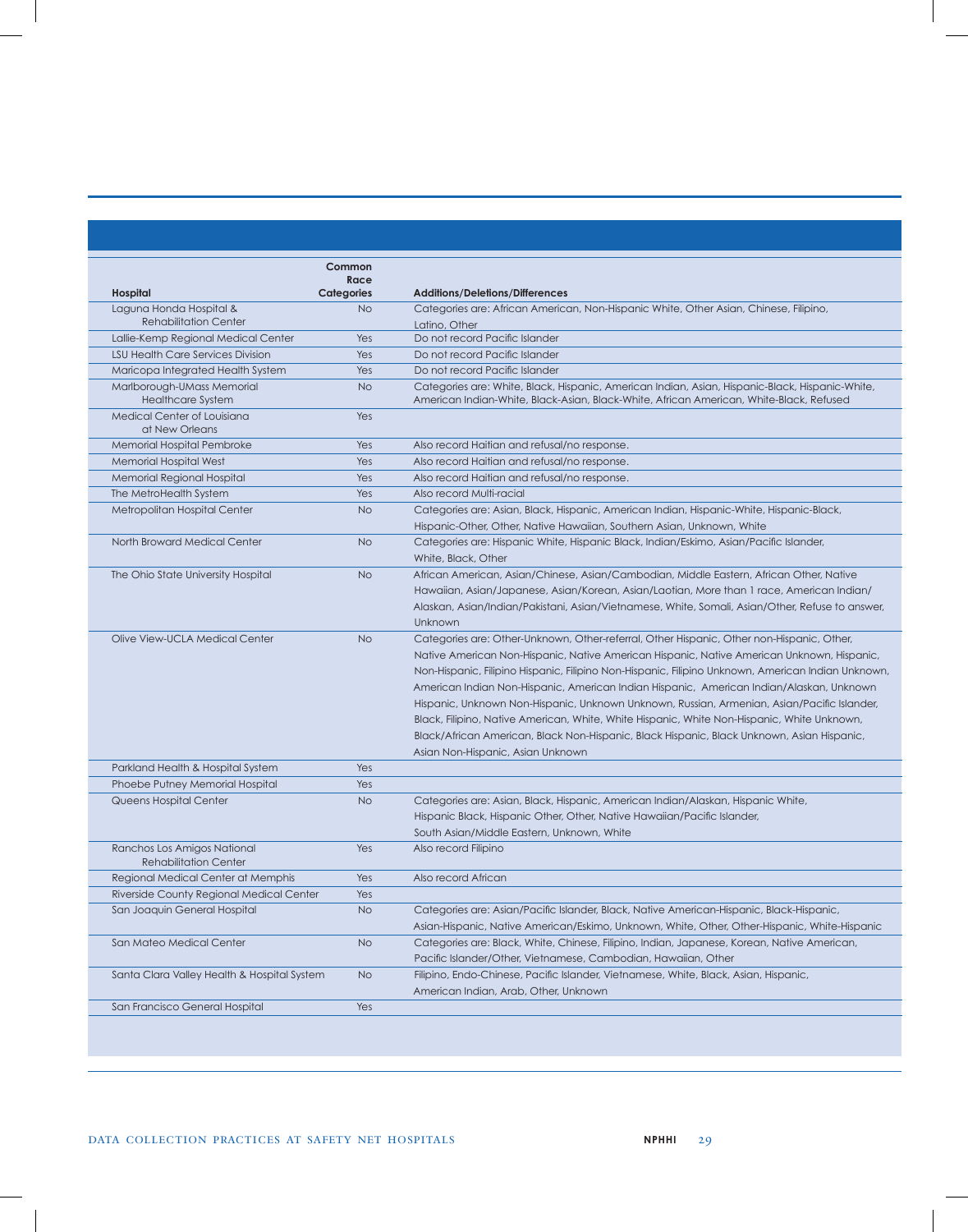# **FIGURE 8 Race Classifications at Respondent Hospitals (Continued)**

| Hospital                                                                    | Common<br>Race<br>Categories | <b>Additions/Deletions/Differences</b>                                                                                                                                                 |
|-----------------------------------------------------------------------------|------------------------------|----------------------------------------------------------------------------------------------------------------------------------------------------------------------------------------|
| <b>Thomason Hospital</b>                                                    | <b>No</b>                    | Categories are: White Non-Hispanic, Black Hispanic, Black Non-Hispanic, American Indian<br>Hispanic, American Indian Non-Hispanic, Asian Hispanic, Asian Non-Hispanic, Other Hispanic, |
|                                                                             |                              | Other Non-Hispanic, White Hispanic                                                                                                                                                     |
| <b>Truman Medical Centers</b>                                               | Yes                          | Also record Multi-racial                                                                                                                                                               |
| <b>UMass Memorial Healthcare System</b>                                     | <b>No</b>                    | Categories are: White, Black, Hispanic, American Indian/Eskimo, Asian, Hispanic-Black, Hispanic-                                                                                       |
|                                                                             |                              | White, American Indian-Black, American Indian-White, Native Hawaiian/Pacific Islander, Asian-                                                                                          |
|                                                                             |                              | Black, African American-White-Black, Unknown                                                                                                                                           |
| <b>UMDNJ-University Hospital</b>                                            | <b>No</b>                    | Categories are: Black, Chinese, Filipino, American Indian, Japanese, Hawaiian,                                                                                                         |
|                                                                             |                              | Other Asian-Pacific Islander, White, Other, Unknown                                                                                                                                    |
| University Hospital, The University of New<br>Mexico Health Sciences Center | No                           | Categories are: White Anglo, Hispanic, Vietnamese, Native American, Other, African American<br>Native Hawaiian and Pacific Islander are recorded as separate categories                |
| The University of Texas Medical Branch<br>at Galveston                      | Yes                          |                                                                                                                                                                                        |
| The University of Texas M.D. Anderson<br><b>Cancer Center</b>               | Yes                          |                                                                                                                                                                                        |
| The University of Texas Health<br>Center at Tyler                           | Yes                          |                                                                                                                                                                                        |
| <b>VCU Health System</b>                                                    | Yes                          |                                                                                                                                                                                        |
| <b>Wishard Health Services</b>                                              | Yes                          | Also record Multi-racial                                                                                                                                                               |
| Woodhull Medical and Mental<br><b>Health Center</b>                         | <b>No</b>                    | Categories are: White, Asian, Black, Other                                                                                                                                             |
|                                                                             |                              |                                                                                                                                                                                        |

**SOURCE NPHHI Survey of NAPH Member Hospitals on Collection of Race/Ethnicity/Language Data, 2005.**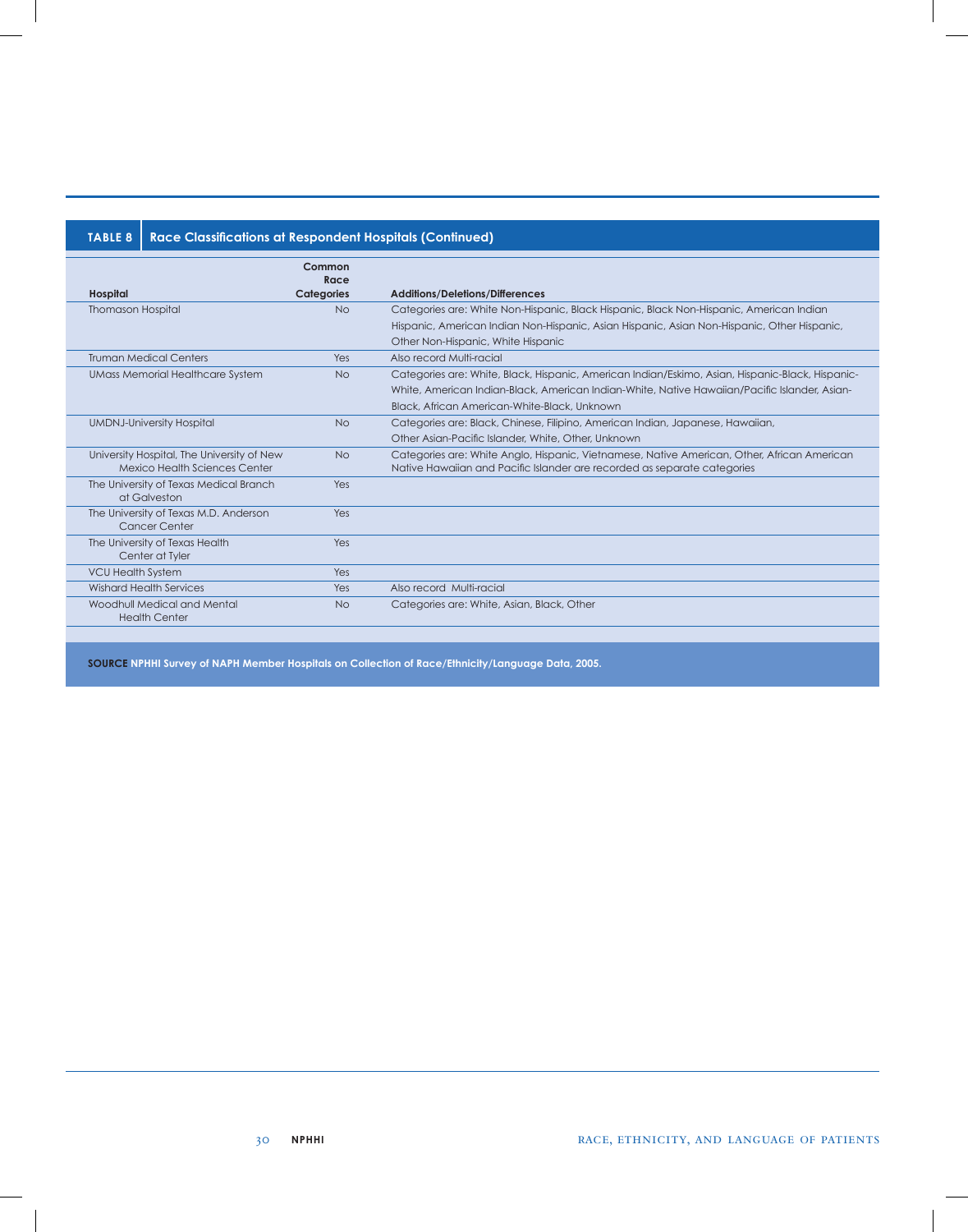identifies categories that are used to record race at the hospital in cases where the common convention is not used. Generally, these hospitals have dropdown menus in their automated registration systems that allow easy recording of these specific categories.

Overall, 34 hospitals (53 percent) used the common race classifications. As can be seen in Table 8, there is wide variation in the race classifications at each hospital. Some hospitals indicated in interviews that they had tailored their categories to respond to their particular patient populations. Others indicated that their practices resulted from the categories available through their registration system software.

Clearly, many hospitals combined race and ethnicity into one question at their organization. For example, at the LAC+USC Healthcare Network, race and ethnicity are included in a required field at the point of registration. In the case of LAC+USC, the patient can selfidentify specific categories that then can be included in the patient record. Hispanic/Latino patients can be classified in several different categories, depending on the patient's assessment.

# **Collection Practices Related to Ethnicity and Language**

Hospitals were also asked about collection practices regarding the ethnicity and preferred language of patients. As can be seen in Table 9, only 28 percent of responding hospitals have a field to record

ethnicity, which is generally an optional field that can easily be skipped by the registration clerks.

Many more hospitals have a field for language in their registration systems, although few respondents indicated that they routinely complete the language field. Several hospitals indicated that the collection of language information was a required field, but even these hospitals said they did not have a high degree of confidence that the process accurately captured language data for the majority of patients. In practice, language information is most often recorded for patients who require the services of an interpreter.

The collection of language information typically occurs at registration but also can happen during scheduling or during the clinic visit. Information about language is often stored in the "notes" section of the patient's medical record, which can be difficult to access if a hospital does not have an electronic medical record.

Many respondents indicated that they struggle with the most appropriate way to ask patients about their language. Some hospitals ask patients, "What is your preferred language?" or "What language would you prefer your health care in?" Other respondents asked patients, "What language do you speak at home?" Many hospitals use language identification cards that allow the patient to point to their language prior to arranging for an interpreter to assist them with their communication needs.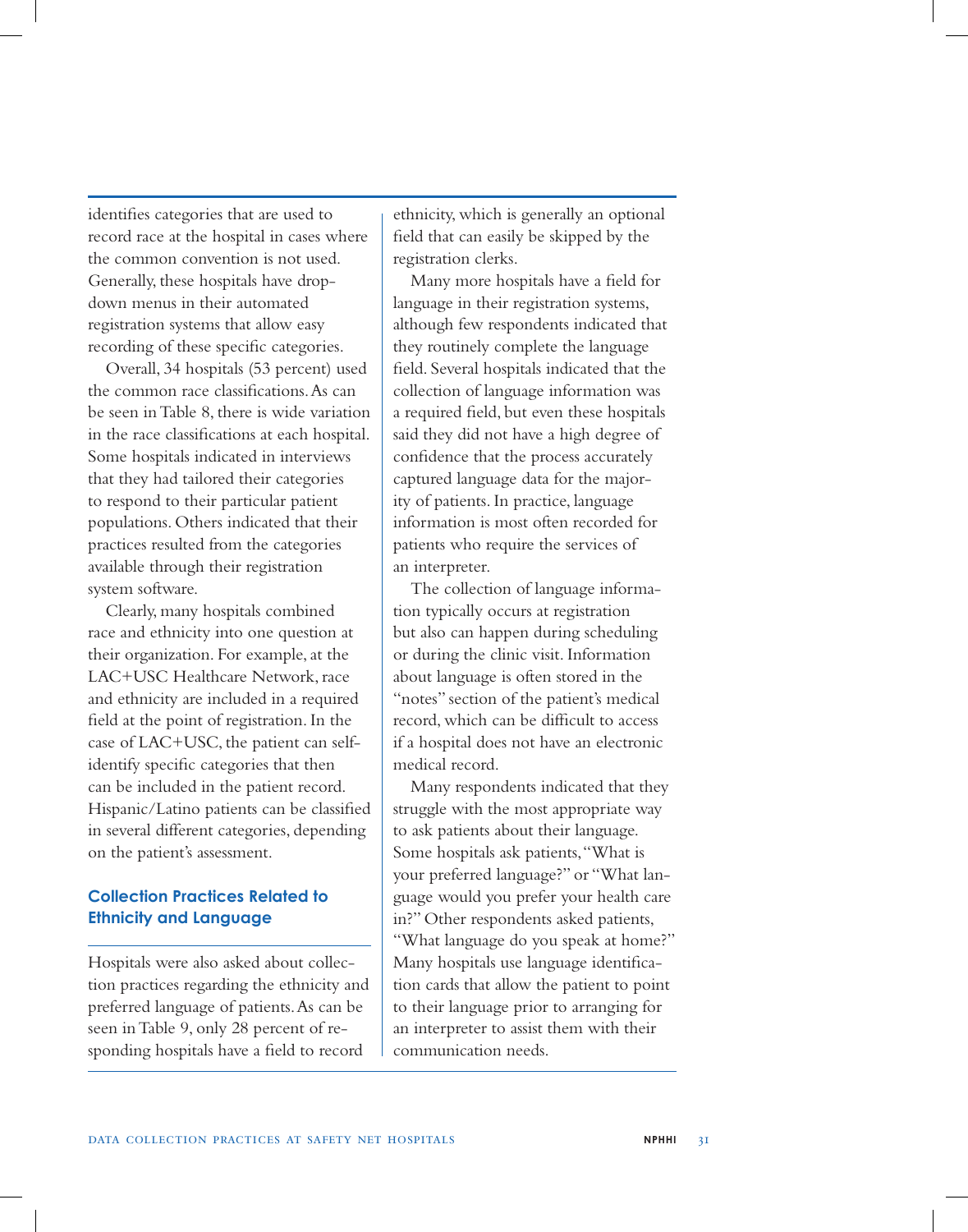The amount of detail that hospitals collect on language varies greatly. For example, Cambridge Health Alliance asks their patients three questions: What is the primary language you speak? What is the primary language you write? What is the primary language you prefer for your health care?

Table 10 provides information on the collection of patient ethnicity by the 28 percent of hospitals that have separate fields for this information. As can be seen from the survey findings, ethnicity information is most commonly collected in a manner inconsistent with OMB guidelines. Eight of the 18 hospitals that collect ethnicity specifically identify patients as Hispanic/Latino (or Non-Hispanic/ Non-Latino). The others include many different ethnicities as potential categories. Again, these categories appear as part of a drop-down menu during the registration process to allow easy selection of a particular category.

Some hospitals include the same categories in both race and ethnicity fields. For example, Woodhull Medical Center, which is part of the New York City Health and Hospitals Corporation, includes Hispanic and Native American in its race categories as well as in its ethnicity categories. This practice indicates that several of these hospitals may rely on the ethnicity category only when the race category does not allow for sufficient explanation of the patient's classification. For example, this would enable hospitals to identify patients who classify themselves as multi-racial.

Even for hospitals with the ability to separately identify patient ethnicity, respondents indicated that the collection of this information is infrequent. In most cases, the ethnicity field is not a required one and is skipped more often than not. It is important to note that again, there is great diversity with regards to the types of ethnic categories hospitals use. Similar to race, this can be due to the capabilities of the information technology system or it can be driven by the diversity department/ interpreter services of the hospital and expanded to capture information on a wide variety of ethnicities.

Several respondents described their feelings about the OMB question on ethnicity, questioning why Hispanic/ Latino and Non-Hispanic/Non-Latino were the only classifications of interest to policymakers. While the structure of the race question was identified as problematic for many Hispanic and Latino patients, the ethnicity question was also considered inappropriate, given the diversity of the country. In the words of one of the respondents during an interview: "What does it mean for my ethnicity to be non-Hispanic? Is that what I am? A non-something?"

Like ethnicity, the categories of language that are recorded vary greatly across hospitals. For example, some organizations only capture information on English, Spanish, and "Other Languages." Ranchos Los Amigos, on the other hand, has over 200 languages from which to choose in its registration menu.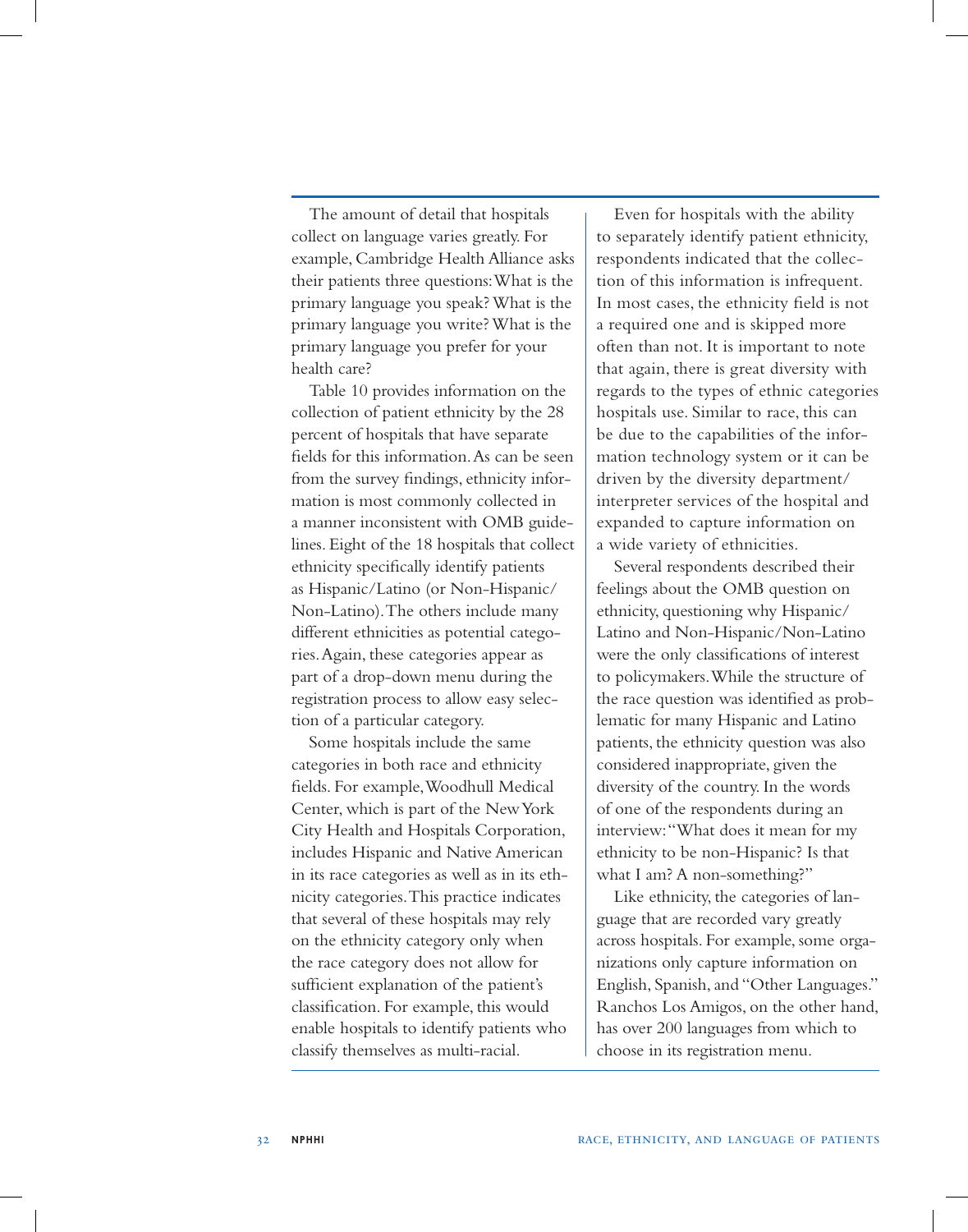# **Hospital Use of Data on Patient Race and Ethnicity**

Several of the respondents indicated that they were using the data that they collect to examine quality of care, health outcomes, utilization of services, and patient satisfaction. Even though data collection practices are common, use of the data for any type of analysis is not widespread. In general, we identified several purposes for which race, ethnicity, and language data are currently being used. For example, hospitals look at this data to develop marketing materials for their communities, especially targeting segments of their patient populations for specific services. Hospitals also are beginning to look broadly across their patient populations to determine whether their patients, in the aggregate as well as in the subcategory, are receiving appropriate and effective services. At times, they use the data to target specific groups for interventions designed to improve access or quality of care. Specific examples of the use of race, ethnicity, and language data include the following:

Harlem Hospital uses race, ethnicity, and language data when determining whether its staff adequately reflects its community and populations.

■ Coney Island Hospital uses the data when developing planning and marketing activities.

Bellevue Hospital has used the data on the race of its patients to target specific populations to improve use of important

health services. As examples, Bellevue has targeted breast-feeding rates in Chinese patients and developmental issues in Hispanic/Latino children.

**Broadlawns Medical Center uses** information on languages to determine whether it has the appropriate number and mix of interpreters on staff.

■ Cambridge Health Alliance examines utilization of services by different departments, stratified by the race of the patient. It has added clinics for Portuguese and Haitian patients based on these assessments.

■ Contra Costa currently collaborates with Kaiser Permanente to examine quality of care among diabetes patients of different racial/ethnic backgrounds. In addition, Contra Costa examines prevalence of conditions and procedures by patient race to determine quality of care. Based on the results of these analyses, it tests various interventions to reduce disparities.

■ Denver Health looks at utilization of services and health outcomes by race and ethnicity. Among these are utilization of preventive services such as pap smears, tests for glycemic control for persons with diabetes, mammograms, and management of lipid levels and hypertension.

**Elmhurst and Queens Hospital** Centers are beginning to look at race and ethnicity with respect to quality and health outcomes in the chronic disease patient population, including asthma, diabetes, depression, and congestive heart failure.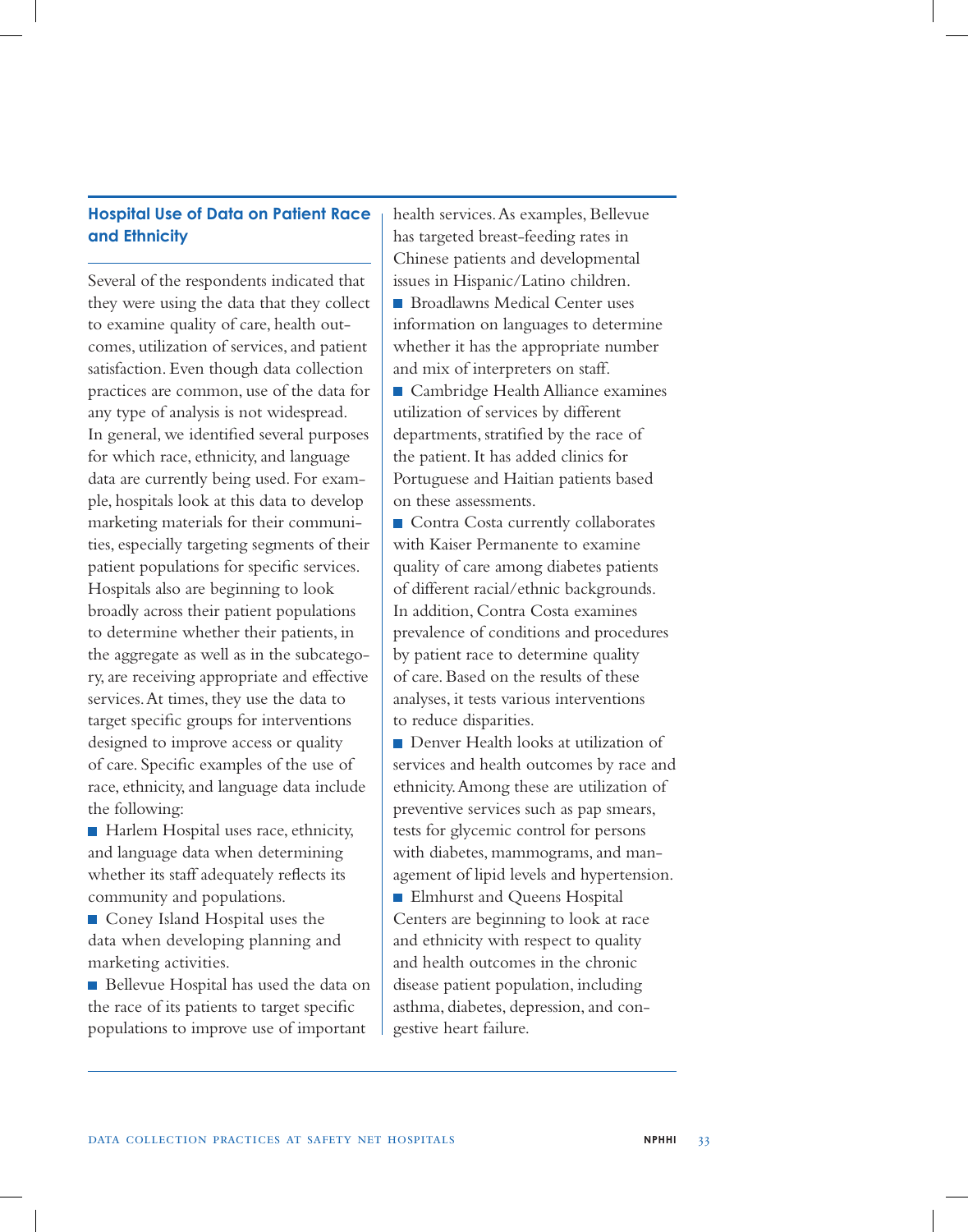# TABLE 9 Availability of Automated System Fields to Collect Ethnicity and Language

| Hospital                                               | Is there a Field<br>for Ethnicity? | Is there a Field<br>for Language? |
|--------------------------------------------------------|------------------------------------|-----------------------------------|
| <b>64 Responding Hospitals</b>                         | Yes=28%                            | Yes=80%                           |
| Arrowhead Regional Medical Center                      | Yes                                | Yes                               |
| <b>Bellevue Hospital Center</b>                        | <b>No</b>                          | Yes                               |
| <b>Bogalusa Medical Center</b>                         | <b>No</b>                          | <b>No</b>                         |
| <b>Boston Medical Center</b>                           | <b>No</b>                          | Yes                               |
| <b>Broadlawns Medical Center</b>                       | <b>No</b>                          | Yes                               |
| <b>Broward General Medical Center</b>                  | <b>No</b>                          | Yes                               |
| Cambridge Health Alliance                              | <b>No</b>                          | Yes                               |
| Central Georgia Health System                          | <b>No</b>                          | Yes                               |
| Coney Island Hospital                                  | <b>No</b>                          | Yes                               |
| Contra Costa Regional Medical Center                   | <b>No</b>                          | Yes                               |
| Cooper Green Hospital                                  | <b>No</b>                          | Yes                               |
| Coral Springs Medical Center                           | <b>No</b>                          | Yes                               |
| <b>Denver Health</b>                                   | <b>No</b>                          | Yes                               |
| <b>Elmhurst Hospital Center</b>                        | <b>No</b>                          | Yes                               |
| <b>Erlanger Health System</b>                          | <b>No</b>                          | <b>No</b>                         |
| Gouverneur Nursing and Diagnostic and Treatment Center | <b>No</b>                          | Yes                               |
| Grady Health System                                    | <b>No</b>                          | Yes                               |
| Hale Ho' ola Kamaku Hospital                           | <b>No</b>                          | Yes                               |
| Harbor/UCLA Medical Center                             | Yes                                | Yes                               |
| <b>Harborview Medical Center</b>                       | Yes                                | Yes                               |
| <b>Harlem Hospital Center</b>                          | <b>No</b>                          | Yes                               |
| <b>Hennepin County Medical Center</b>                  | <b>No</b>                          | Yes                               |
| Howard University Hospital                             | <b>No</b>                          | <b>No</b>                         |
| <b>Hurley Medical Center</b>                           | <b>No</b>                          | <b>No</b>                         |
| <b>Imperial Point Medical Center</b>                   | <b>No</b>                          | Yes                               |
| <b>JPS Health Network</b>                              | <b>No</b>                          | Yes                               |
| Kauai Veterans Memorial Hospital                       | <b>No</b>                          | <b>No</b>                         |
| Kona Hospital                                          | <b>No</b>                          | <b>No</b>                         |
| LAC+USC Healthcare Network                             | <b>No</b>                          | Yes                               |
| Laguna Honda Hospital & Rehabilitation Center          | <b>No</b>                          | Yes                               |
| Lallie Kemp Regional Medical Center                    | <b>No</b>                          | <b>No</b>                         |
| LSU Health Care Services Division                      | <b>No</b>                          | <b>No</b>                         |
| Maricopa Integrated Health System                      | <b>No</b>                          | Yes                               |
| Marlborough-UMass Memorial Healthcare System           | <b>No</b>                          | Yes                               |
| Medical Center of Louisiana at New Orleans             | <b>No</b>                          | <b>No</b>                         |
| <b>Memorial Hospital Pembroke</b>                      | Yes                                | Yes                               |
| <b>Memorial Hospital West</b>                          | Yes                                | Yes                               |
| Memorial Regional Hospital                             | Yes                                | Yes                               |
| The MetroHealth System                                 | <b>No</b>                          | Yes                               |
| Metropolitan Hospital Center                           | No                                 | Yes                               |
| North Broward Medical Center                           | No                                 | Yes                               |
| The Ohio State University Hospital                     | Yes                                | <b>No</b>                         |
| Olive View-UCLA Medical Center                         | No                                 | Yes                               |
| Parkland Health & Hospital System                      | Yes                                | Yes                               |
| Phoebe Putney Memorial Hospital                        | Yes                                | Yes                               |
| Queens Hospital Center                                 | No                                 | Yes                               |
|                                                        |                                    |                                   |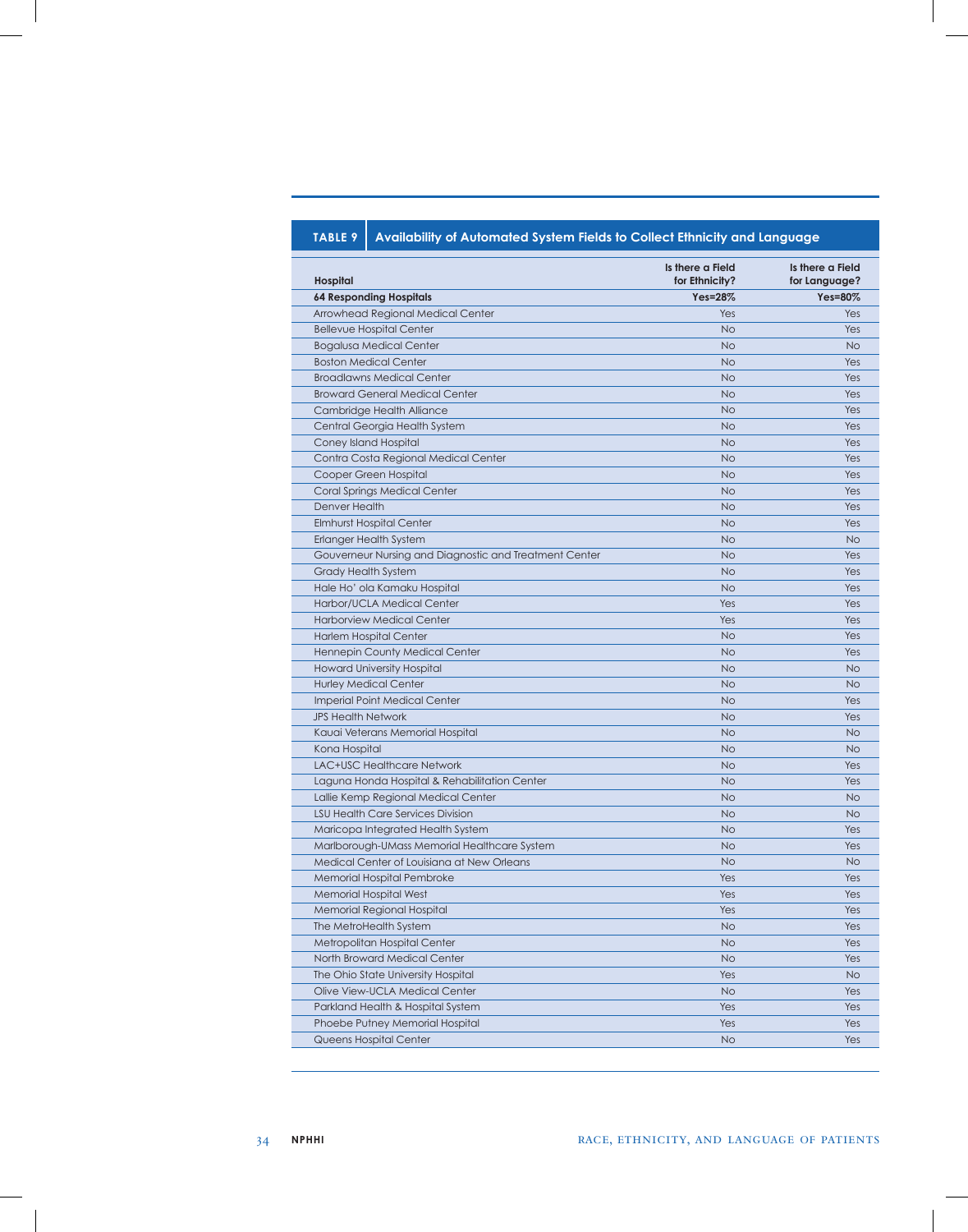| Hospital                                                                | Is there a Field<br>for Ethnicity? | Is there a Field<br>for Language? |
|-------------------------------------------------------------------------|------------------------------------|-----------------------------------|
| Ranchos Los Amigos National Rehabilitation Center                       | Yes                                | Yes                               |
| Regional Medical Center at Memphis                                      | N <sub>0</sub>                     | Yes                               |
| Riverside County Regional Medical Center                                | <b>Yes</b>                         | Yes                               |
| San Joaquin General Hospital                                            | N <sub>0</sub>                     | Yes                               |
| San Mateo Medical Center                                                | Yes                                | Yes                               |
| Santa Clara Valley Health & Hospital System                             | <b>Yes</b>                         | Yes                               |
| San Francisco General Hospital                                          | Yes                                | N <sub>0</sub>                    |
| <b>Thomason Hospital</b>                                                | N <sub>0</sub>                     | Yes                               |
| <b>Truman Medical Centers</b>                                           | <b>Yes</b>                         | Yes                               |
| <b>UMass Memorial Healthcare System</b>                                 | N <sub>0</sub>                     | Yes                               |
| <b>UMDNJ-University Hospital</b>                                        | Yes                                | Yes                               |
| University Hospital-The university of New Mexico Health Sciences Center | N <sub>O</sub>                     | Yes                               |
| The University of Texas Medical Branch at Galveston                     | Yes                                | N <sub>0</sub>                    |
| The University of Texas M.D. Anderson Cancer Center                     | N <sub>0</sub>                     | Yes                               |
| The University of Texas Health Center at Tyler                          | <b>No</b>                          | Yes                               |
| <b>VCU Health System</b>                                                | <b>No</b>                          | <b>No</b>                         |
| Wishard Health Services                                                 | N <sub>0</sub>                     | Yes                               |
| Woodhull Medical and Mental Health Center                               | Yes                                | Yes                               |
|                                                                         |                                    |                                   |

**SOURCE NPHHI Survey of NAPH Member Hospitals on Collection of Race/Ethnicity/Language Data, 2005.**

 $\overline{\phantom{a}}$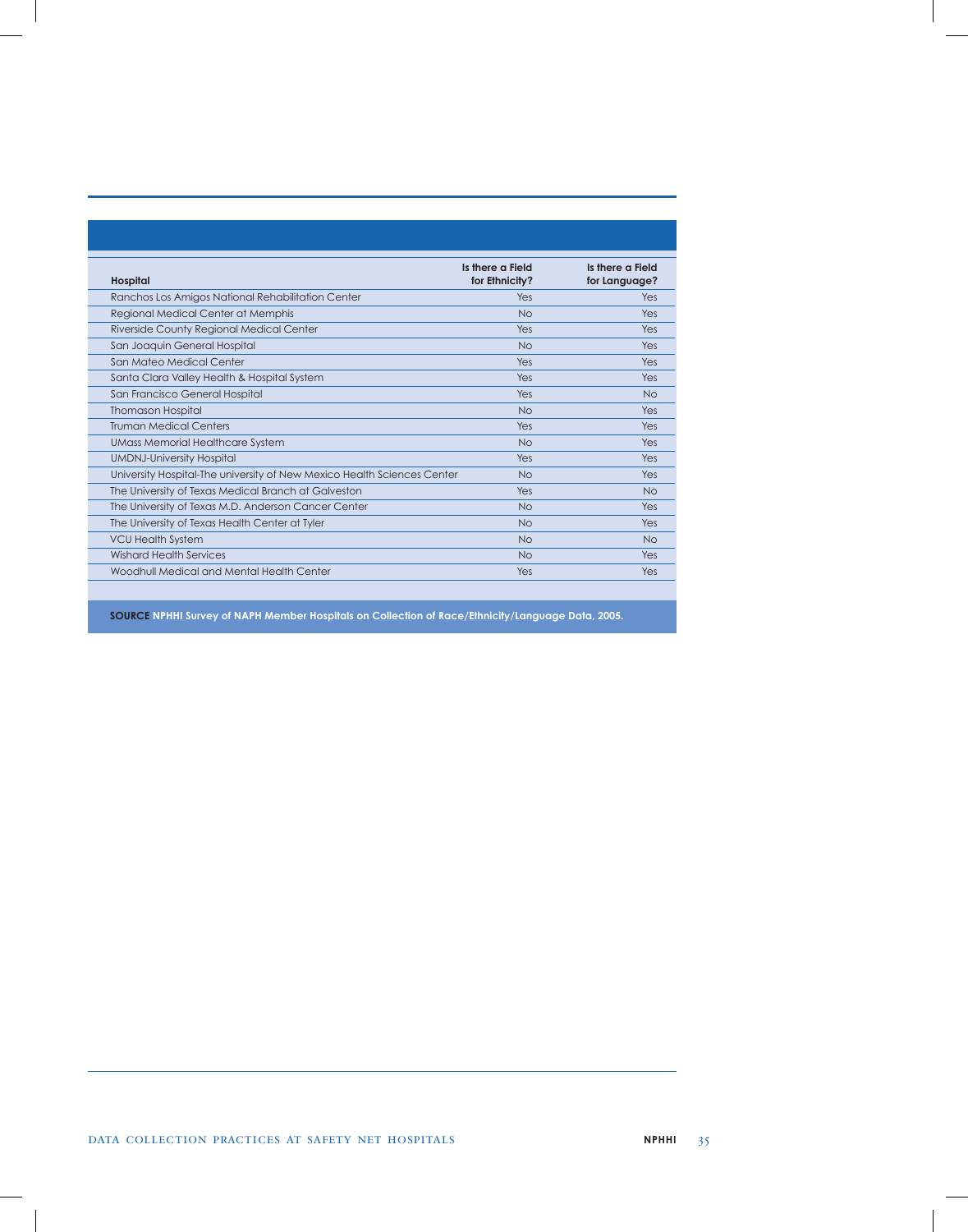# **FIGURE 10 Collection Practices Related to Patient Ethnicity**

| Hospital                                            | <b>Ethnicity Categories</b>                                                                    |
|-----------------------------------------------------|------------------------------------------------------------------------------------------------|
| Arrowhead Regional Medical Center                   | Unknown, Hispanic, Non-Hispanic, Other                                                         |
| Harbor/UCLA Medical Center                          | Hispanic/Non-Hispanic                                                                          |
| <b>Harborview Medical Center</b>                    | Vietnamese, White/Caucasian, Not Hawaiian, Not reported, Unknown, Cuban,                       |
|                                                     | Mexican/Mexican American, Filipino, Guaminian/Chamarro, Multiple, American Indian/Alaskan,     |
|                                                     | Asian Indian, Black/African American, Cambodian, Thai, Chinese, Samoan,                        |
|                                                     | Not Spanish/Unknown, Other Asian, Other Pacific Islander, Other Spanish/Hispanic, Puerto Rican |
| Memorial Hospital Pembroke                          | American Indian, Canadian, Chinese, Eastern European, Hispanic, Polish, Eskimo, Caribbean      |
|                                                     | Islander, Haitian, Hispanic, Cuban, Mexican, Nicaraguan, Puerto Rican, Indo Asian, Japan,      |
|                                                     | Korean, Middle Eastern, North African, American, South Pacific, Portuguese, Russian, South     |
|                                                     | African, SE Asian, Cambodian, Laotian, Vietnamese, Sub-Saharan African, Western European       |
| <b>Memorial Hospital West</b>                       | American Indian, Canadian, Chinese, Eastern European, Hispanic, Polish, Eskimo, Caribbean      |
|                                                     | Islander, Haitian, Hispanic, Cuban, Mexican, Nicaraguan, Puerto Rican, Indo Asian, Japan,      |
|                                                     | Korean, Middle Eastern, North African, American, South Pacific, Portuguese, Russian, South     |
|                                                     | African, SE Asian, Cambodian, Laotian, Vietnamese, Sub-Saharan African, Western European       |
| Memorial Regional Hospital                          | American Indian, Canadian, Chinese, Eastern European, Hispanic, Polish, Eskimo, Caribbean      |
|                                                     | Islander, Haitian, Hispanic, Cuban, Mexican, Nicaraguan, Puerto Rican, Indo Asian, Japan,      |
|                                                     | Korean, Middle Eastern, North African, American, South Pacific, Portuguese, Russian, South     |
|                                                     | African, SE Asian, Cambodian, Laotian, Vietnamese, Sub-Saharan African, Western European       |
| The Ohio State University Hospital                  | Hispanic/Latino                                                                                |
| Parkland Health & Hospital System                   | Hispanic, Non-Hispanic, Unknown                                                                |
| Phoebe Putney Memorial Hospital                     | American, Australian, Canadian, Chinese, Cuban, English, French, German,                       |
|                                                     | Irish, Mexican, Vietnamese                                                                     |
| Ranchos Los Amigos National Rehabilitation Center   | Hispanic, Non-Hispanic, Unknown                                                                |
| Riverside County Regional Medical Center            | Hispanic, Non-Hispanic, Unknown                                                                |
| San Mateo Medical Center                            | Hispanic, Non-Hispanic                                                                         |
| Santa Clara Valley Health & Hospital System         | Hispanic, Non-Hispanic, Unknown                                                                |
| San Francisco General Hospital                      | Cambodian, Central American, Chinese, Cuban, Middle Eastern, Filipino, Guamanian,              |
|                                                     | Hawaiian, Indian, Japanese, Korean, Laotian, Mexican, Mexican-American/Chicano, Other          |
|                                                     | Non-White, Puerto Rican, Other Asian, Russian, Samoan, Other European, Other Hispanic/Latino,  |
|                                                     | Vietnamese, Other Southeast Asian, Russian Jew, White/Caucasian, African American/Black,       |
|                                                     | Hispanic/Latin American, Native American/Eskimo/Aleut, Asian, Other, Asian/Pacific Islander,   |
|                                                     | Unknown/Undeclared                                                                             |
| <b>Truman Medical Centers</b>                       | African, American, Arab, Canadian, Chinese, Columbian, Cuban, Eastern Indian, Ethiopian,       |
|                                                     | French, German, Greek, Haitian, Iranian, Israeli, Italian, Jamaican, Japanese, Kenyan, Korean, |
|                                                     | Lebanese, Mexican, Nigerian, Other Filipino, Polish, Russian, Scandanavian, Spanish,           |
|                                                     | United Kingdom, Vietnamese                                                                     |
| <b>UMDNJ-University Hospital</b>                    | Central/South American, Cuban, Mexican, Puerto Rican, Other/unknown/Hispanic,                  |
|                                                     | Non-Hispanic, Unknown                                                                          |
| The University of Texas Medical Branch at Galveston | Arabic, Chinese, Czech, Danish, Dutch, English, French, German, Hebrew, Hungarian, Indian,     |
|                                                     | Italian, Japanese, Korean, Malaysian, Neo-Malaysian, Nigerian, Norwegian, Pakistani, Persian,  |
|                                                     | Filipino, Polish, Portuguese, Russian, Spanish, Sweden, Thai, Turkey, Vietnamese, Yiddish      |
| Woodhull Medical and Mental Health Center           | Hispanic, Native Hawaiian/PI, South Asian/Middle Eastern, American Indian, Alaskan             |

**SOURCE NPHHI Survey of NAPH Member Hospitals on Collection of Race/Ethnicity/Language Data, 2005.**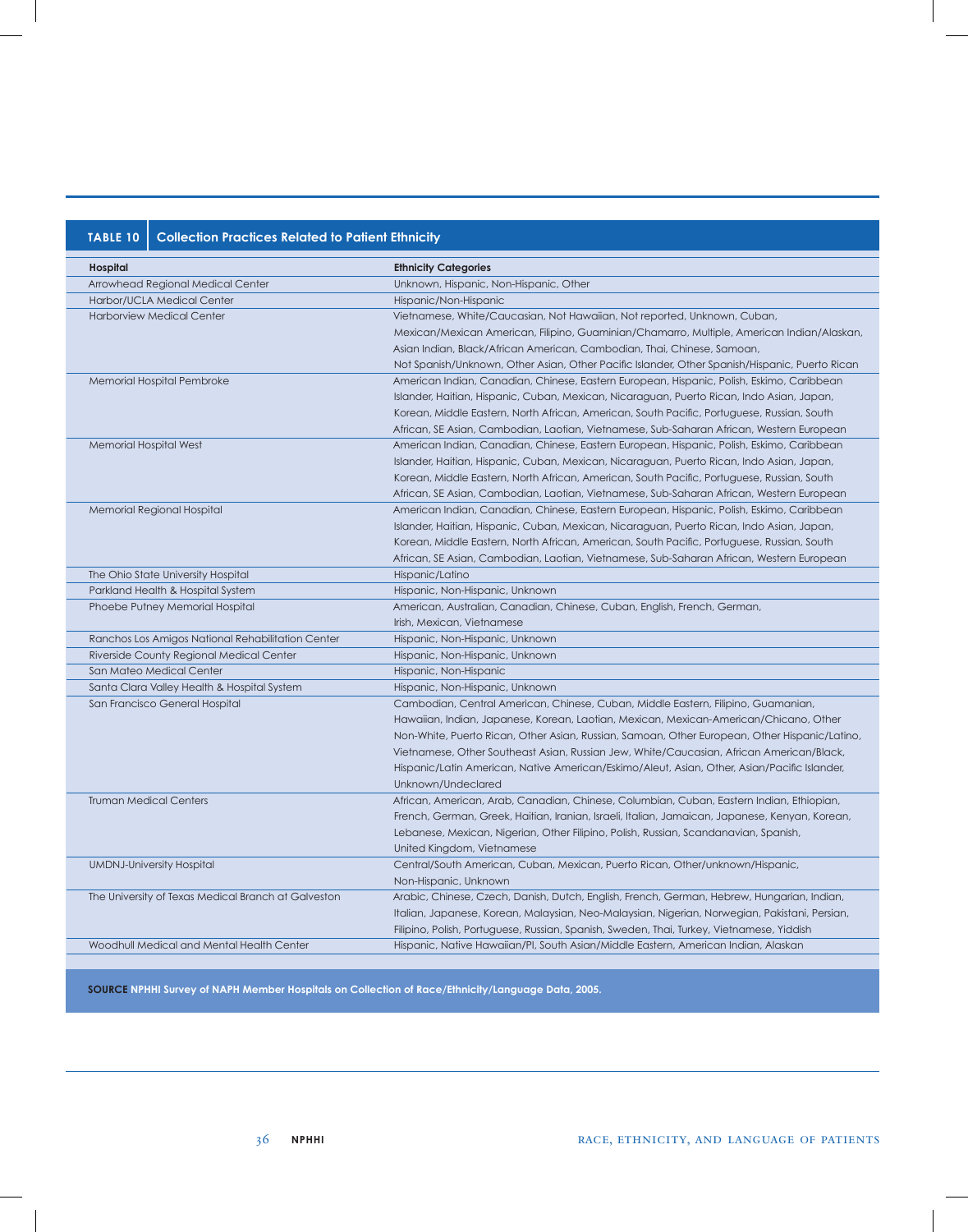# Discussion and Recommendations

The NPHHI surveys offer insights into data collection practices at U.S. hospitals and provide important lessons to hospital leadership, clinicians, researchers, and policymakers about the potential to develop more systematic mechanisms to understand and address health disparities. The findings reflect hospital practices, but there are lessons here for other sectors of the health care industry as well.

# 3

The findings portray a classic "good news, bad news" scenario. The good news is that most hospitals are already actively engaged in data collection, at least for some segment of their patient populations. They have the technological wherewithal to collect information on the race, ethnicity, and language of their patient populations at the access points that are most important in their health care environments. For the majority of hospitals, they also have the means to record the information such that it resides in a database that is accessible at multiple access points, thereby obviating the need for redundant data collection.

The bad news is that, despite the availability of the data, very few hospitals are using it in quality improvement efforts or even as a management or marketing tool. Hospitals generally do not use the data to determine whether various subpopulations are satisfied with the care they receive; to measure utilization of various services; or to make certain that all patients are receiving a standard of care that is determined to be necessary for high-quality health care.

Ironically, respondents to both surveys demonstrated a high degree of awareness regarding the subject of health care disparities. This awareness, however, related more to health disparities outside of their hospitals than potential disparities within. Although we did not ask survey respondents whether they believed there were disparities within the four walls of their hospitals or health systems, many respondents voiced the opinion that their institutions were disparity free. For this reason, they believed that analysis of health outcomes, satisfaction, and quality measures by race and ethnicity would be an empty exercise.

The interviews with NAPH respondents were particularly interesting, since safety net hospitals are on the front lines of health care delivery for diverse patient populations and are confronted every day with the challenges of delivering high-quality health care in a culturally and linguistically appropriate manner. Several respondents described disparities in terms of utilization of health services, primarily as a result of cultural differences and expectations that originate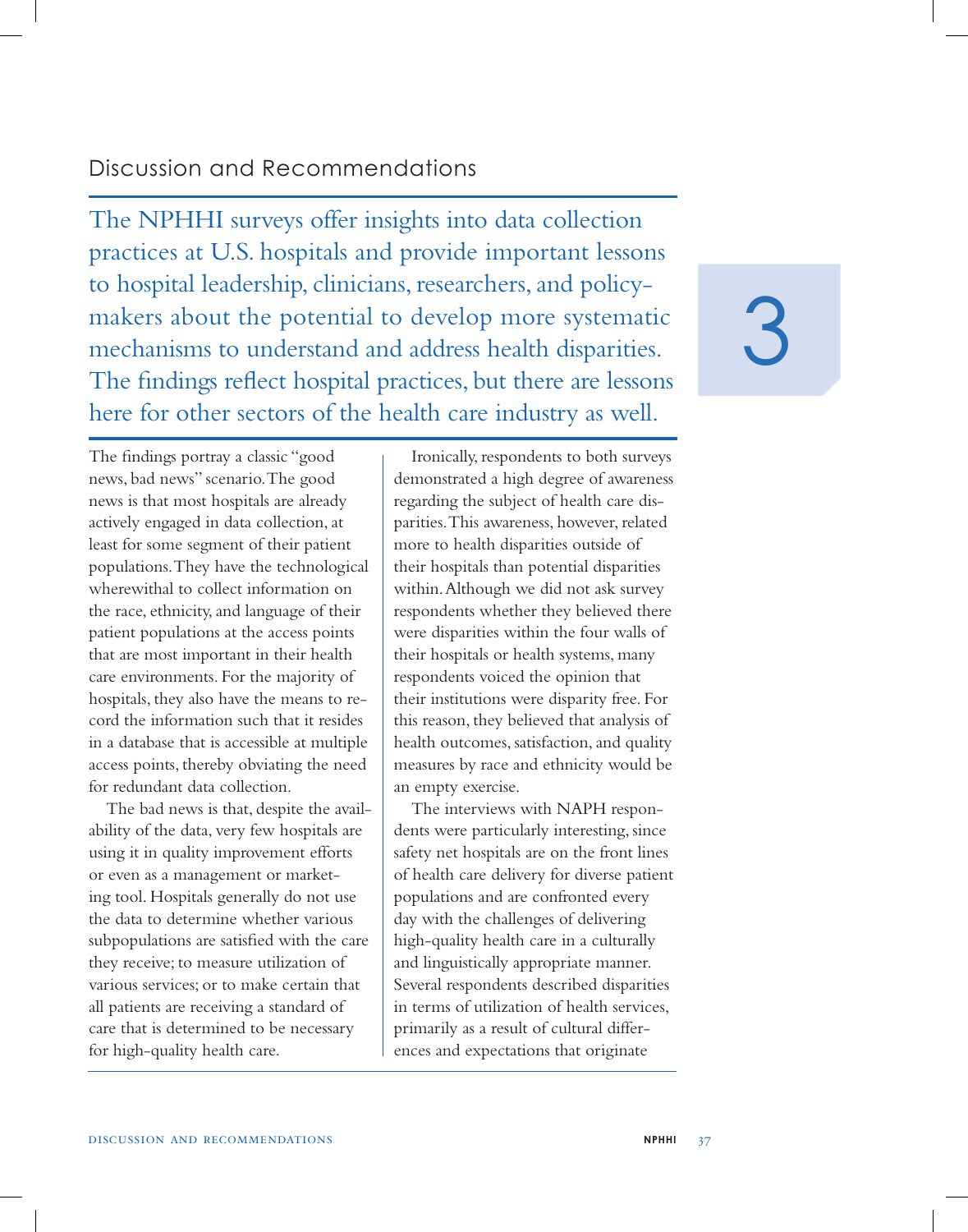with the patients and their families. NAPH member hospitals have gone to great lengths to identify and understand these differences and customize their services to better meet the needs of their patient populations. Nevertheless, the recognition of differences in culture, language, and background does not necessarily create an interest in developing empirical tools and measurements to address the potential for disparities within the health system.

Interestingly, the hospitals that have looked at satisfaction, utilization, health outcomes and quality of care by the race, ethnicity, and/or language of their patients reported that they gained important information that was of immediate and practical use to their efforts to provide the best possible care for their patients. Hospitals have redesigned services, developed outreach efforts, reassigned clinical and front-line staff, and altered communication strategies based on the ability to stratify information by race, ethnicity, and language.

We believe that the discussion about the use of the data is the most pressing one — and one that can be marginalized or obfuscated by discussions about the *quality* of the data. As is clear from the survey findings, data collection on race, ethnicity, and language in the hospital setting is a home-grown endeavor that is often messy, uneven, and incomplete. Race and ethnicity are determined by patients, in their own words; by registration clerks asking carefully scripted questions; and by other registration

clerks, after eyeballing the patient or identifying the patient's last name. Clearly, the process has the potential for errors.

After discussions with 64 hospitals in this study, review of the survey findings of the U.S. hospital industry, and extensive work with public hospitals prior to this study, we conclude that the data on the race and ethnicity of patients is relatively accurate and generally reflects the racial and ethnic composition of patients who receive care at U.S. hospitals. Additional work needs to be done to develop systems to capture the most complete and accurate information on patients, but the field of disparities research can move forward using the data that currently exists on patient use of hospital care.

Hospitals need not wait until the processes of collection are refined and perfected to begin recording race, ethnicity, and language of their patients and using this information to support analyses of patient care. Hospitals should conduct appropriate training and provide adequate support to encourage registration clerks and others to ask patients about their race, ethnicity, and language and to record this information in a consistent fashion. Uniform collection methodologies that rely on patient self-reporting will go far toward developing valuable information that hospitals can readily use for quality improvement purposes.

Hospital practices in terms of classification of race and ethnicity are highly variable and, for the most part, do not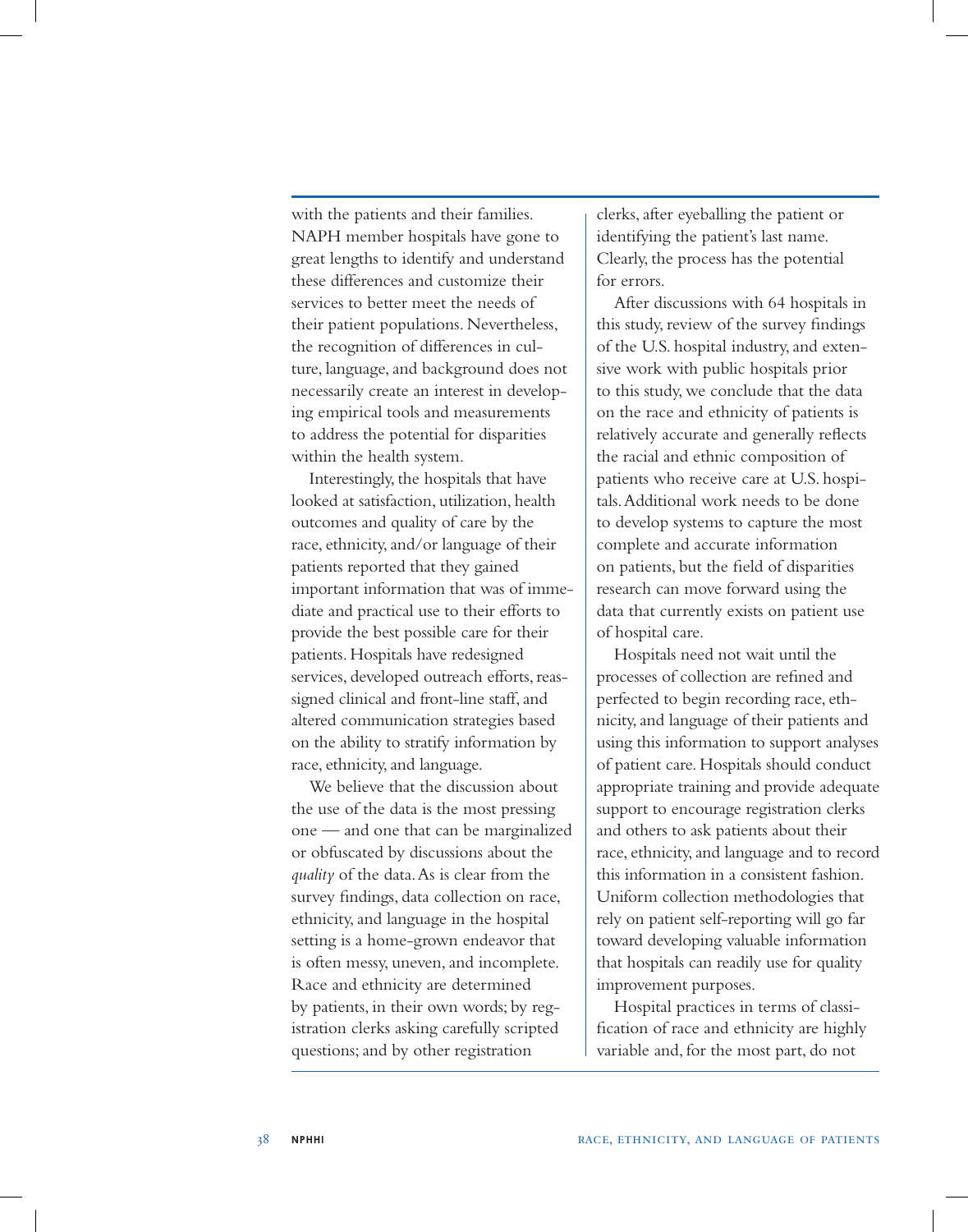follow OMB guidelines. For several reasons, few hospitals separate the questions regarding race and ethnicity. First, about half of the hospitals in the NAPH survey reported that they do not have a field for ethnicity and generally include a category for Hispanic/Latino in their race field. Second, there is resistance to lengthening the registration process with additional questions; consequently, most respondents preferred a one-step process for race and ethnicity. Third, and perhaps most importantly, for the majority of respondents, separating race from ethnicity creates discomfort for staff and patients and forces an artificial categorization that most respondents said they prefer to avoid.

Widespread use of the OMB categories will require targeted training that provides information to hospital staff and patients alike. The OMB categories involve identification of race that is, for many individuals, inconsistent with their own self-categorization. Many Hispanic and Latino individuals do not consider themselves white, black, or American Indian. They consider themselves Cuban, Mexican, Puerto Rican, Honduran, or many other ethnicities that reflect countries of origin with a common Spanish language. Without adequate training, staff may be reluctant to ask Hispanic or Latino patients to classify themselves according to one of the OMB racial categories. Patients may be unwilling to do so and may select "other" for their race if the option is available to them. Or, staff may try to avoid the question by eyeballing and making the identification on their own.

For some hospitals, the OMB categories may not be the best construct for recording race and ethnicity, in part because the categories do not fully capture the granularity of information that is most meaningful for their patient populations. For other hospitals, these categories are the gold standard, and registration departments work hard to make certain that their practices conform to this standard.

What became clear throughout conversations with hospital staff was the importance of raising awareness about methods for data collection and the need to respect the terminology and categories that patients were most comfortable providing. NPHHI strongly supports efforts to have patients self-identify, when possible, and this self-identification process should embrace the race and ethnicity of the patient, as determined by the patient.

# **Recommendations**

Hospitals are well on their way to incorporating data collection on the race and ethnicity of patients into their routine registration process, but much more needs to be done to move data collection to data use. We offer four recommendations to move the field toward more meaningful use of this information.

**1.** The OMB categories may be a good starting point as guidance for hospitals. Over the long run, however, much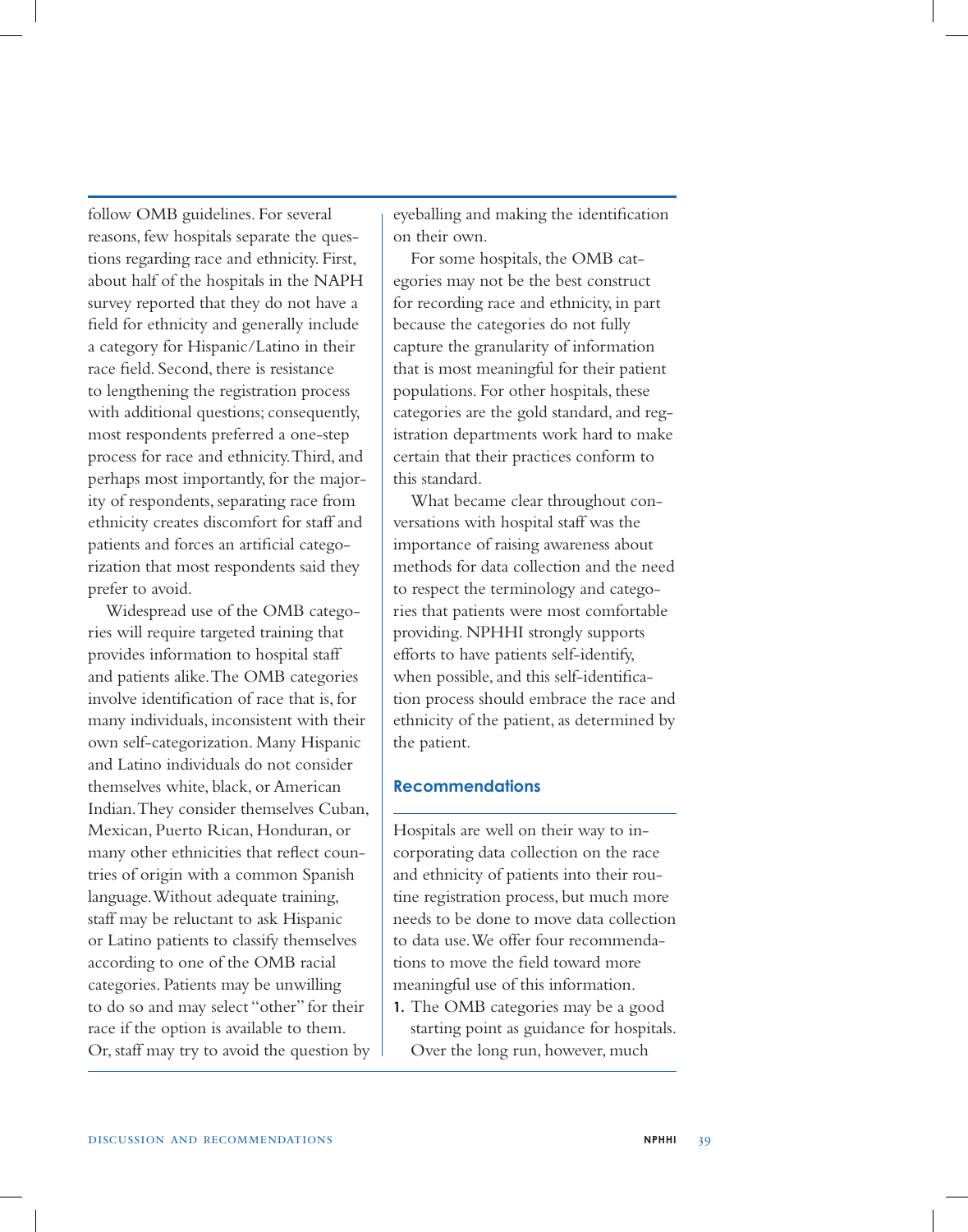more must be done to develop strategies for hospitals and health systems to identify the race and ethnicity of their patients accurately and appropriately. The OMB categories should be tested and evaluated in a set of hospitals with diverse patient populations to determine whether they are appropriate and practical.

The OMB categories can provide hospitals with a way to record information in a uniform fashion. Hospitals that deviate from the OMB categories should make certain that they are recording the information uniformly across patients and across various access points in the hospital or health system. Hospitals should be encouraged to collect information in as granular a fashion as makes sense for their community and their organization. This would serve local, state, and federal data collection purposes as well as organizational interests in the health and well-being of their particular patient populations.

**2.** Efforts to strengthen the accuracy and consistency of data collection should continue but should not take center stage in the struggle to identify and address health care disparities. The most significant and sustained efforts should focus on encouraging hospitals to use the information they currently collect. As their use of the information increases, their interest in making it as accurate as possible will also likely increase.

**3.** Health care organizations, hospital associations, and research groups should develop tools and templates to demonstrate to hospitals ways that they can use data on race, ethnicity and language to improve care for patients. Hospitals currently collect and report quality measures to the Centers for Medicare and Medicaid Services (CMS) through Hospital Compare, a publicly available, searchable database that allows the public to compare hospital performance on a number of evidenced-based quality measures.14 These and other public reporting requirements could evolve to enable health care organizations to determine whether their quality measures are consistent across various patient populations.

Additional opportunities may exist for hospitals to routinely review quality and utilization data by the race, ethnicity and language of their patients. Voluntary efforts would have greater opportunities of success if organizations did not have to develop these reports on their own.

**4.** Hospitals should implement staff training that includes effective strategies to explain the relevance of the data to patient care. Such training can have a greater impact on data collection than can improvements in information systems or other structural barriers. Some hospital staff are not yet convinced that data collection is necessary or even appropriate. Education about the value of the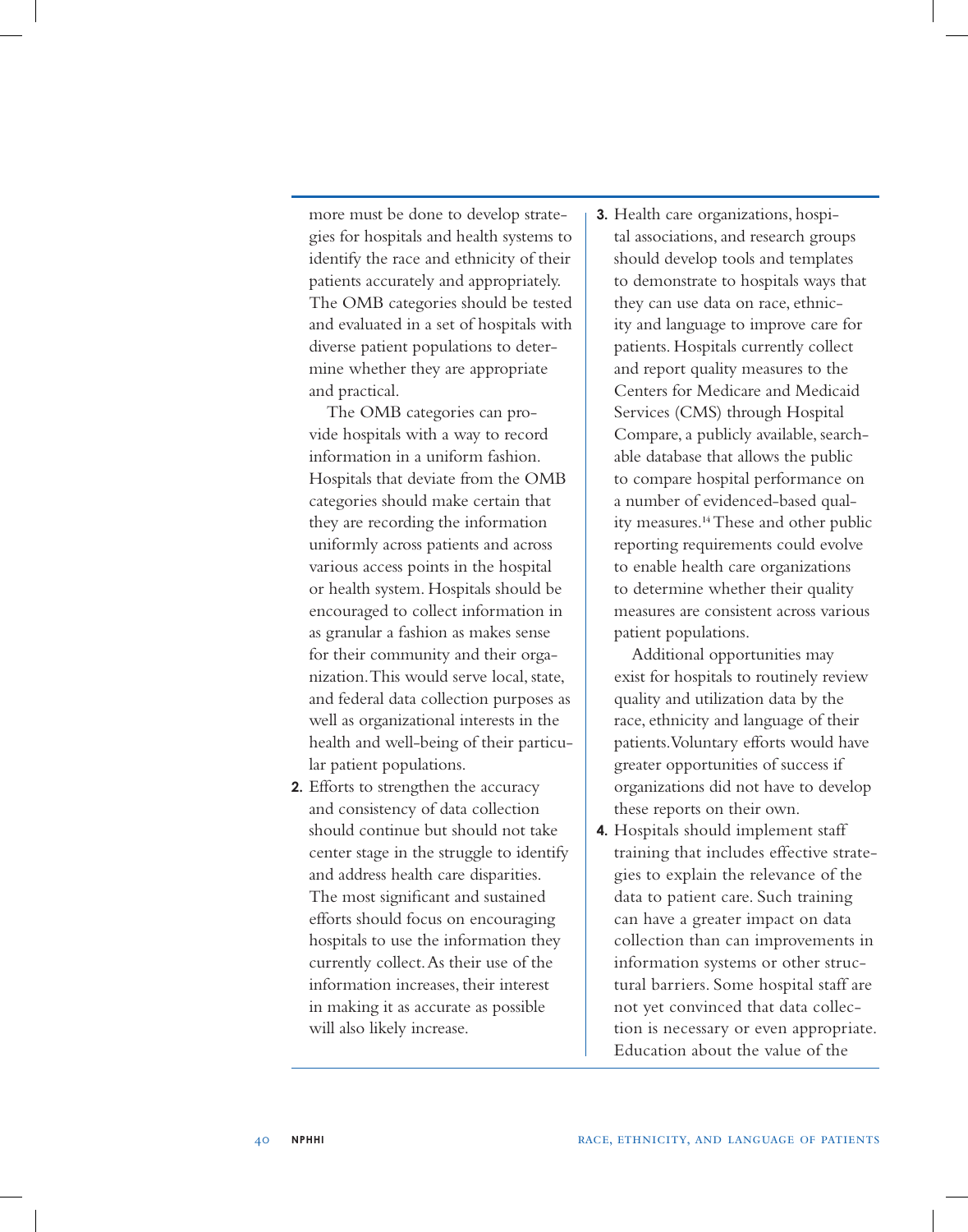| information for patient care, with | and the patient, could increase the   |
|------------------------------------|---------------------------------------|
| clear examples of how using this   | willingness of staff to pay attention |
| information benefited the hospital | to these important activities.        |

 $\overline{\phantom{a}}$ 

 $\overline{\phantom{a}}$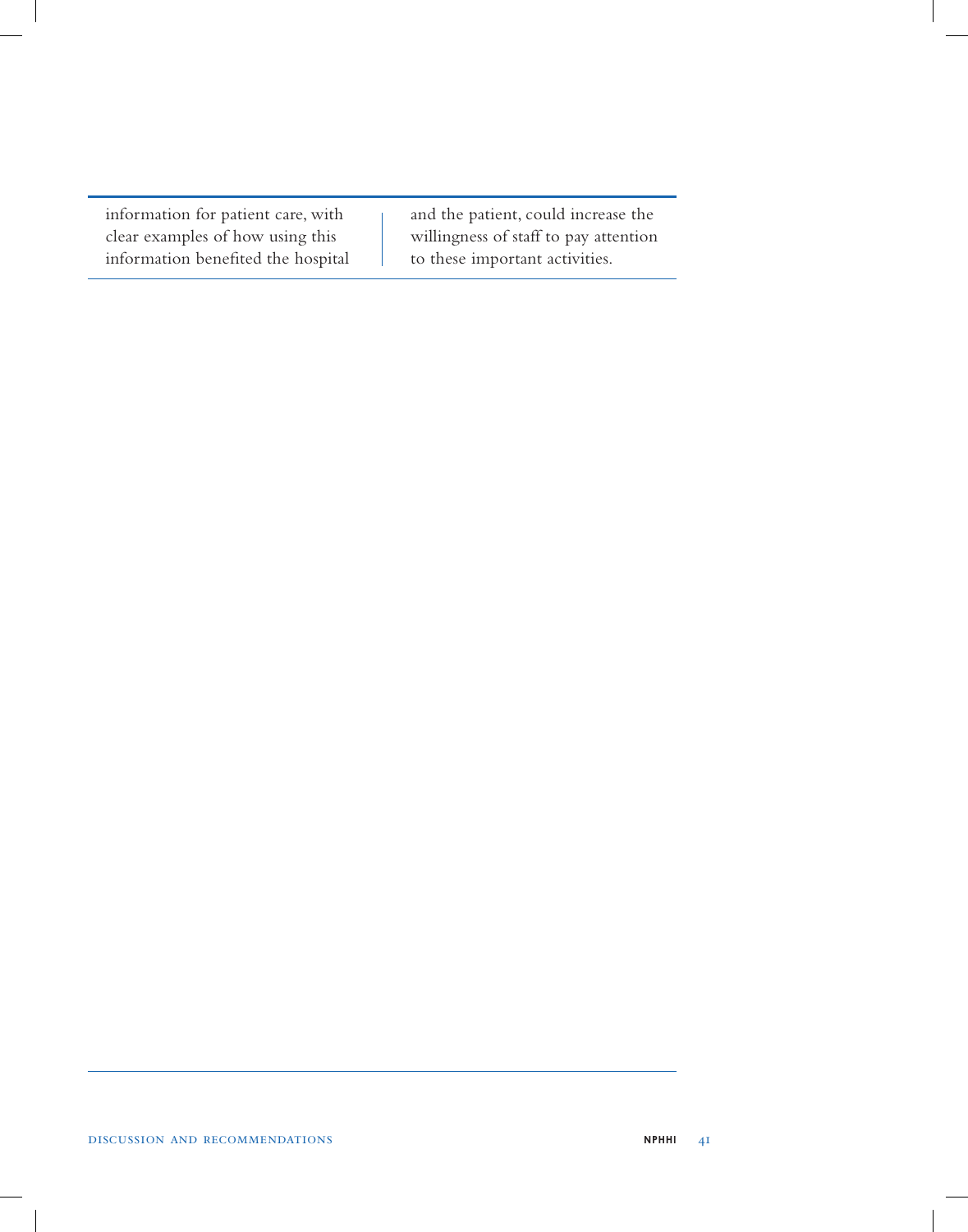**Phase I Survey: RWJ Project on Data Collection**

This survey is intended to gather information about the collection of race and ethnicity data for patients in U.S. hospitals. Please answer the following questions as accurately as possible for your organization. If you do not know the answer to any of the questions, or if the question is not applicable to your hospital, please indicate so on the survey. (Include contact information of staff person at NPHHI for questions.)

#### **RESPONDENT INFORMATION**

| Hospital                                                                                                                                                                     |                                                                                                                                                                                                                                                                                                                                    |
|------------------------------------------------------------------------------------------------------------------------------------------------------------------------------|------------------------------------------------------------------------------------------------------------------------------------------------------------------------------------------------------------------------------------------------------------------------------------------------------------------------------------|
| Name of person completing survey                                                                                                                                             |                                                                                                                                                                                                                                                                                                                                    |
| Position/title of person completing survey                                                                                                                                   |                                                                                                                                                                                                                                                                                                                                    |
| Telephone/Fax                                                                                                                                                                | E-mail                                                                                                                                                                                                                                                                                                                             |
| <b>HOSPITAL INFORMATION</b>                                                                                                                                                  |                                                                                                                                                                                                                                                                                                                                    |
| 1. Please indicate your hospital ownership status:<br>a. Non-government, not-for-profit<br>b. Investor-owned/for-profit<br>c. Government, nonfederal (city, county or state) | 3. Please estimate the percentage of gross<br>charges for the following categories of<br>patients: (Please include managed care and<br>fee-for-service charges together in the appro-<br>priate category.) The total should come as<br>close to 100 percent as possible. If you don't<br>have patients in any one of the following |
| 2. How would you describe your hospital?<br>a. Community Hospital (no medical residents<br>or fellows)                                                                       | categories, please indicate by placing a '0'<br>in the appropriate category.<br>a. Medicare                                                                                                                                                                                                                                        |
| b. Teaching Hospital (up to 25 medical residents<br>and fellows per 100 beds)<br>c. Major Teaching Hospital (25 or more medical                                              | b. Commercial Insurance<br>c. Medicaid and SCHIP<br>d. Uninsured/Self pay                                                                                                                                                                                                                                                          |
| residents and fellows per 100 beds)<br>d. Academic Medical Center (Hospital serves as<br>primary teaching hospital or medical school)                                        | e. Other<br>f. Do not know                                                                                                                                                                                                                                                                                                         |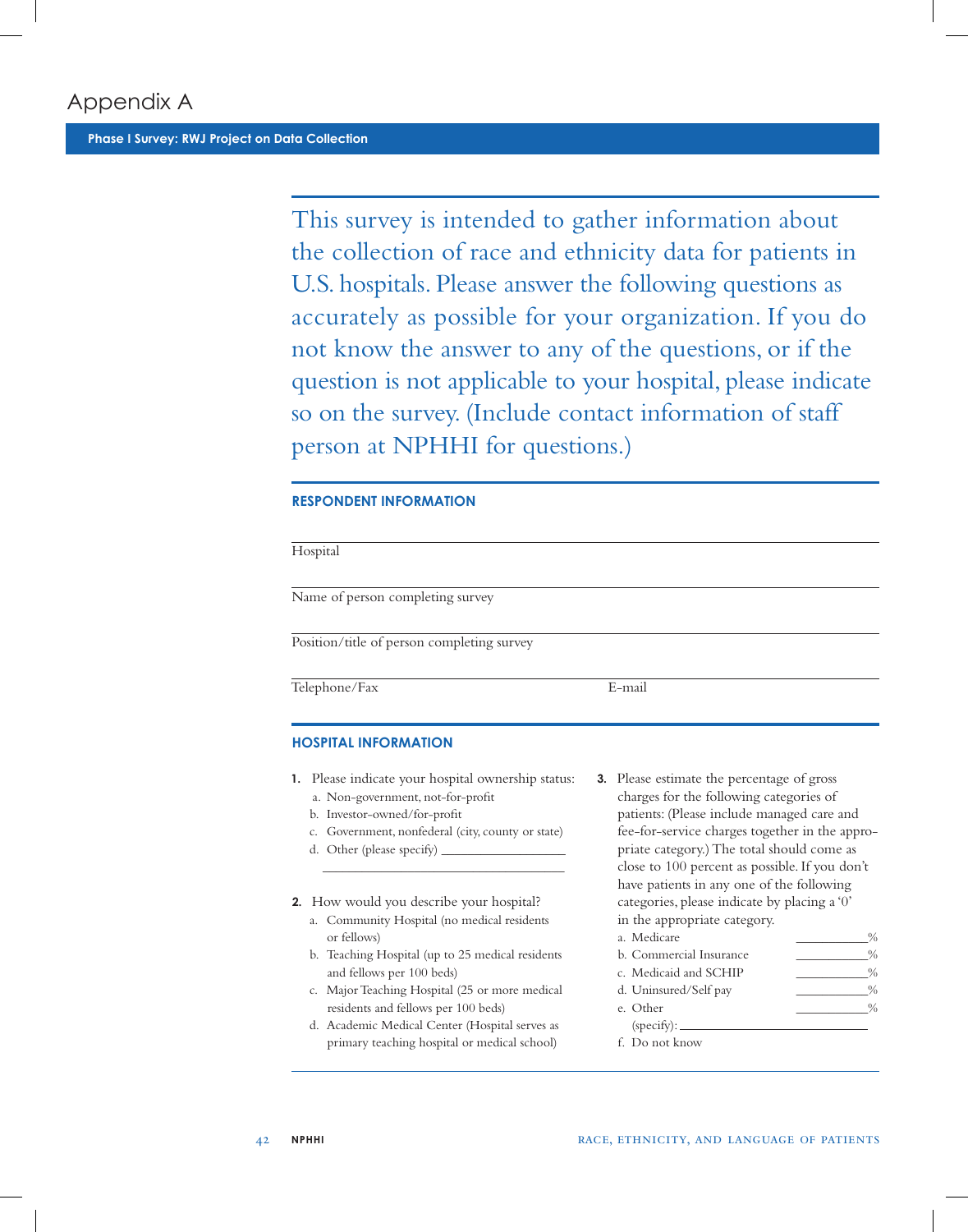# Appendix A

#### **Phase I Survey: RWJ Project on Data Collection**

**4.** What is your average daily inpatient census?

\_\_\_\_\_\_\_\_\_\_\_\_\_\_\_\_\_\_\_\_\_\_\_\_\_\_\_\_\_\_\_\_\_\_\_\_ \_\_\_\_\_\_\_\_\_\_\_\_\_\_\_\_\_\_\_\_\_\_\_\_\_\_\_\_\_\_\_\_\_\_\_\_

# **RACE, ETHNICITY, AND PRIMARY LANGUAGE DATA COLLECTION**

- **5.** Does your hospital collect information on the race of patients (this would generally involve classifying patients as white, black/ African American, American Indian or Alaska Native, Asian and Native Hawaiian or other Pacific Islander, etc)?
	- a. Yes
	- b. No
	- c. Do not know
- **6.** Does your hospital collect information on the ethnicity of patients (this would involve classifying patients as Hispanic/Latino, or non-Hispanic/non-Latino)?
	- a. Yes
	- b. No
	- c. Do not know
- **7.** Is patient race/ethnicity typically collected at the point of patient registration for inpatient care?
	- a. Yes
	- b. No
	- c. Do not know
	- d. N/A
- **8.** Is patient race/ethnicity typically collected at the point of patient registration for outpatient care at the hospital campus?
	- a. Yes
	- b. No
	- c. Do not know
	- d. N/A
- **9.** Is patient race/ethnicity typically collected at the point of patient registration for outpatient care at clinics or doctors' offices that are affiliated with the hospital but located off the hospital campus?
	- a. Yes
	- b. No
	- c. Do not know
	- d. N/A
- **10.** Is patient race/ethnicity typically collected at the point of patient registration for care at the emergency department?
	- a. Yes
	- b. No
	- c. Do not know
	- d. N/A

**11.** Is patient race/ethnicity typically collected at the point of patient registration for ambulatory or same-day surgery centers that are affiliated with the hospital?

- a. Yes
- b. No
- c. Do not know
- d. N/A

**12.** Does your hospital use race/ethnicity data to assess and compare quality of care among different patients?

- a. Yes
- b. No
- c. Don't know
- **13.** Does your hospital use race/ethnicity data to assess and compare utilization of health services among different patients?
	- a. Yes
	- b. No
	- c. Don't know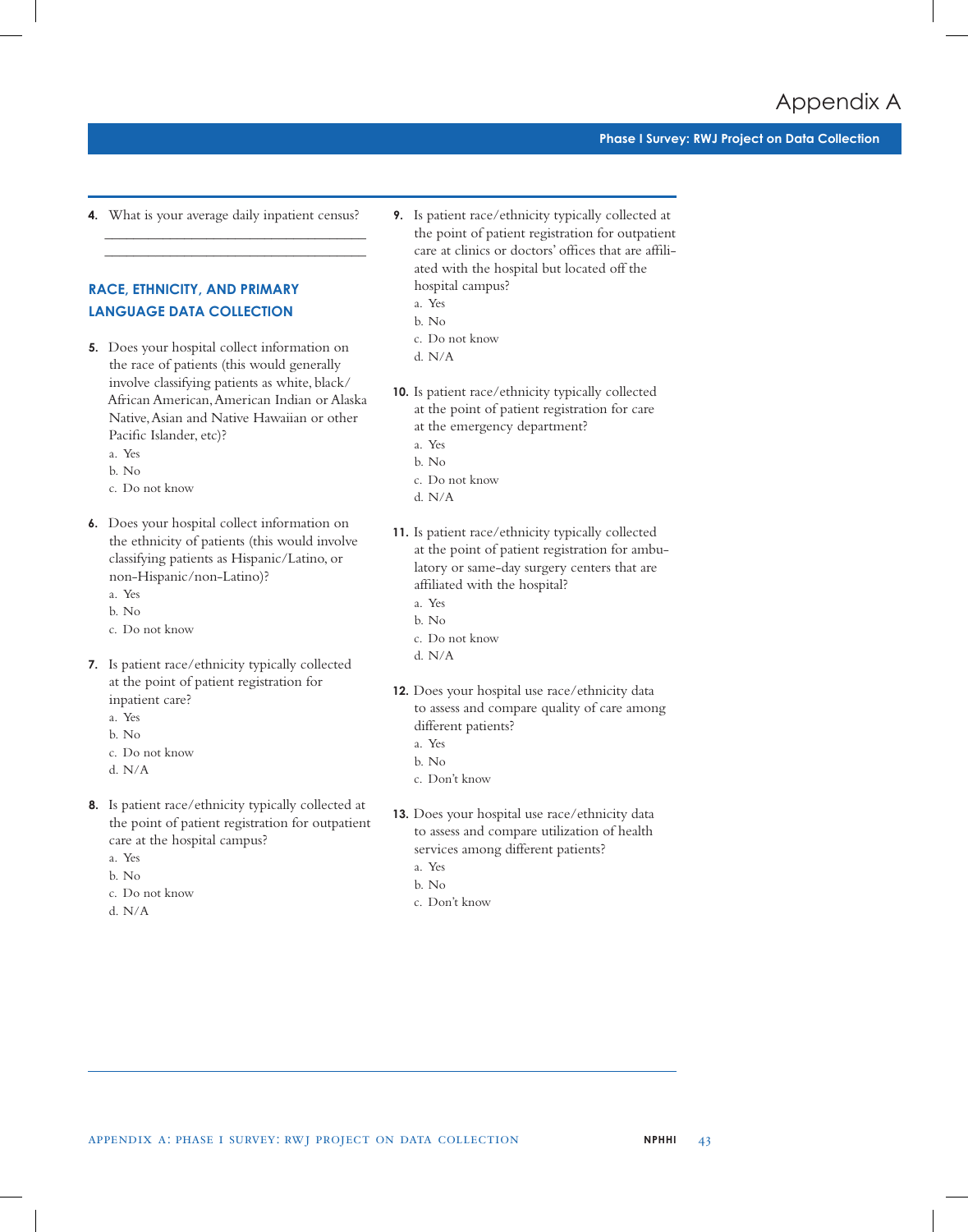**Phase I Survey: RWJ Project on Data Collection**

- **14.** Does your hospital use race/ethnicity data to assess and compare health outcomes across different patients?
	- a. Yes
	- b. No
	- c. Don't know
- **15.** Does your hospital use race/ethnicity data to assess and compare satisfaction with hospital services among different patients? a. Yes
	-
	- b. No
	- c. Don't know
- **16.** Please indicate whether any of the following represent a barrier to the collection of race/ ethnicity data at your organization:
	- a. Confusion about race/ethnicity categories
		- 1. Yes
		- 2. No
		- 3. Do not know
	- b. Reluctance of staff to ask this type of information
		- 1. Yes
		- 2. No
		- 3. Do not know
	- c. Reluctance of patients to provide this type of information
		- 1. Yes
		- 2. No
		- 3. Do not know
	- d. Concerns that collection of this data may expose the hospital to legal liability
		-
		- 1. Yes
		- 2. No
		- 3. Do not know
	- e. Lack of funding to support the collection of this data
		- 1. Yes
		- 2. No
		- 3. Do not know
- f. Limitations of health information technology system to capture this type of data
	- 1. Yes
	- 2. No
	- 3. Do not know
- g. No demonstrated need to collect this data
	- 1. Yes
	- 2. No
	- 3. Do not know
- h. Lack of agreement of executive leadership on the need to collect this data
	- 1. Yes
	- 2. No
	- 3. Do not know
- i. Lack of staff time to collect this data
	- 1. Yes
	- 2. No
	- 3. Do not know

#### **INTERPRETER SERVICES**

- **17.** Does your hospital collect information on patients' primary language if it is other than English (such as Spanish, Chinese, German, Haitian Creole, etc.)?
	- a. Yes
	- b. No
	- c. Do not know
	- d. N/A

**18.** Does your hospital employ interpreters (either full-time or part-time)?

- a. Yes
	- 1. If yes, what would the annual FTE (fulltime equivalent) equal?
- b. No
- c. Do not know

**19.** Does your hospital use contract interpreters for in-person interpretation?

- a. Yes
- b. No
- c. Do not know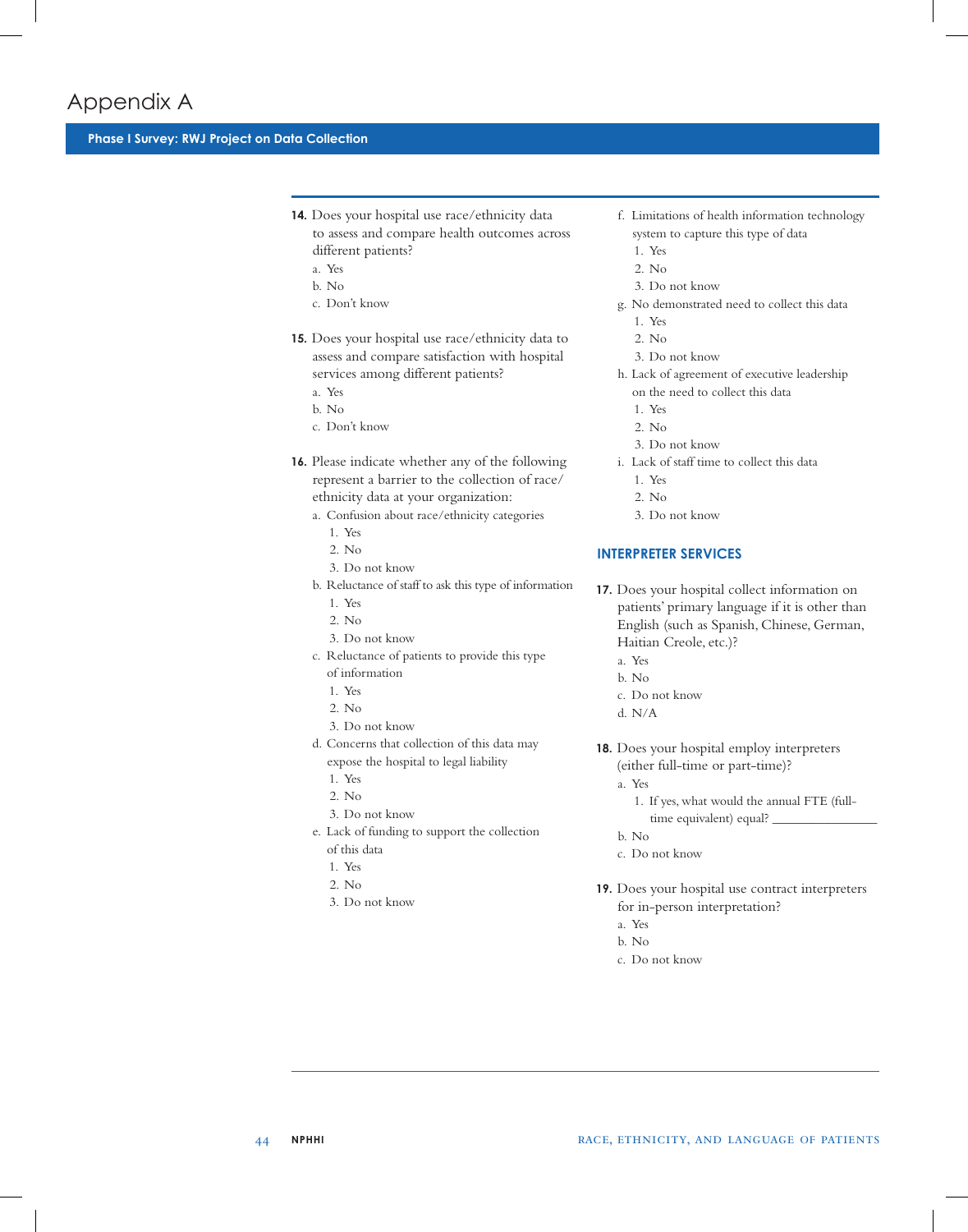**Phase I Survey: RWJ Project on Data Collection**

**20.** Does your hospital use a telephone language

- interpreter service?
- a. Yes
- b. No
- c. Do not know
- **21.** What is the total annual budget for interpreter services? (Including employed interpreters, translation services, telephone language interpreter service, contracted services, etc.)
	- a. \$\_\_\_\_\_\_\_\_\_\_\_\_\_\_\_
	- b. Do not know
	- c. N/A

## **LITERACY LEVEL**

Health literacy has been defined as "the degree to which individuals have the capacity to obtain, process, and understand basic health information and services needed to make appropriate health decisions."

**22.** Do you believe that inadequate health

literacy is a common problem with patients at your hospital?

- a. Yes
- b. No
- c. Do not know

**23.** Do you have programs in your hospital

to assess the literacy levels of patients?

- a. Yes
- b. No

c. Do not know

**24.** Do you have health education focused

- on low literacy patients?
- a. Yes
- b. No
- c. Do not know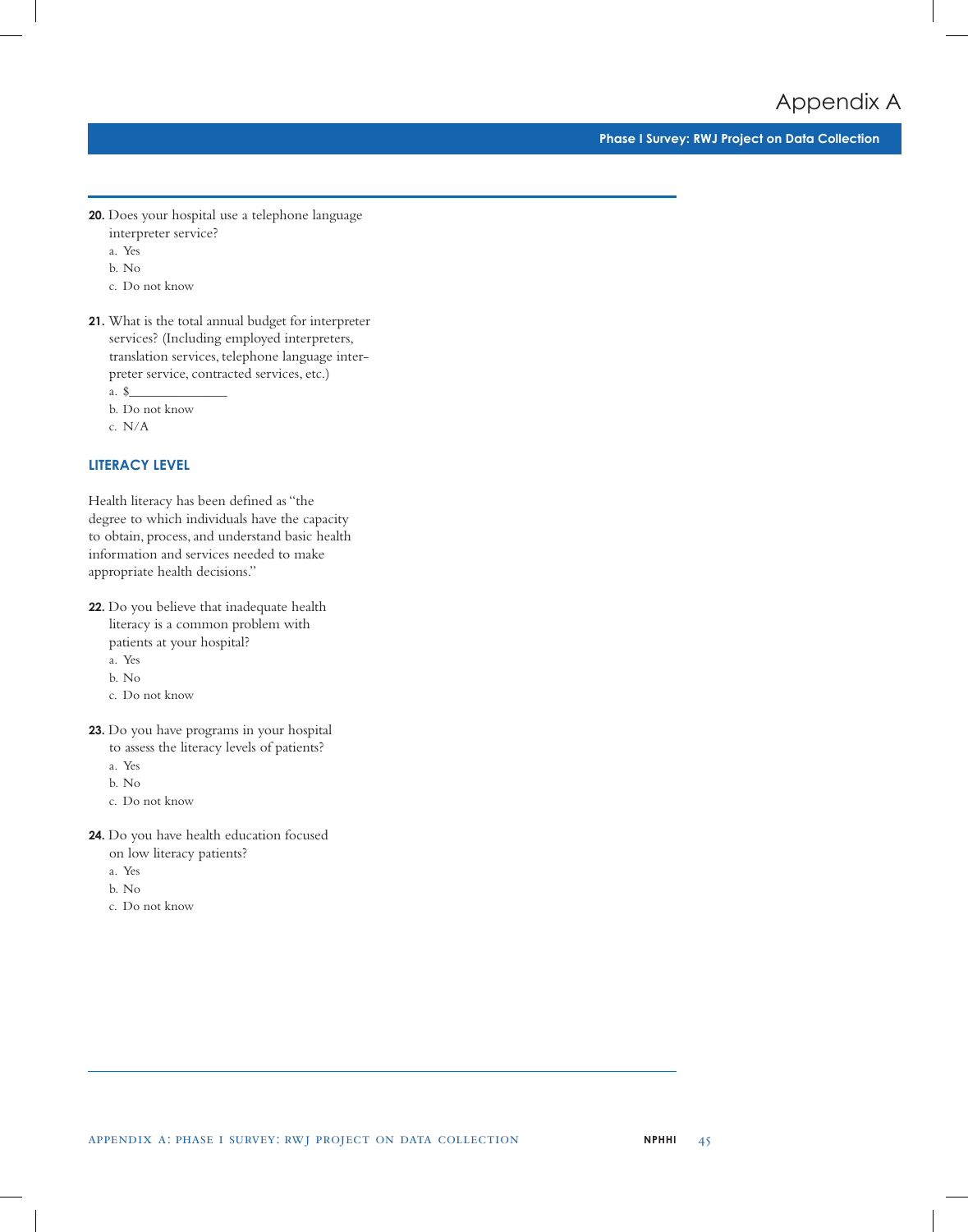**Phase II Survey: RWJ Project on Data Collection**

#### **RESPONDENT INFORMATION**

Hospital

Name of person completing survey

Position/title of person completing survey

Telephone/Fax E-mail

#### **HOSPITAL INFORMATION**

- **1.** Your hospital is listed as a (separate public entity, non-profit corporation, direct operation by state or local government, investor owned) organization. Is this correct?
- **2.** How would you describe your hospital? a. Community Hospital (no medical residents or fellows)
	- b. Teaching Hospital (up to 25 medical residents and fellows per 100 beds)
	- c. Major Teaching Hospital (25 or more medical residents and fellows per 100 beds)
	- d. Academic Medical Center (Hospital serves as primary teaching hospital or medical school)
- **3.** Please estimate the percent of patients that are covered by:
	- a. Medicare
	- b. Commercial Insurance \_\_\_\_\_\_\_\_\_\_\_%
	- c. Medicaid and SCHIP \_\_\_\_\_\_\_\_\_\_\_%

 $\overbrace{\hspace{2.5cm}}^{9/6}$ 

- d. Uninsured/Self pay \_\_\_\_\_\_\_\_\_\_\_%
- e. Other (specify):
- **4.** In 2004, about how many inpatient admissions did your hospital have?

**5.** In 2004, about how many outpatient visits did your hospital have (include off-site clinics, school-based clinics, etc.)?

# **I would like you to tell me about how you classify patients by race/ethnicity at your hospital.**

- **6.** Do you have organizational policies that specifically address the collection of patient race? (If so, can you please send us a copy?)
	- a. Do they specify the categories of race?
	- b. Do they specify the categories of ethnicity?
	- c. Do they specify the method used to solicit race/ethnicity data from the patient? (For example, development of standard questions, patient self-report, "eye-balling the patient," other.)
- **7.** What racial categories do you use to classify patients by race? (Please be specific)
- **8.** What ethnic categories do you use to classify patients by ethnicity? (Please be specific)
- **9.** Clarification question: Are Hispanic individuals categorized as Hispanic only or are they categorized as white, black, or other and also Hispanic or non-Hispanic?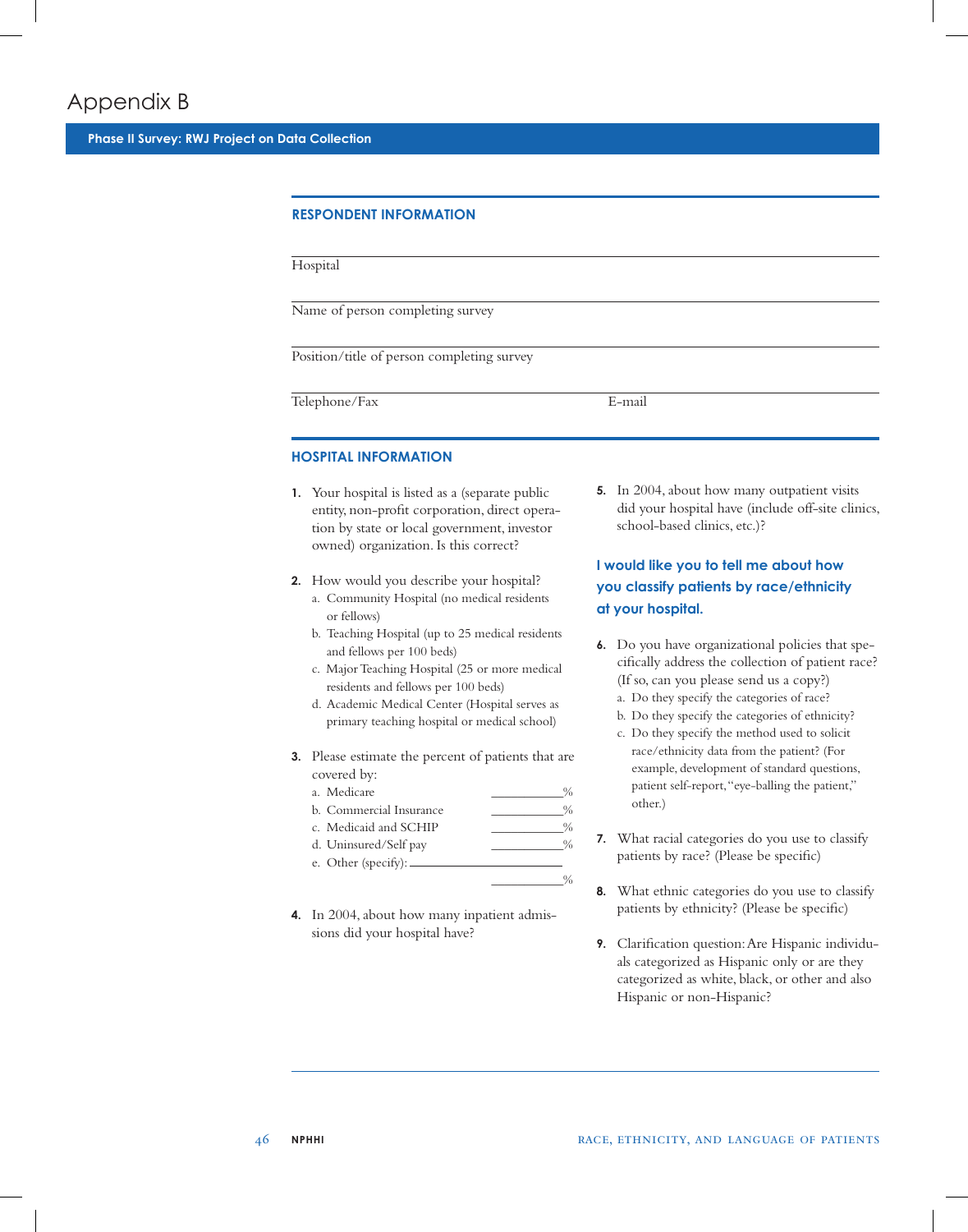# Appendix B

**Phase II Survey: RWJ Project on Data Collection**

- **10.** For about what percentage of patients do you estimate you have race/ethnicity data?
	- a. Can you describe in more detail the method used for soliciting race/ethnicity data?
	- b. How well do you think these racial/ethnic categories works in terms of capturing accurate and complete data?
- **11.** Do you classify patients as multi-racial? If yes, how is this captured?
- **12.** Using your classification systems, can you estimate what the racial and ethnic composition of your patient population?
- **13.** What categories, if any, do you use to classify patients by language?
- **14.** Can you tell me where within your organization patient race/ethnicity is recorded: Potential sites: Emergency Department, inpatient admission, outpatient registration, clinics or physician offices associated with the hospital, ambulatory care or same-day surgery centers associated with the hospital.
- **15.** Is information on patient race/ethnicity accessible at all of these sites? Where information is available, describe how consistent it is across sites.
- **16.** Describe the process related to recording and/or verifying this data.
- **17.** What is the process involved in changing or updating categories for collecting data on patient race/ethnicity?
- **18.** Describe how the process of identifying the need for an interpreter fits into the patient registration process.

# **I would like to ask you some questions regarding the community surrounding your organization.**

- **19.** Please describe how closely your race/ethnicity categories reflect the specific racial/ ethnic composition of your community (for example, different Hispanic groups, recent immigrant populations, etc.).
- **20.** What role if any do community boards or other community organizations have regarding the collection of race/ethnicity?

# **I would like to ask you about how you use this data.**

- **21.** Please provide examples of how your organization uses race/ethnicity data to assess and compare quality of care among different patients.
- **22.** Please provide examples of how your organization uses race/ethnicity data to assess and compare utilization of health services among different patients.
- **23.** Please provide examples of how your organization uses race/ethnicity data to assess and compare health outcomes across different patients.
- **24.** Please provide examples of how your organization uses race/ethnicity data to assess and compare satisfaction with hospital services among different patients.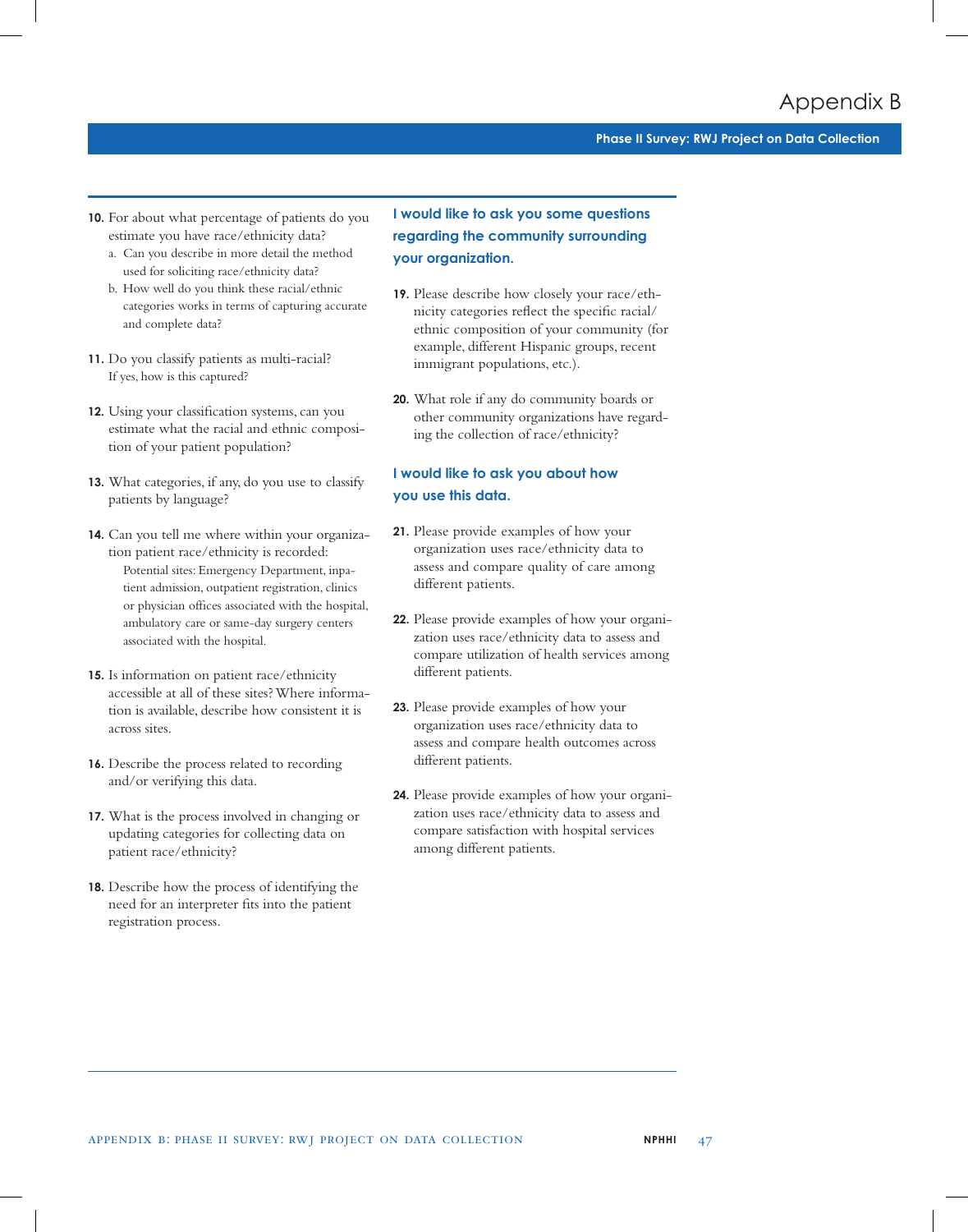**Phase II Survey: RWJ Project on Data Collection**

#### **BARRIERS TO DATA COLLECTION**

- **25.** The following list identifies potential barriers to the collection of race/ethnicity data. Can you provide information on which ones affect you?
	- a. Confusion about race/ethnicity categories
	- b. Reluctance of staff to ask this type of information
	- c. Reluctance of patients to provide this type of information
	- d. Concerns that collection of this data may expose the hospital to legal liability
	- e. Lack of funding to support the collection of this data
	- f. Limitations of health information technology system to capture this type of data
	- g. No demonstrated need to collect this data
	- h. Lack of agreement of executive leadership on the need to collect this data
	- i. Lack of staff time to collect this data
- **26.** If you have an EMR, describe the extent to which race/ethnicity data is available system-wide.
- **27.** Describe the extent to which race/ethnicity data can be linked to clinical and encounter data, utilization data, and outcome data. For example, can you determine if diabetic African-American patients are more likely to get an eye exam than white patients?
- **28.** Describe the extent to which language data can be linked to clinical and encounter data, utilization data, and outcome data. For example, can you determine if patients who speak a language other than English are more likely to have a C-section when they deliver their babies than white patients?

## **I would like to ask you some questions about your workforce and training.**

#### **29.** About what proportion of your workforce is:

| a. White                  | %             |
|---------------------------|---------------|
| b. African American       | %             |
| c. Hispanic/Latino        | $\frac{0}{6}$ |
| d. Asian/Pacific Islander | $\frac{0}{6}$ |
| e. Other                  |               |

- **30.** Describe current training practices associated with the collection or analysis of patient race/ethnicity data.
- **31.** Is there any mechanism to review the completion rate and accuracy of race/ethnicity data collection by hospital staff?

#### **LESSONS LEARNED**

- **32.** What lessons do you think your organization has learned over the years on how to best collect this information? Are there practices or processes that have changed that work better now, and can you describe some of these?
- **33.** What areas do you still consider not to be working as well as you would like, and what are some of the options you will try to improve the collection of the data?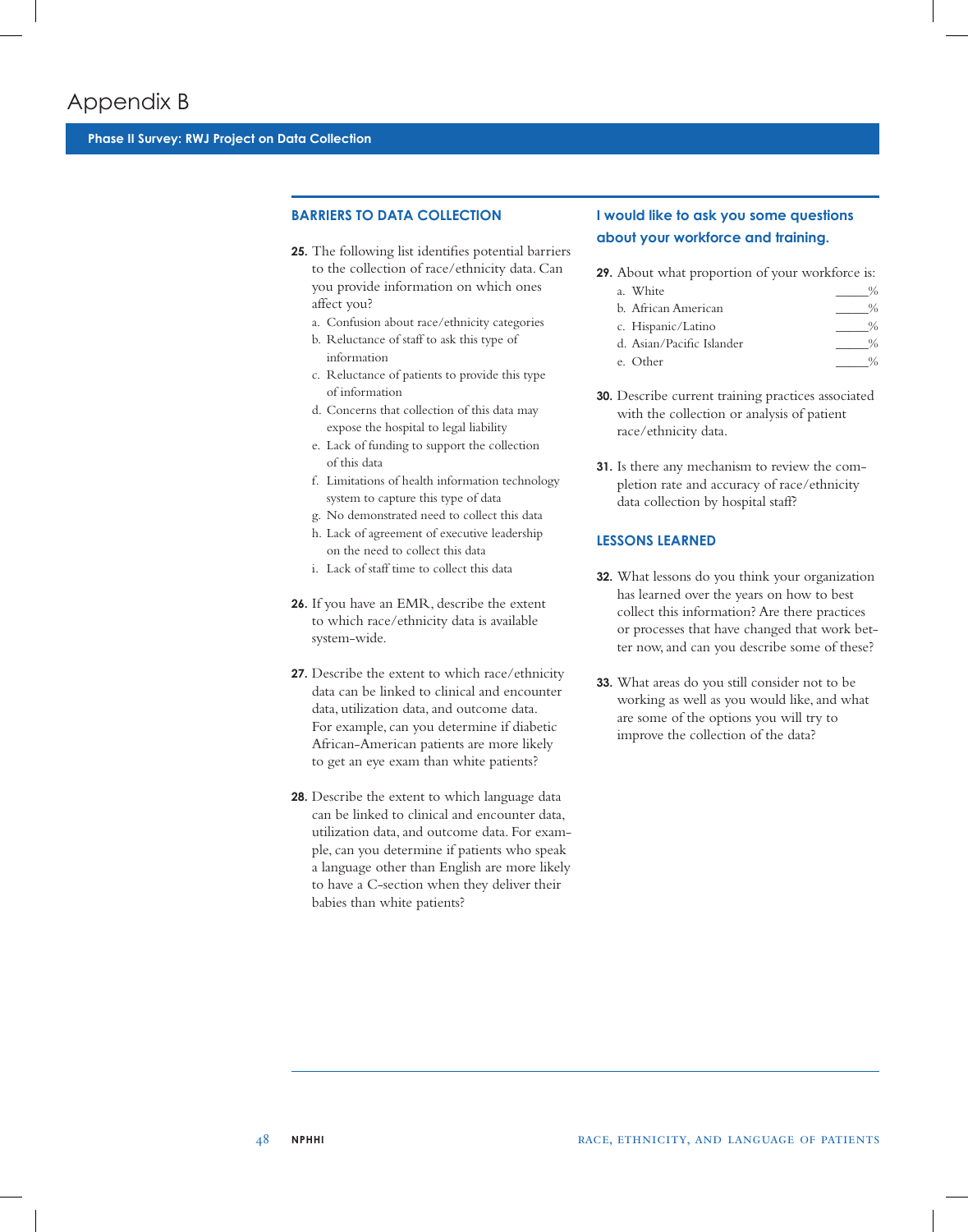# **Notes**

**1.** Brian Smedley, Adrienne Stith, Alan Nelson, editors, *Unequal Treatment: Confronting Racial and Ethnic Disparities in Health Care*, (Washington, DC: National Academy of Sciences, 2003).

**2.** See the OMB Statistical Policy Directive No. 15, *Race and Ethnic Standards for Federal Statistics and Administrative Reporting*, October 30, 1997.

**3.** Romana Hasnain-Wynia, Debra Pierce, and Mary A. Pittman, *Who, When, and How: The Current State of Race, Ethnicity, and Primary Language Data Collection in Hospitals*, (New York, NY: The Commonwealth Fund, May 2004).

**4.** Michele Ver Ploeg and Edward Perrin, editors, *Eliminating Health Disparities: Measurement and Data Needs,* (Washington, DC: National Academies Press, 2004).

**5.** Throughout this report, the term "safety net hospitals" is used to refer to NAPH member hospitals and health systems, which may include health care providers owned and operated by cities, counties, states, universities, nonprofit organizations, or other entities. They share a common safety net mission of providing health care to all, regardless of ability to pay.

**6.** Hasnain-Wynia, et al, 2004; also JCAHO survey.

**7.** AHA lists approximately 4,829 non-federal acute care hospitals in the U.S. NPHHI used a subset of this list to draw a sample for the national survey so that researchers could initiate contact with hospitals by directing correspondence to those individuals named as CFOs in the AHA mailing list. Thus, the sample was drawn from a list of approximately 3,800 non-federal acute care hospitals. The group of hospitals with CFOs listed was compared to the group of hospitals in the AHA database without CFOs listed; no significant differences of interest were found between the two groups.

**8.** Hasnain-Wynia, et al, 2004.

**9.** For a discussion about the potential for legal barriers to use of the data, see: S. Rosenbaum, P. Borzi, L. Repasch, T. Burke, J. Benevelli, *Charting the Legal Environment of Health Information*, (Washington, DC: The George Washington University School of Public Health and Health Services, May 2005).

**10.** All hospital systems that were members of NAPH were invited to participate in the survey. Many NAPH member systems include multiple hospitals, and some of these hospitals participated individually in the survey. In some cases, all hospitals within a system were not included in our sample. For example, the Hawaii Health Systems Corporation is comprised of 11 hospitals, most of which are extremely small and operate primarily as outpatient clinics. NPHHI invited the three largest hospitals and three of the other hospitals to participate in the survey.

**11.** Hospitals within health systems were contacted to participate in the study. NPHHI excluded several NAPH members that were not focused on general acute care and several of the smaller community hospitals.

**12.** American Hospital Association Hospital Statistics, 2003 Edition.

**13.** Marsha Regenstein, Jennifer Huang, et al. *Diabetes in Safety Net Hospitals and Health Systems*. (New York: The Commonwealth Fund, June 2005). The seventh hospital also collects race information but did not provide it for the project.

**14.** For information on Hospital Compare, see: www.hospitalcompare. hhs.gov.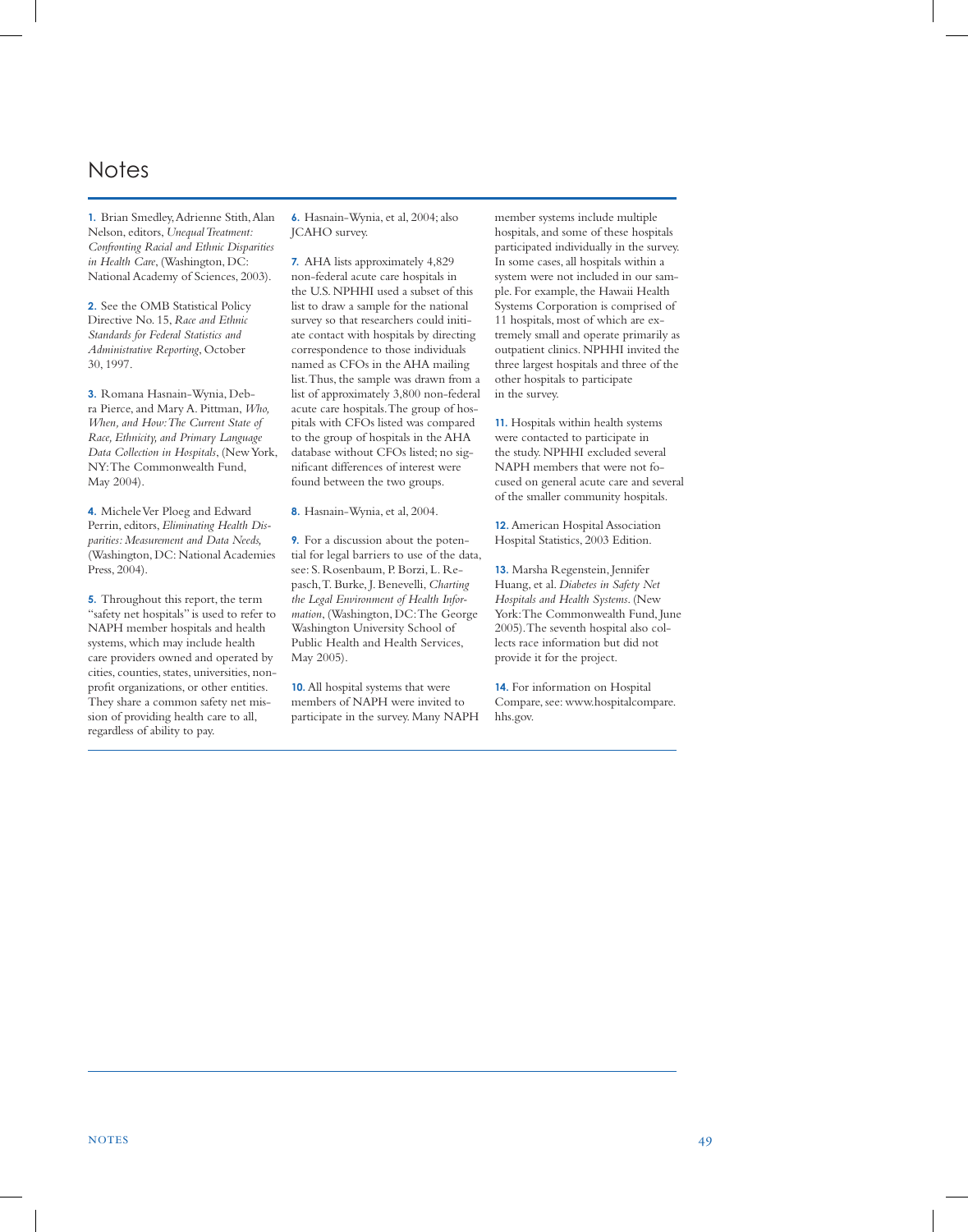# NAPH Members

**Alameda County Medical Center** Oakland CA

**Arrowhead Regional Medical Center** Colton CA

**Boston Medical Center** Boston MA

**Broadlawns Medical Center** Des Moines IA

**Cambridge Health Alliance** Cambridge MA

**Carolinas HealthCare System** Charlotte NC

**Central Georgia Health System Inc.** Macon GA

**Community Health Network of San Francisco**  San Francisco CA

**Laguna Honda Hospital & Rehabilitation Center** San Francisco CA

**San Francisco General Hospital**  San Francisco CA

**Contra Costa Regional Medical Center**  Martinez CA

**Cook County Bureau of Health Services** Chicago IL

**The John H. Stroger, Jr. Hospital of Cook County** Chicago IL

**Oak Forest Hospital Oak Forest IL** 

**Provident Hospital of Cook County** Chicago IL

**Cooper Green Hospital** Birmingham AL

**Denver Health** Denver CO

**Erlanger Health System** Chattanooga TN

**Governor Juan F. Luis Hospital and Medical Center** St. Croix VI

**Grady Health System** Atlanta GA

**Halifax Community Health System**  Daytona Beach FL

**Harborview Medical Center** Seattle WA

**Harris County Hospital District** Houston TX

**Ben Taub General Hospital** Houston TX

**Lyndon B. Johnson Hospital** Houston TX

**Hawaii Health Systems Corporation** Honolulu HI

**Hale Ho'ola Kamaku Hospital** Honokaa HI

**Hilo Medical Center** Hilo HI

**Ka'u Hospital** Pahala HI

**Kauai Veterans Memorial Hospital** Waimea HI

**Kohala Hospital** Kapaau HI

**Kona Hospital** Kealakekua HI

**Kula Hospital** Kula HI

**Lana'i Community Hospital** Lanai City HI

**Leahi Hospital** Honolulu HI

**Maluhia** Honolulu HI

**Maui Memorial Hospital** Wailuku HI

**Samuel Mahelona Memorial Hospital** Kapaa HI

**West Kauai Medical Center** Kauai HI

**Health Care District of Palm Beach County**  West Palm Beach FL

**Glades General Hospital** Belle Glade FL

**The Health and Hospital Corporation of Marion County** Indianapolis IN

**Wishard Health Services** Indianapolis IN

**Hennepin County Medical Center** Minneapolis MN

**Howard University Hospital** Washington DC

**Hurley Medical Center** Flint MI

**Jackson Memorial Hospital** Miami FL

**JPS Health Network** Fort Worth TX

**Kern Medical Center** Bakersfield CA

**Los Angeles County Department of Health Services** Los Angeles CA

**Harbor/UCLA Medical Center** Torrance CA

**Martin Luther King/Drew Medical Center** Los Angeles CA

**LAC+USC Healthcare Network** Los Angeles CA

**Olive View-UCLA Medical Center** Sylmar CA

**Rancho Los Amigos National Rehabilitation Center** Downey CA

**LSU Health Sciences Center Health Care Services Division** Baton Rouge LA

**Bogalusa Medical Center** Bogalusa LA

**Earl K. Long Medical Center** Baton Rouge LA

**Huey P. Long Medical Center** Pineville LA

**Lallie Kemp Regional Medical Center**  Independence LA

**Leonard J. Chabert Medical Center** Houma LA

**Medical Center of Louisiana at New Orleans**  New Orleans LA

**University Medical Center** Lafayette LA

**Dr. Walter O. Moss Regional Medical Center** Lake Charles LA

**Maricopa Integrated Health System** Phoenix AZ

**Memorial Healthcare System** Hollywood FL

**Joe DiMaggio Children's Hospital at Memorial**  Hollywood FL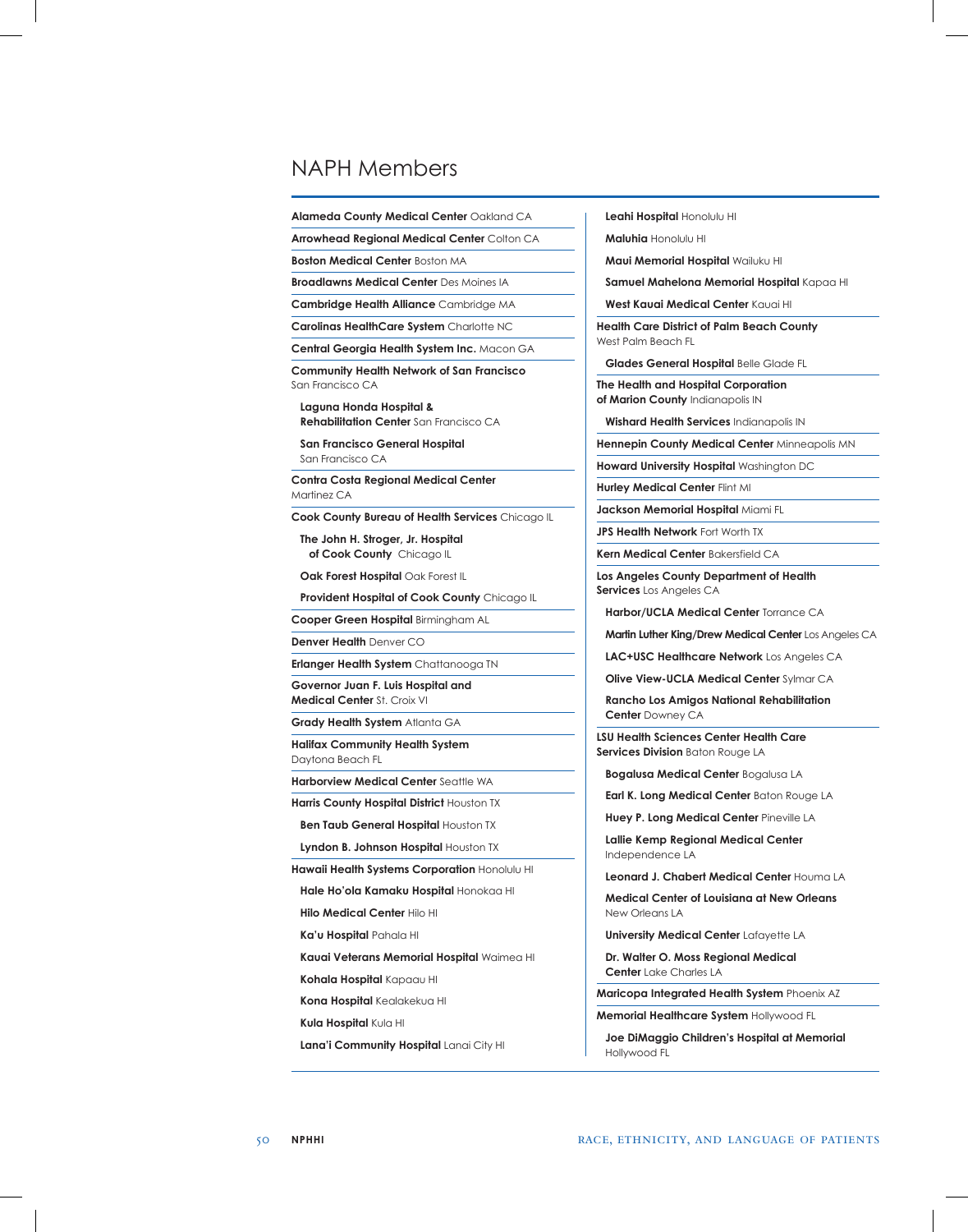# NAPH Members

**Memorial Hospital Miramar** Miramar FL

**Memorial Hospital Pembroke** Pembroke Pines FL

**Memorial Hospital West** Pembroke Pines FL

**Memorial Regional Hospital** Hollywood FL

**Memorial Hospital at Gulfport** Gulfport MS

**The MetroHealth System** Cleveland OH

**Natividad Medical Center** Salinas CA

**New York City Health and Hospitals Corporation** New York NY

**Bellevue Hospital Center** New York NY

**Coler-Goldwater Memorial Hospital**  Roosevelt Island NY

**Coney Island Hospital** Brooklyn NY

**Cumberland Diagnostics & Treatment Center**  Brooklyn NY

**Dr. Susan Smith McKinney Nursing and Rehabilitation Center** Brooklyn NY

**East New York Diagnostics & Treatment Center** Brooklyn NY

**Elmhurst Hospital Center** Elmhurst NY

**Gouverneur Nursing and Diagnostic & Treatment Center** New York NY

**Harlem Hospital Center** New York NY

**Jacobi Medical Center** Bronx NY

**Kings County Hospital** Brooklyn NY

**Lincoln Medical and Mental Health Center** Bronx NY

**Metropolitan Hospital Center** New York NY

**Morrisania Diagnostics & Treatment Center** Bronx NY

**North Central Bronx Hospital** Bronx NY

**Queens Hospital Center** Jamaica NY

**Renaissance Health Care Network Diagnostics & Treatment Center** New York NY

**Sea View Hospital Rehabilitation Center & Home** Staten Island NY

**Segundo Ruiz Belvis Diagnostic & Treatment Center** Bronx NY

**Woodhull Medical and Mental Health Center** Brooklyn NY

**North Broward Hospital District** Fort Lauderdale FL

**Broward General Medical Center** Fort Lauderdale FL

**Coral Springs Medical Center** Coral Springs FL

**Imperial Point Medical Center** Imperial Point FL

**North Broward Medical Center** Pompano Beach FL

**The Ohio State University Hospital** Columbus OH

**Parkland Health & Hospital System** Dallas TX

**Regional Medical Center at Memphis** Memphis TN

**Riverside County Regional Medical** 

**Center** Riverside CA

**San Joaquin General Hospital** Stockton CA

**San Mateo Medical Center** San Mateo CA

**Santa Clara Valley Health & Hospital System**  San Jose CA

**Schneider Regional Medical Center** St. Thomas VI

**Roy Lester Schneider Hospital** St. Thomas VI

**Myrah Keating Smith Community Health Center** St. John VI

**Stony Brook University Hospital** Stony Brook NY

**Thomason Hospital** El Paso TX

**Truman Medical Centers** Kansas City MO

**TMC Hospital Hill** Kansas City MO

**TMC Lakewood** Kansas City MO

**TMC Behavioral Health** Kansas City MO

**UMass Memorial Healthcare System** Worcester MA

**UMDNJ-University Hospital** Newark NJ

**University Health System** San Antonio TX

**University HealthSystem Consortium** Oak Brook IL

**University Hospital, The University of New Mexico Health Sciences Center** Albuquerque NM

**University Medical Center of Southern Nevada**  Las Vegas NV

**University of Arkansas for Medical Sciences**  Little Rock AR

**University of Chicago Hospitals & Health System** Chicago IL

**University of Colorado Hospital Denver CO** 

**The University of Kansas Hospital** Kansas City KS

**University of Texas System** Austin TX

**The University of Texas Health Center at Tyler** Tyler TX

**The University of Texas M.D. Anderson Cancer Center** Houston TX

**The University of Texas Medical Branch at Galveston** Galveston TX

**VCU Health System Authority** Richmond VA